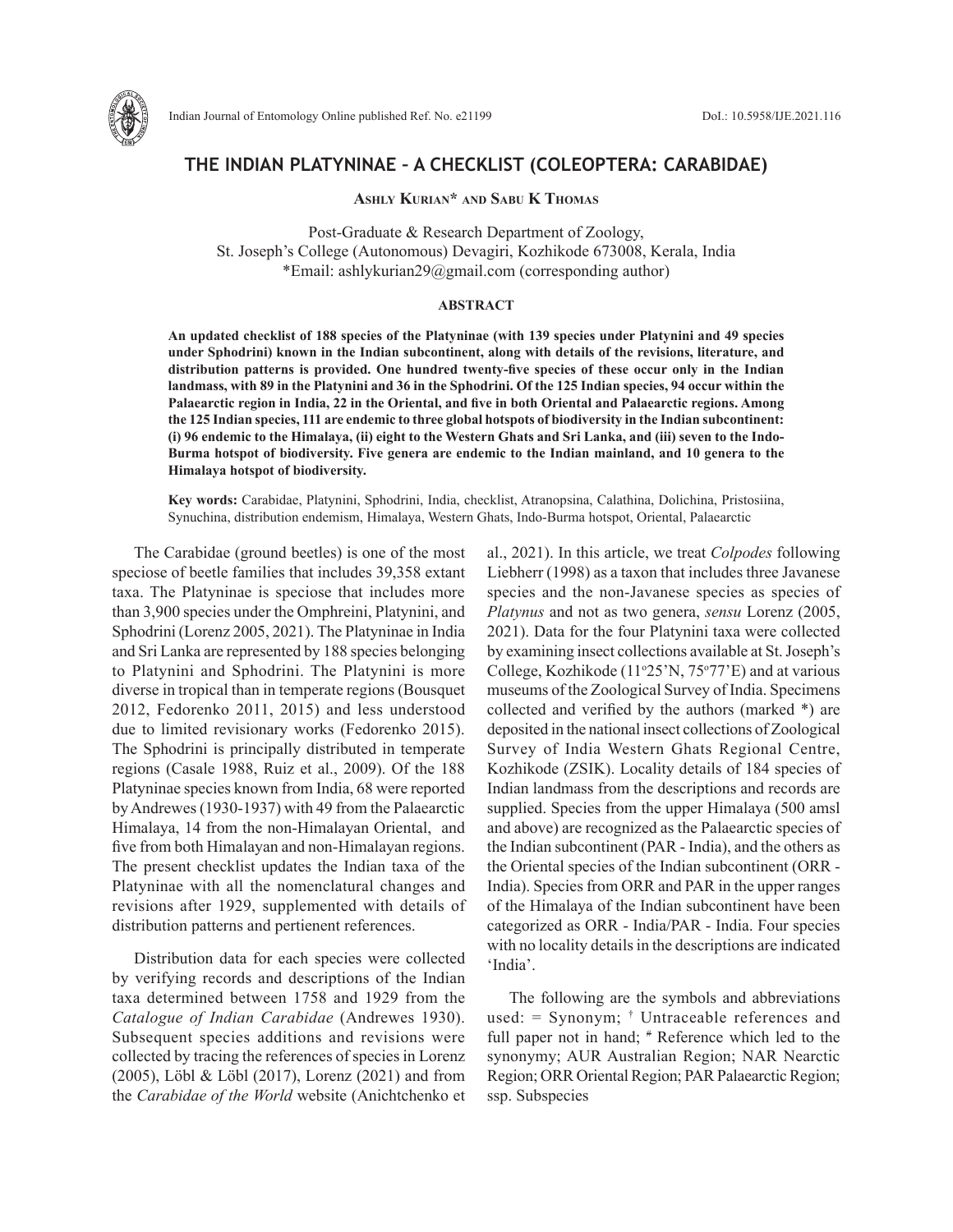# **A. Platynini Bonelli 1810**

### **Platynina (***sensu stricto***)**

### **1.** *Agonidium* **Jeannel 1948**

Type species. *Megalonychus madagascariensis* Chaudoir 1843.

*Agonidium* Jeannel 1948: 523, Liebherr & Schmidt 2004: 151, 153.

### *Agonidium birmanicum* **(Bates 1892)**

*Megalonychus birmanicus* Bates 1892: 369, Andrewes, 1930a: 211.

*Agonidium birmanicum* (Bates 1892), Liebherr & Schmidt 2004: 151, Lorenz 2005: 407.

ORR - India. Assam (26°20'N, 92°937'E): Noa Dehing, Naga Hills; Meghalaya (25°57'N, 91°36'E): Khasi Hills; New Delhi (28°36'N, 77°12'E): Pusa; Uttar Pradesh (26°84'N, 80°94'E): Saharanpur; West Bengal (22°98'N, 87°85'E): Gopaldhara; PAR - India. Uttarakhand (30°06'N, 79°01'E): Dehra Dun. Also known in the Lao People's Democratic Republic, Myanmar and North Korea.

### *Agonidium cyanipenne* **(Bates 1892)**

*Megalonychus cyanipennis* Bates 1892: 370, Andrewes 1930a: 211.

*Agonidium cyanipenne* (Bates 1892): Liebherr & Schmidt 2004: 151, Lorenz 2005: 407.

ORR - India. Assam: Noa Dehing; Meghalaya: Khasi Hills: PAR - India. Sikkim (27°53'N, 88°51'E): Tista Bridge.

#### **2.** *Agonum* **Bonelli 1810**

Type species. *Carabus marginatus* Linnaeus 1758. *Agonum* Bonelli 1810: Tabula synoptica, Casey 1920: 98, Liebherr 1994: 2, Liebherr & Schmidt 2004: 151, Lorenz 2005: 407, Löbl & Löbl 2017: 642.

=*Agonops* Bousquet 2002: 5, # Liebherr & Schmidt 2004: 151, *=Amolyntus* Gistel 1848: viii [Homonym], *=Megalonychus* Chaudoir 1843: 418, Liebherr & Schmidt 2004: 151# .

#### *Agonum (incertae) abnormale* **Jedlička 1960**

*Agonum abnormale* Jedlička 1960: 593, Lorenz 2005: 412, Löbl & Löbl 2017: 649.

PAR - India. Jammu & Kashmir (33°27'N, 75°34'E): Pahalgam.

Remarks: Endemic to the Himalaya hotspot of biodiversity.

### *Agonum (Agonum) chinense* **(Boheman 1858)**

*Anchomenus chinensis* Boheman 1858: 15, Bates 1891b: 335, Andrewes 1924a: 49, Andrewes 1930a: 24.

*Agonum chinense* (Boheman 1858): Liebherr & Schmidt 2004: 202, Lorenz 2005: 409, Schmidt 2008: 200, Löbl & Löbl 2017: 643.

=*Agonocyrtes orbicollis* Motschulsky 1865: 323 [Homonym], =*Agonum javanense* Louwerens 1955: 54, =*Agonum sinensis* Csiki 1931: 868 [Replaced Name], =*Anchomenus indicus* Andrewes 1922a: 165, =*Anchomenus irideus* Bates 1873b: 329, Bates 1891b: 335, =*Platynus hasegawai* Habu 1975: 65.

ORR - India. Karnataka (15°31'N, 75°71'E): Belgaum; Madhya Pradesh (22°97'N, 78°65'E): South Mandla, Motinala, Khawasa, Mhow, Seoni; Chota Nagpur (Tetara); Maharashtra (19°75'N, 75°71'E): Bhiwapur; Sri Lanka. Also known in Indonesia, Singapore, Vietnam; PAR - China, Japan and Taiwan.

Remarks: Only species of *Agonum* reported in south India.

### *Agonum (incertae) comatum* **(Andrewes 1923)**

*Anchomenus comatus* Andrewes 1923b: 219, Andrewes 1930a: 24.

*Agonum comatum* (Andrewes 1923): Löbl & Smetana 2003: 454, Lorenz 2005: 412, Löbl & Löbl 2017: 649.

ORR - India. Assam: Kobo; Bank of Dihong below Pasighat; Eastern Duars. Also known in Vietnam; PAR - India. Uttarakhand: Kumaon, Almora, Tanakpur, Ranikhet, Dehra Dun.

### *Agonum euroum* **(Andrewes 1924)**

*Anchomenus eurous* Andrewes 1924a: 105, Andrewes 1926a: 69, Andrewes 1930a: 24.

*Agonum euroum* (Andrewes 1924): Lorenz 2005: 412.

=*Colpodes eurous* Löbl & Löbl 2017: 654.

PAR - India. Himachal Pradesh (31°10'N, 77°17'E): Spiti, Kulu; Uttarakhand: Kumaon, West Almora, Dehra Dun, Mundali, Gori Valley and Gorge, Girgaon path to Munsyari, Sunderdhunga Valley, Kali Valley.

Remarks: Endemic to the Himalaya hotspot of biodiversity.

#### *Agonum (Agonum) illocatum* **(Walker 1858)**

*Argutor degener* Walker 1858: 204, Bates 1886: 146, Andrewes 1919b: 189 (*Anchomenus*), Andrewes 1930a: 24.

*Agonum illocatum* (Walker 1858): Andrewes 1930a: 24.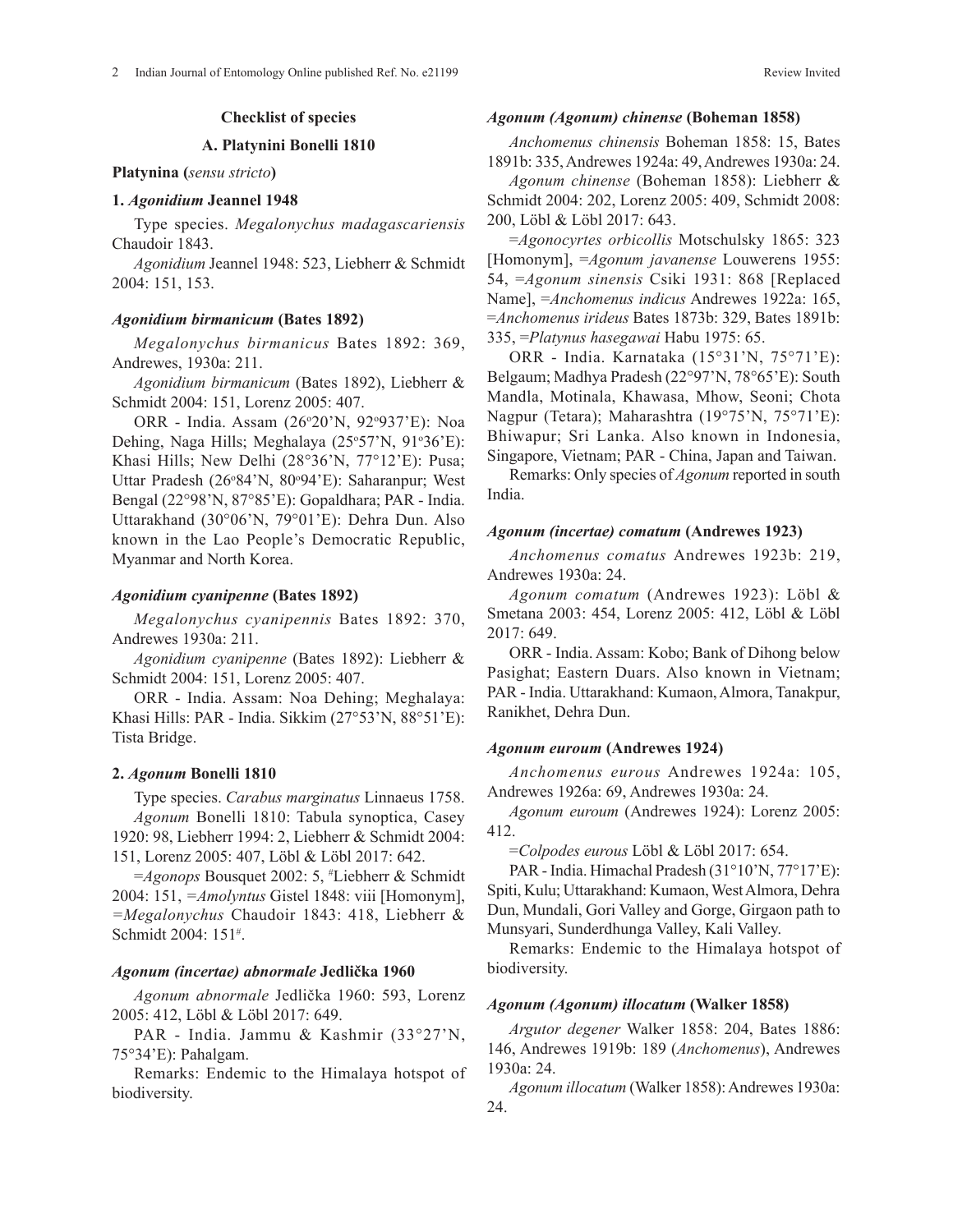=*Anchomenus illocatus* Bates 1886: 146, Andrewes 1930a: 24.

ORR - Sri Lanka.

## *Agonum (Celaenagonum) kucerai* **(Morvan 2002)**

*Celaenagonum kucerai* Morvan 2002: 6, Löbl & Löbl 2017: 653.

*Agonum kucerai* (Morvan 2002): Lorenz 2005: 412. PAR - India. Sikkim.

Remarks: Endemic to the Himalaya hotspot of biodiversity.

## *Agonum (Agonum) ladakense* **(Bates 1878)**

*Anchomenus ladakensis* Bates 1878: 718† , Bates 1891a: 11, Andrewes 1924a: 48, Andrewes 1930a: 25.

*Agonum ladakense* (Bates 1878): Lorenz 2005: 412, Löbl & Löbl 2017: 649.

PAR - India. Jammu & Kashmir: Leh, Kargil, Pangong Valley (between Tangtze and Chagra). Also known in China and Tajikistan.

## *Agonum (Agonum) mesostictum* **(Bates 1889)**

*Anchomenus mesostictus* Bates 1889b: 215, Andrewes 1930a: 25.

*Agonum mesostictum* (Bates 1889): Liebherr & Schmidt 2004: 202, Lorenz 2005: 409, Löbl & Löbl 2017: 644.

=*Agonum chotjaii* Morvan 1973: 184, = *Agonum corvinum* Reitter 1907: 69.

PAR - India. Jammu & Kashmir: Goorais Valley. Also known in Afghanistan, Georgia, Iran, Kazakhstan, Kyrgyzstan, Pakistan, Syria, Turkmenistan and Uzbekistan.

## *Agonum (incertae) praetor* **(Andrewes 1930)**

*Anchomenus praetor* Andrewes 1930b: 35. *Agonum praetor* (Andrewes 1930): Lorenz 2005:

412, Löbl & Löbl 2017: 649.

PAR - India. West Bengal (22°98'N, 87°85'E): Darjeeling.

Remarks: Endemic to the Himalaya hotspot of biodiversity.

# *Agonum (Agonum) scintillans* **(Boheman 1858)**

*Anchomenus scintillans* Boheman 1858: 16, Andrewes 1921: 180, Andrewes 1930a: 26.

*Agonum scintillans* (Boheman 1858): Liebherr & Schmidt 2004: 202, Lorenz 2005: 408, Schmidt 2008: 200, Löbl & Löbl 2017: 645.

=*Anchomenus aeneotinctus* Bates 1873a: 330, Bates 1892: 371, *=Agonum kumataianum* Habu 1973b: 105, Löbl & Löbl 2017: 645.

PAR - India. Sikkim; Uttarakhand. Also known in Bhutan, China, Pakistan, Nepal; ORR - The Lao People's Democratic Republic, Myanmar and Vietnam.

## **3.** *Andrewesius* **Jedlička 1932**

Type species. *Andrewesius vimmeri* Jedlička 1932. *Andrewesius*Jedlička 1932: 74, Jedlička 1934: 178, Andrewes 1939: 131, Kryzhanovskij 1993: 297, Lorenz 2005: 413, Löbl & Löbl 2017: 651.

## *Andrewesius vikara* **(Andrewes 1923)**

*Colpodes vikara* Andrewes 1923e: 684, Andrewes 1930a: 126, Louwerens 1953: 84, Löbl & Smetana 2003: 456, Löbl & Löbl 2017: 655.

*Andrewesius vikara* (Andrewes 1923): Lorenz 2005: 413.

PAR - India. Sikkim; Uttarakhand: Almora, Kumaon, Pindar Valley; West Bengal: Tonglu.

Remarks: Endemic to the Himalaya hotspot of biodiversity.

## *Andrewesius vulpinus* **(Andrewes 1923)**

*Colpodes vulpinus* Andrewes 1923e: 685, Andrewes 1930a: 126, Louwerens 1953: 86, Löbl & Smetana 2003: 456, Löbl & Löbl 2017: 655.

*Andrewesius vulpinus* (Andrewes 1923): Lorenz 2005: 413.

PAR - India. West Bengal: Kurseong, Darjeeling.

Remarks: Endemic to the Himalaya hotspot of biodiversity.

# **4.** *Aparupa* **Andrewes 1930**

Type species. *Aparupa exophthalmica* Andrewes 1930

*Aparupa* Andrewes 1930b: 39, Lorenz 2005: 413, Löbl & Löbl 2017: 651.

Remarks: Wingless species, with restricted distribution in the Himalaya. Belongs to the 'tertiary Tibetan faunal components of Himalaya' (Schmidt 2003, Schmidt & Hartmann 2009).

## *Aparupa andrewesi* **Casale 1980**

*Aparupa andrewesi* Casale 1980: 401, Lorenz 2005: 413, Löbl & Löbl 2017: 651.

PAR - India. West Bengal: Darjeeling (Ghoom).

Remarks: Endemic to the Himalaya hotspot of biodiversity.

## *Aparupa exophthalmica* **Andrewes 1930**

*Aparupa exophthalmica* Andrewes 1930b: 40, Lorenz 2005: 413, Löbl & Löbl 2017: 651.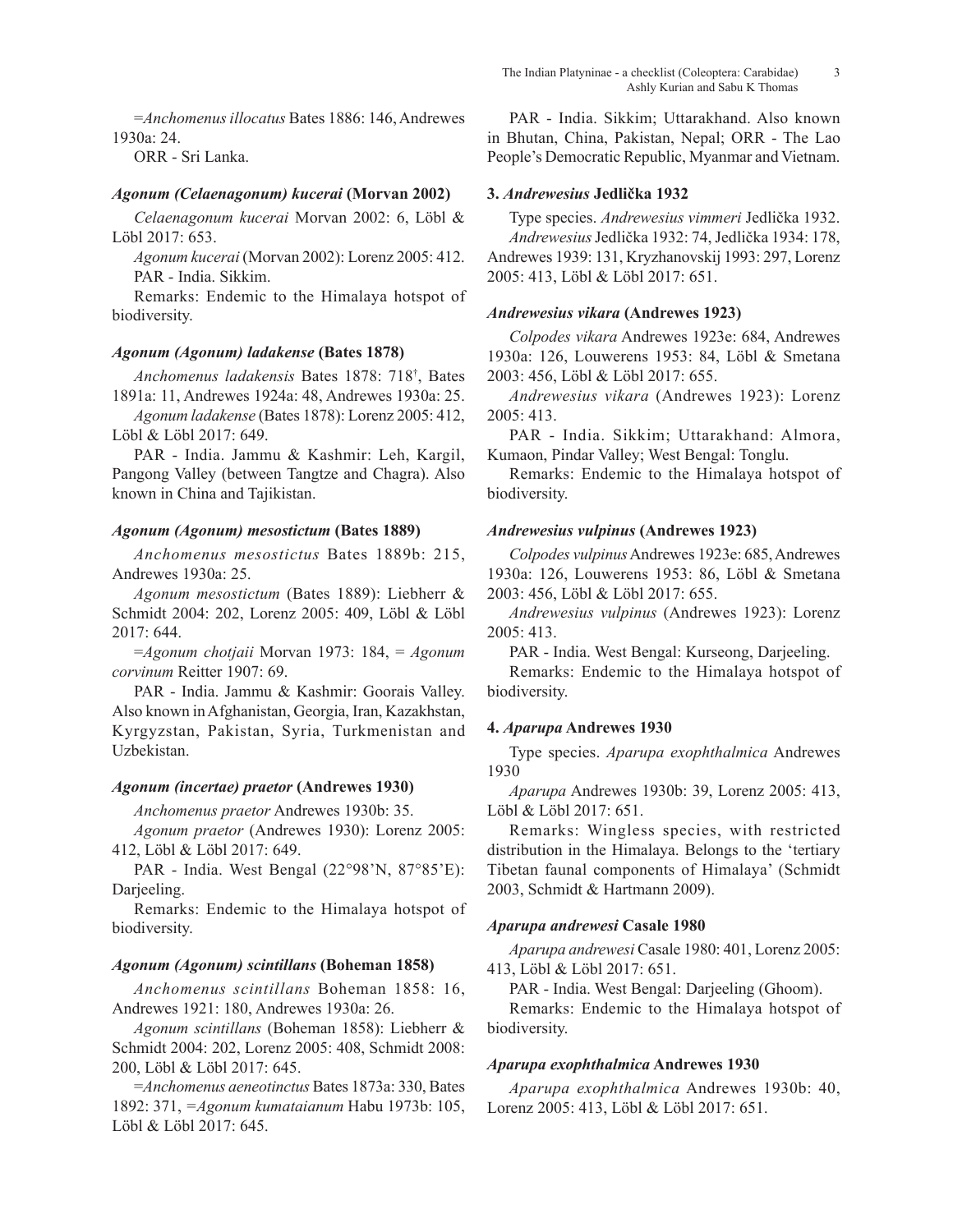PAR - India. Sikkim: Karponang.

Remarks: Endemic to the Himalaya hotspot of biodiversity.

#### *Aparupa villosa* **Andrewes 1930**

*Aparupa villosa* Andrewes 1930b: 41, Lorenz 2005: 413, Löbl & Löbl 2017: 652.

PAR - India. Sikkim: Karponang.

Remarks: Endemic to the Himalaya hotspot of biodiversity.

#### **5.** *Arhytinus* **Bates 1889**

Type species. *Arhytinus bembidioides* Bates 1889. *Arhytinus* Bates 1889c: 278, Bates 1892: 378, Andrewes 1930a: 34, Andrewes 1931a: 473, Csiki 1931: 821, Darlington 1952: 116, Stork 1986: 12† , Lorenz 1998: 391, Lorenz 2005: 413, Baehr 2010: 7, Baehr 2012: 42, Baehr 2014: 219, Baehr & Reid 2017: 430, Löbl & Löbl 2017: 652.

### *Arhytinus bembidioides* **Bates 1889**

*Arhytinus bembidioides* Bates 1889c: 279, Bates 1892: 378, Darlington 1952: 118, Stork 1986: 12† , Andrewes 1930a: 34, Andrewes 1931a: 474, Csiki 1931: 821, Lorenz 1998: 391, Lorenz 2005: 413, Baehr 2010: 7, Baehr 2012: 59, Löbl & Löbl 2017: 652.

PAR - India. Sikkim. Also known in; ORR - Indonesia, Myanmar, Malaysia, Thailand and Vietnam.

#### **\****Arhytinus indicus* **Baehr 2010**

*Arhytinus indicus* Baehr 2010: 9, Baehr 2012: 59. ORR - India. Karnataka: Puttur, Mudigere.

Remarks: Endemic to the Western Ghats and Sri Lanka hotspot of biodiversity.

### *Arhytinus lorenzi* **Baehr 2010**

*Arhytinus lorenzi* Baehr 2010: 10, Baehr 2012: 59. ORR - India. Karnataka: Kushalnagar.

Remarks: Endemic to the Western Ghats and Sri Lanka hotspot of biodiversity.

### **6.** *Callidagonum* **Lorenz 1998**

Type species. *Callidula pallida* Jedlička 1955. *Callidagonum* Lorenz 1998: 12, Lorenz 2005: 415, Löbl & Löbl 2017: 653.

*=Callidula* Jedlička 1955: 120 [Homonym]. Remarks: Endemic to Indian mainland.

### *Callidagonum pallidum* **Jedlička 1955**

*Callidula pallida* Jedlička 1955: 120. *Callidagonum pallidum* (Jedlička 1955): Lorenz 2005: 415, Löbl & Löbl 2017: 653.

PAR - India. West Bengal: Kurseong.

Remarks: Endemic to the Himalaya hotspot of biodiversity.

### **7.** *Deliaesianum* **Morvan 1999**

Type species. *Deliaesianum deliae* Morvan 1999.

*Deliaesianum* Morvan 1999b: 14, Lorenz 2005: 418, Löbl & Löbl 2017: 656.

Remarks: Wingless species, with restricted distribution in the mountains of Himalaya. Belongs to the 'tertiary Tibetan faunal components of Himalaya' (Schmidt 2003, Schmidt & Hartmann 2009).

### *Deliaesianum bengalense* **(Chaudoir 1878)**

*Colpodes bengalensis* Chaudoir 1878: 312, Andrewes 1930a: 121, Andrewes 1946: 82, Louwerens 1953: 101.

*Deliaesianum bengalense* (Chaudoir 1878): Lorenz 2005: 418, Löbl & Löbl 2017: 656 (*bengalensis)*.

PAR - India. Sikkim; West Bengal: Kurseong, Simana Basti; Nepal-Sikkim Frontier.

Remarks: Endemic to the Himalaya hotspot of biodiversity.

## *Deliaesianum kucerai* **Morvan 2007**

*Deliaesianum kucerai* Morvan 2007: 34, Löbl & Löbl 2017: 656.

PAR - India. Sikkim; Darjeeling.

Remarks: Endemic to the Himalaya hotspot of biodiversity.

#### **8.** *Deltocolpodes* **Morvan 1992**

Type species. *Deltocolpodes rolex* Morvan 1992 *Deltocolpodes* Morvan 1992: 331, Lorenz 2005: 418, Löbl & Löbl 2017: 656.

### *Deltocolpodes championi* **Morvan 1992**

*Deltocolpodes championi* Morvan 1992: 335, Lorenz 2005: 418, Löbl & Löbl 2017: 656.

PAR - India. Sikkim: Ratong Chu.

Remarks: Endemic to the Himalaya hotspot of biodiversity.

#### *Deltocolpodes pierremorvani* **Deuve 2006**

*Deltocolpodes pierremorvani* Deuve 2006: 123, Löbl & Löbl 2017: 656.

ORR - India. Arunachal Pradesh (28°21'N, 94°72'E).

Remarks: Endemic to the Himalaya hotspot of biodiversity.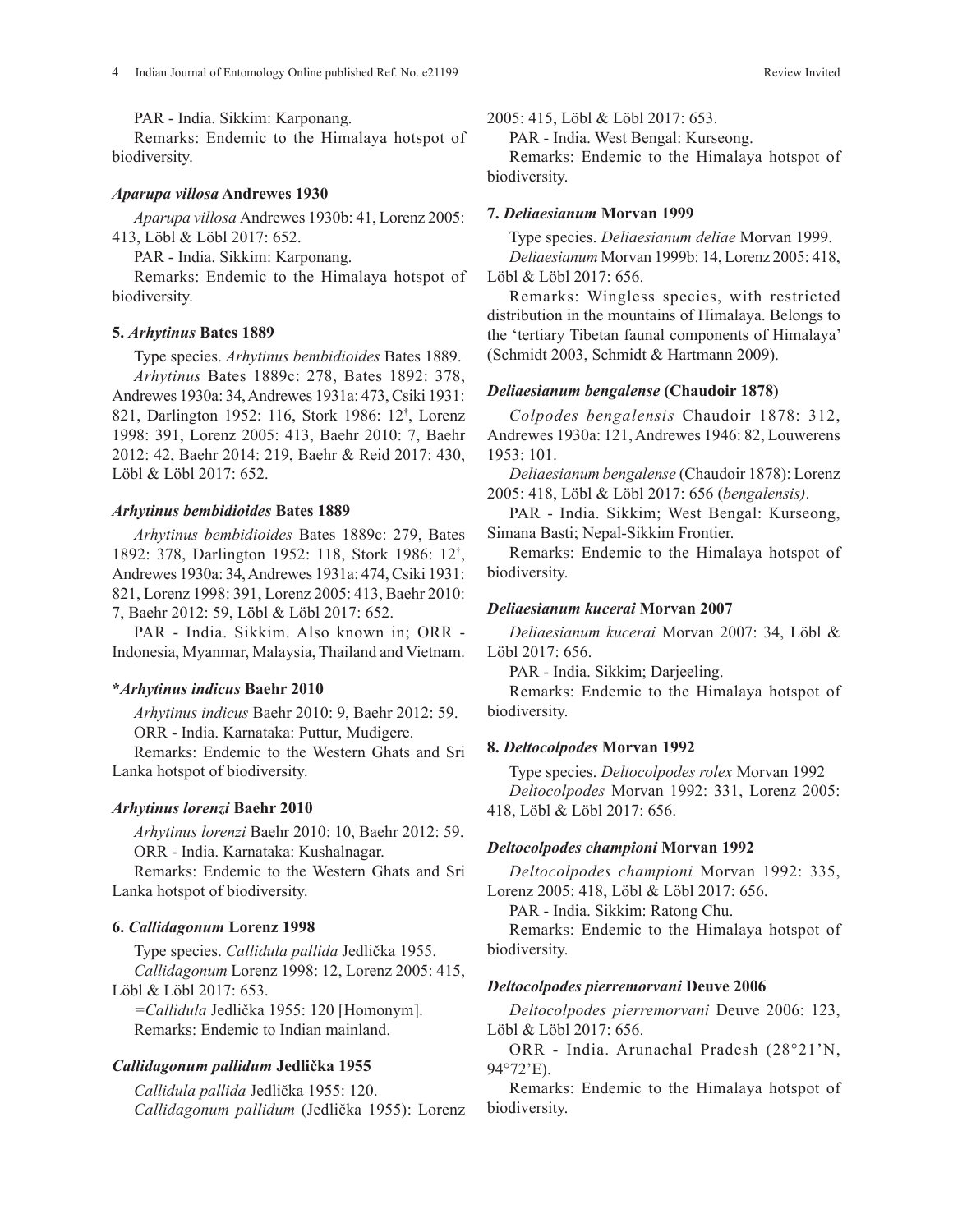## *Deltocolpodes jalepensis* **Morvan 1992**

*Deltocolpodes jalepensis* Morvan 1992: 343, Lorenz 2005: 418, Löbl & Löbl 2017: 656.

PAR - India. Sikkim: Jalep.

Remarks: Endemic to the Himalaya hotspot of biodiversity.

## *Deltocolpodes sikkimensis* **Morvan 1992**

*Deltocolpodes sikkimensis* Morvan 1992: 343, Lorenz 2005: 418, Löbl & Löbl 2017: 656.

PAR - India. Sikkim: between Padamchen and Lington.

Remarks: Endemic to the Himalaya hotspot of biodiversity.

## **9.** *Dicranoncus* **Chaudoir 1850**

Type species. *Dicranoncus femoralis* Chaudoir 1850 *Dicranoncus* Chaudoir 1850: 392, Chaudoir 1878: 277, Lacordaire 1854: 358, Sloane 1910: 456, Andrewes 1930a: 144, Darlington 1952: 125, Darlington 1971: 274, Lorenz 2005: 419, Löbl & Löbl 2017: 657.

*=Menera* Motschulsky 1859: 32, Andrewes 1928: 17, *=Monacanthonyx* Bates 1892: 367.

### *Dicranoncus cinctipennis* **Chaudoir 1878**

*Dicranoncus cinctipennis* Chaudoir 1878: 278. ORR - Sri Lanka. Also known in PAR - China.

## *Dicranoncus femoralis* **Chaudoir 1850**

*Dicranoncus femoralis* Chaudoir 1850: 392, Chaudoir 1878: 277, Bates 1873a: 278, Bates 1891b: 335, Bates 1892: 378, Andrewes 1930a: 144, Lorenz 2005: 419, Löbl & Löbl 2017: 657.

*=Loxocrepis coelestinus* Motschulsky 1865: 310, Andrewes 1928: 23, *=Agonum eberti* Jedlička 1965: 102, *=Dicranoncus pallidicornis* Fairmaire 1891: clxxxviii, *=Anchomenus relucens* Andrewes 1923e: 681, *=Colpodes rufotibis* Jedlička 1934: 187.

ORR - India. Jharkhand (23°61'N, 85°27'E): Chota Nagpur (Tetara). Also known in Indo-China, Indonesia, The Lao People's Democratic Republic, Myanmar, Malaysia, and Vietnam; PAR - India. Sikkim: Lachung; Uttarakhand; West Bengal: Gopaldhara, Darjeeling (Tonglu); Himalayan tract from Shimla to Manipur. Also known in China, Japan, Nepal, North Korea, Russia and Taiwan.

## **\****Dicranoncus quadridens* **(Motschulsky 1859)**

*Menera quadridens* Motschulsky 1859: 32, Andrewes 1928: 17.

*Dicranoncus quadridens* (Motschulsky 1859): Andrewes 1928: 17, Andrewes 1930a: 145, Lorenz 2005: 419, Löbl & Löbl 2017: 657.

*=Loxocrepis ruficeps* Brullé (not MacLeay) 1834: 325, *=Colpodes ruficeps* Bates 1883: 263, Bates 1886: 147, Bates 1892: 376, *=Loxocrepis amabilis* Chaudoir 1859: 350, 359, *=Dicranoncus amabilis* Chaudoir 1878: 277, Andrewes 1923a: 57.

ORR - India. Anamalai Hills (10°30'N, 77°00'E); Assam: Rotung; Karnataka: Mudigere, Coorg; Kerala (10°85'N, 76°27'E): Thiruvananthapuram; Meghalaya: Shillong; Nilgiri Hills (11°37'N, 76°76'E); Andaman Island. Also known in Indo-China, Indonesia, Myanmar, Malay Peninsula and Archipelago, Malaysia and Philippines; PAR - India. West Bengal: Mungpoo, Gopaldhara; Uttarakhand: Almora, Bhimtal, Mussoorie. Also known in Nepal.

## **\****Dicranoncus queenslandicus* **(Sloane 1903)**

*Platynus queenslandicus* Sloane 1903: 633.

*Dicranoncus queenslandicus* (Sloane 1903): # Sloane 1910: 456, Sloane 1920: 322, Darlington 1952: 125, Darlington 1971: 274, Lorenz 2005: 419, Baehr & Reid 2017: 432.

ORR - India. Kerala: Ambalavayal, Tholpetty; Southern India; Sri Lanka. Also known in Indonesia, Philippines; AUR - Papua New Guinea and Solomon Islands.

### *Dicranoncus ravus* **Andrewes 1936**

*Dicranoncus ravus* Andrewes 1936: 205, Lorenz 2005: 419.

*=Colpodes madrasensis* Jedlička 1969: 3.

ORR - India. Madras: Anamalai Hills; Nilgiri Hills; Sri Lanka.

## **10.** *Dirotus* **MacLeay 1825**

Type species. *Rembus subiridescens* MacLeay 1825. *Dirotus* MacLeay 1825: 16, Lacordaire 1854: 312, Andrewes 1930a: 152, Lorenz 2005: 419, Löbl & Löbl 2017: 657.

*=Pirantillus* Bates 1889a: 108, Andrewes 1930a: 152.

### *Dirotus feae* **(Bates 1889)**

*Pirantillus feae* Bates 1889a: 109, Bates 1892: 370, Andrewes 1930a: 152.

*Dirotus feae* (Bates 1889): Lorenz 2005: 419.

ORR - India. West Bengal: Tarkhola-Teesta valley. Also known in Myanmar and The Lao People's Democratic Republic.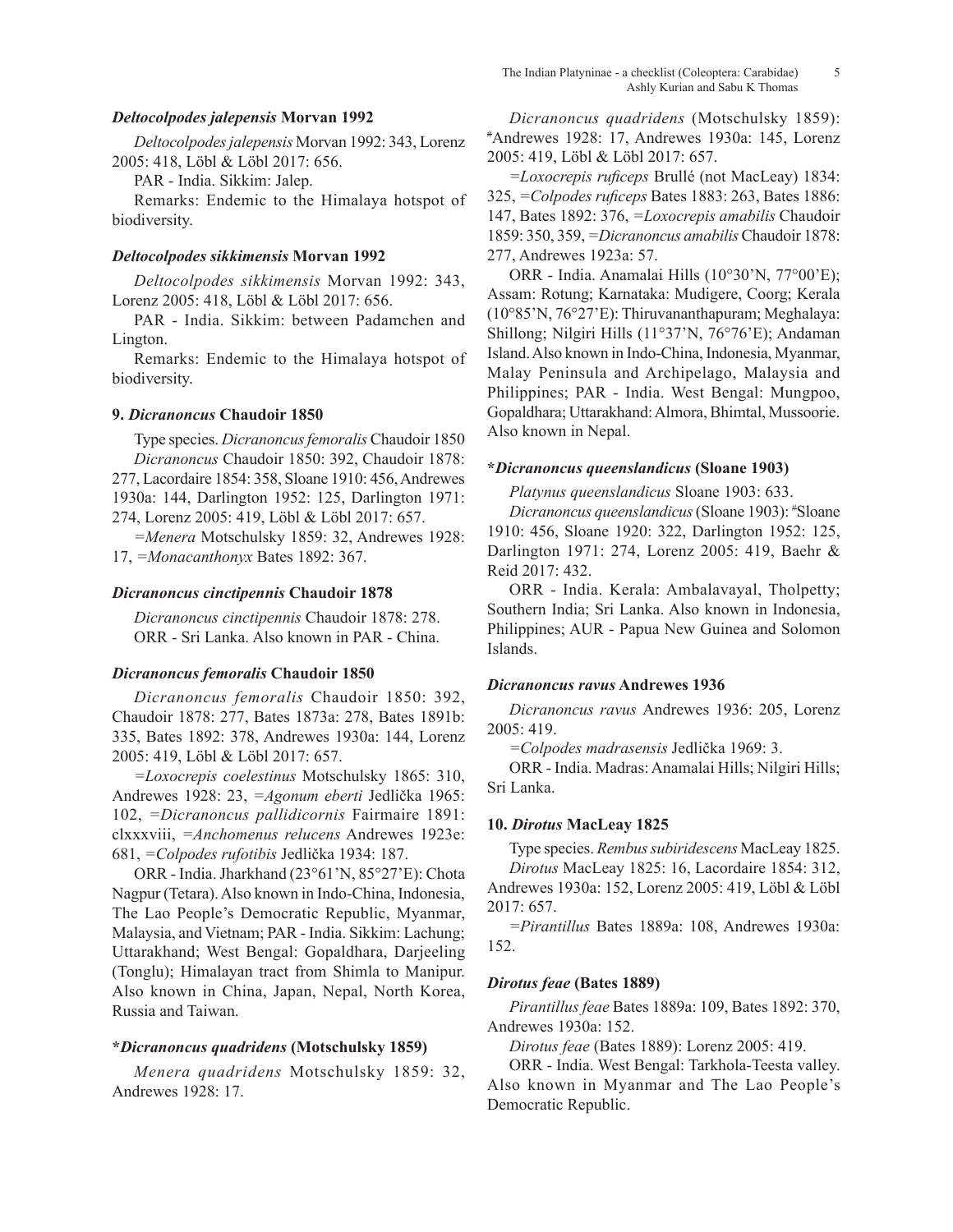### *Dirotus sikkimensis* **Jedlička 1955**

*Dirotus sikkimensis* Jedlička 1955: 119, Lorenz 2005: 419, Löbl & Löbl 2017: 657.

PAR - India. West Bengal: Kurseong.

Remarks: Endemic to the Himalaya hotspot of biodiversity.

## **11.** *Euleptus* **Klug 1833**

Type species. *Euleptus geniculatus* Klug 1833.

*Euleptus* Klug 1833: 43 [= Klug 1834: 131], Lacordaire 1854: 353, Alluaud 1916: 77, Andrewes 1930a: 164, Liebherr et al., 2003: 457, Lorenz 2005: 419, Löbl & Löbl 2017: 657.

*=Atamuka* Habu 1978b: 17 [Replaced Name], *=Dolichodes* Motschulsky 1865: 317, *=Kumataia* Habu 1973b: 103 [Homonym].

### *Euleptus ooderus* **Chaudoir 1850**

*Euleptus ooderus* Chaudoir 1850: 364, Andrewes 1926a: 69, Andrewes 1930a: 164, Lorenz 2005: 419, Löbl & Löbl 2017: 657.

*=Kumataia coriacea* Habu 1973b: 103, *=Euleptus geniculatus* Motschulsky 1865: 321, Liebherr et al., 2003: 457, *=Dolichodes geniculatus* Motschulsky 1865: 317, *=Colpodes himalaycus* Jedlička 1970: 439.

ORR - India. Mountains of North West India; PAR - India. Himachal Pradesh: Simla Hills, Theog, Matiana, Fagu, Kangra Valley; Uttarakhand: Kumaon, Upper Gumti Valley, Gori Valley, East Ramganga Valley, Mussoorie, Dehra Dun, Lansdowne; West Bengal: Darjeeling. Also known in Nepal and Pakistan.

Remarks: *Euleptus ooderus* is the only species of the genus *Euleptus* with 12 species recorded outside Africa from Oriental and Palaearctic regions (India, Pakistan & Nepal). How *E. ooderus* closely related to *E. caffer* with distribution confined to South Africa & Zimbabwe (Chaudoir 1850) reached Indian PAR in Himalayan belts and Indian ORR regions close to Indian PAR remains to be explored.

### **12.** *Euplynes* **Schmidt-Göbel 1846**

Type species. *Euplynes cyanipennis* Schmidt-Göbel 1846.

*Euplynes* Schmidt-Göbel 1846: 52, Lacordaire 1854: 131, Chaudoir 1859: 350, Bates 1883: 264, Bates 1886: 147, Andrewes 1923a: 28, Andrewes 1930a: 164, Lorenz 2005: 419, Makarov & Sundukov 2011: 34, Löbl & Löbl 2017: 658.

*=Anarmosta* Péringuey 1896: 221, *=Xatis* Fairmaire 1901: 125, *=Pseudocalleida* Kirschenhofer 2010, # Casale & Shi 2018: 7.

### *Euplynes cyanipennis* **Schmidt-Göbel 1846**

*Euplynes cyanipennis* Schmidt-Göbel 1846: 52, Bates 1886: 147, Andrewes 1923a: 28, Andrewes 1930a: 164, Louwerens 1956: 221, Lorenz 2005: 419, Löbl & Löbl 2017: 658, Baehr & Reid 2017: 432.

*=Colpodes schmidtii* Chaudoir 1859: 360 [Replaced Name].

ORR - India. Andaman Island. Also known in Indonesia, Philippine Island, Myanmar; PAR - Taiwan; AUR - Papua New Guinea.

Remarks: Genus *Euplynes* is represented by 28 species globally with only *E. cyanipennis* (exact Indian locality unknown) reported from India.

### *Euplynes marginatus* **Andrewes 1923**

*Euplynes marginatus* Andrewes 1923c: 241, Andrewes 1930a: 164.

ORR - Sri Lanka.

#### **13.** *Henvelik* **Morvan 1999**

Type species. *Henvelik kalchhigenn* Morvan 1999. *Henvelik* Morvan 1999a: 6, Lorenz 2005: 421, Löbl & Löbl 2017: 658.

Remarks: Wingless species, with restricted distribution in the mountains of Himalaya. Belongs to the 'tertiary Tibetan faunal components of Himalaya' (Schmidt 2003, Schmidt & Hartmann 2009).

## *Henvelik kucerai* **Morvan 2004**

*Henvelik kucerai* Morvan 2004: 28, Lorenz 2005: 421, Löbl & Löbl 2017: 658.

PAR - India. West Bengal: Tonglu.

Remarks: Endemic to the Himalaya hotspot of biodiversity.

### **14.** *Kuceraianum* **Morvan 2002**

Type species. *Kuceraianum kucerai* Morvan 2002. *Kuceraianum* Morvan 2002: 2† , Löbl & Löbl 2017:

660.

Remarks: Endemic to Indian mainland.

#### *Kuceraianum azureum* **Morvan 2002**

*Kuceraianum azureum* Morvan 2002: 4† , Löbl & Löbl 2017: 660.

PAR - India. Sikkim.

Remarks: Endemic to the Himalaya hotspot of biodiversity.

# *Kuceraianum kucerai* **Morvan 2002**

*Kuceraianum kucerai* Morvan 2002: 2† , Löbl & Löbl 2017: 660.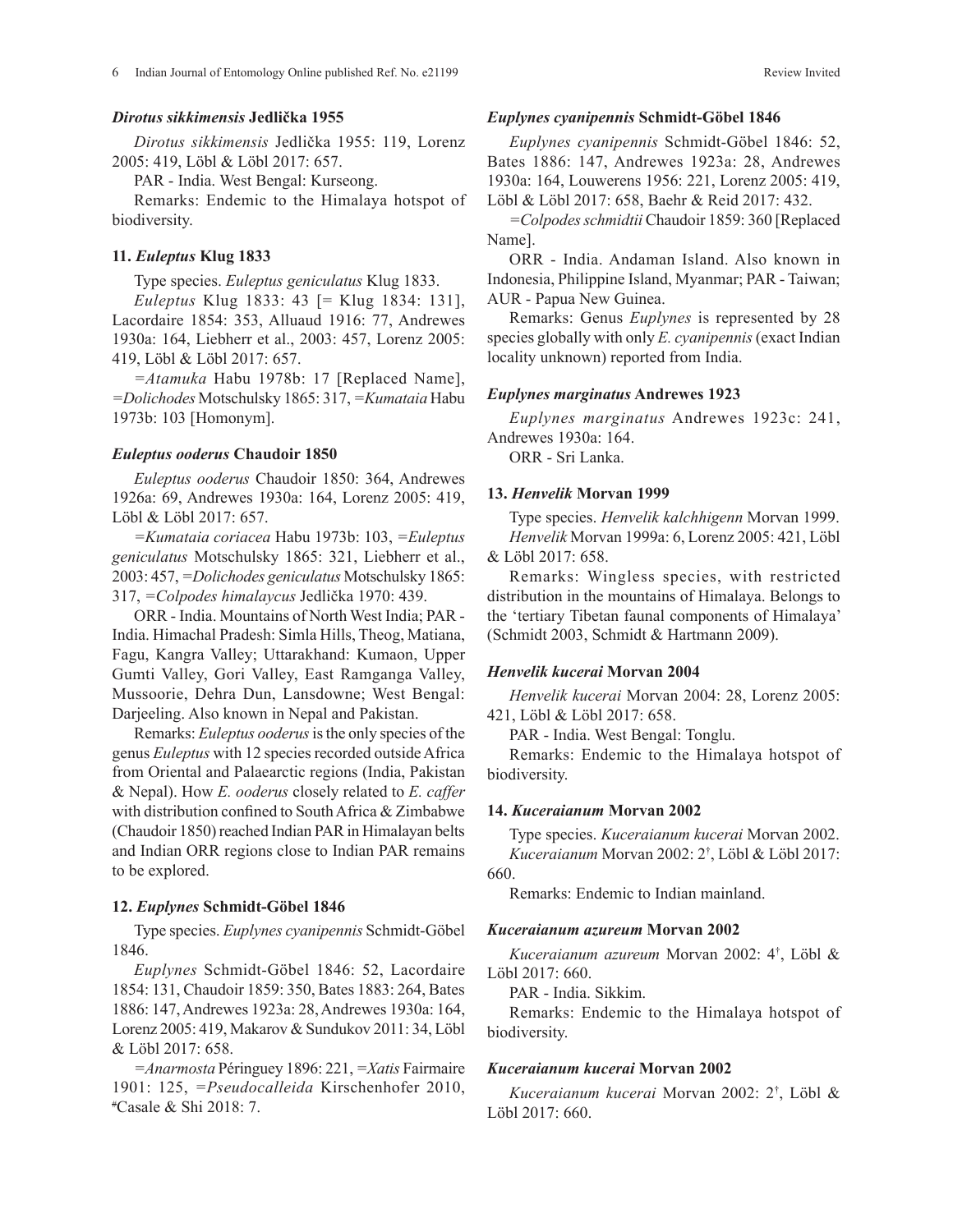PAR - India. Sikkim.

Remarks: Endemic to the Himalaya hotspot of biodiversity.

## **15.** *Lepcha* **Andrewes 1930**

Type species. *Lepcha jelepa* Andrewes 1930. *Lepcha* Andrewes 1930b: 31, Morvan 1997: 1, Lorenz 2005: 422, Löbl & Löbl 2017: 660.

*=Nepalagonum* Habu 1973b: 124, # Morvan 1997: 1. Remarks: Wingless species, with restricted distribution in the mountains of Himalaya. Belongs to the 'tertiary Tibetan faunal components of Himalaya' (Schmidt 2003, Schmidt & Hartmann 2009).

## *Lepcha bengalensis* **Morvan 1997**

*Lepcha bengalensis* Morvan 1997: 17, Lorenz 2005: 422.

PAR - India. West Bengal: Darjeeling Hills, Sandakphu.

Remarks: Endemic to the Himalaya hotspot of biodiversity.

## *Lepcha cameroni* **Morvan 1997**

*Lepcha cameroni* Morvan 1997: 18, Lorenz 2005: 422, Löbl & Löbl 2017: 660.

PAR - India. West Bengal: Darjeeling, Ghoom.

Remarks: Endemic to the Himalaya hotspot of biodiversity.

# *Lepcha holzschuhi* **Morvan 1997**

*Lepcha holzschuhi* Morvan 1997: 12, Lorenz 2005: 422, Löbl & Löbl 2017: 660.

PAR - India. Sikkim: Dzongri.

Remarks: Endemic to the Himalaya hotspot of biodiversity.

# *Lepcha jelepa* **Andrewes 1930**

*Lepcha jelepa* Andrewes 1930b: 32, Lorenz 2005: 422, Löbl & Löbl 2017: 660.

PAR - India. Sikkim: Jelep La; West Bengal: Tonglu. Also known in China and Nepal.

# *Lepcha lampra* **Andrewes 1930**

*Lepcha lampra* Andrewes 1930b: 32, Lorenz 2005: 422, Löbl & Löbl 2017: 660.

PAR - India. Sikkim: Karponang.

Remarks: Endemic to the Himalaya hotspot of biodiversity.

# *Lepcha ovoideus* **Morvan 1997**

*Lepcha ovoideus* Morvan 1997: 18, Lorenz 2005:

422, Löbl & Löbl 2017: 660 (*ovoidea)*.

PAR - India. Sikkim: Naza Ora.

Remarks: Endemic to the Himalaya hotspot of biodiversity.

## *Lepcha similis* **Morvan 1997**

*Lepcha similis* Morvan 1997: 19, Lorenz 2005: 422, Löbl & Löbl 2017: 660.

PAR - India. West Bengal: Tonglu.

Remarks: Endemic to the Himalaya hotspot of biodiversity.

## *Lepcha subdiscolus* **Morvan 1997**

*Lepcha subdiscolus* Morvan 1997: 11, Lorenz 2005: 422, Löbl & Löbl 2017: 661 (*subdiscola)*.

PAR - India. West Bengal: Gopaldhara, Tonglu.

Remarks: Endemic to the Himalaya hotspot of biodiversity.

## **16.** *Lorostema* **Motschulsky 1865**

Type species. *Lorostema alutacea* Motschulsky 1865.

*Lorostema* Motschulsky, 1865: 329, Andrewes 1928: 11, Andrewes 1930a: 203, Lorenz 2005: 423, Liebherr 2005: 267.

*=Feanus* Bates 1889a: 107, Andrewes 1924a: 48, *=Lorostemmoides* Habu 1978a: 98, # Liebherr 2005: 267.

# *Lorostema alutacea* **Motschulsky 1865**

*Lorostema alutacea* Motschulsky 1865: 330, Bates 1889: 108, Andrewes 1928: 11, Andrewes 1930a: 203, Lorenz 2005: 423.

*= Feanus nigripes* Andrewes 1926b: 257.

ssp. *Lorostema alutacea alutacea* Motschulsky 1865: 330

ssp. *Lorostema alutacea spinipennis* (Bates 1889): 108.

ORR - India. Assam: Sadiya, Karimganj; Bihar (25°09'N, 85°31'E): Pusa, Chapra, Purnea; Haryana (29°05'N, 76°08'E): Kalka; Meghalaya: Garo Hills; Odisha (20°95'N, 85°09'E): Barkuda I. (Lake Chilka); Tamil Nadu (11°12'N, 78°65'E): Tranquebar; West Bengal: Sunderbans, Kolkata; Sri Lanka. Also known in Bangladesh and Indonesia; PAR - India. Himachal Pradesh: Simla Hills.

# **17.** *Loxocrepis* **Eschscholtz 1829**

Type species. *Lamprias ruficeps* MacLeay 1825. *Loxocrepis* Eschscholtz 1829: 6, Lacordaire 1854: 362, Lorenz 2005: 423, Löbl & Löbl 2017: 661.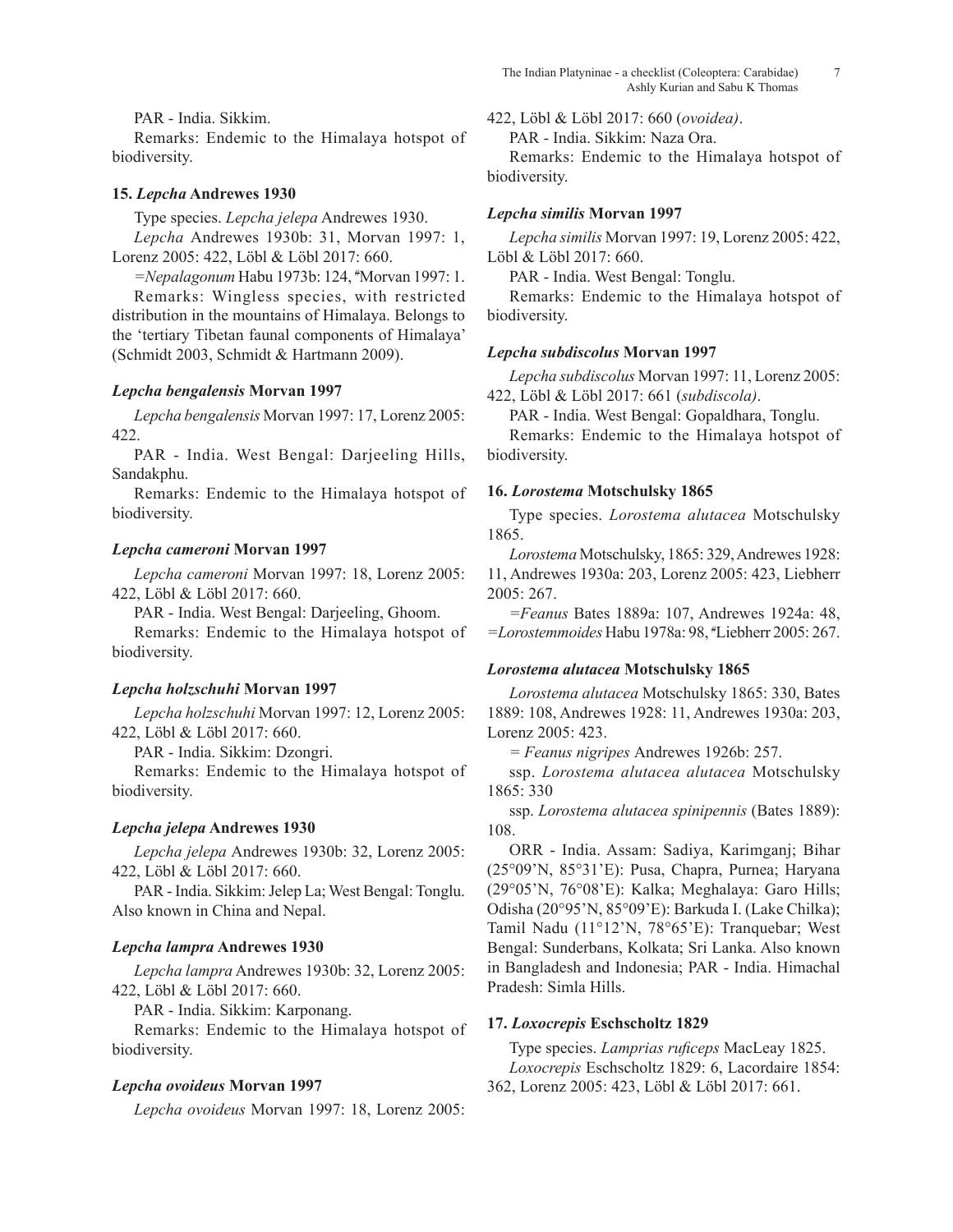### *Loxocrepis cruralis* **(Chaudoir 1879)**

*Colpodes cruralis* Chaudoir 1879: 376, Andrewes 1930a: 122, Jedlička 1934: 180, Louwerens 1953: 92.

*Loxocrepis cruralis* (Chaudoir 1879): Lorenz 2005: 423, Löbl & Löbl 2017: 661.

*=Colpodes ischioxanthus* Bates 1892: 376, # Andrewes 1921: 148 (*Colpodes cruralis*).

ORR - India. Assam: Silonibari; Kerala: Malappuram (Edakkara), Palakkad (Paranabikulam); Maharashtra: Satara; Manipur (24°66'N, 93°90'E); Meghalaya: Garo Hills; Nilgiri Hills. Also known in Myanmar and Vietnam; PAR - India. West Bengal: Gopaldhara. Also known in Taiwan.

## *Loxocrepis ruficeps* **(MacLeay 1825)**

*Lamprias ruficeps* MacLeay 1825: 25.

*Loxocrepis ruficeps* (MacLeay 1825): # Eschscholtz 1829: 6, Chaudoir 1859: 348, Lorenz 2005: 423, Löbl & Löbl 2017: 662.

*=Colpodes ruficeps* Chaudoir 1878: 376, Andrewes 1919b: 164, Andrewes 1930a: 125, Louwerens 1953: 92, *=Euplynes dorhni* Nietner 1858: 429, Chaudoir 1878: 375, Bates 1886: 147, Andrewes 1924b: 137, Andrewes 1927b: 105, *=Euplynes cyanipennis* Chaudoir 1859: 350, 360, *=Euplynes schmidti* Chaudoir 1859: 350, 360.

ORR - India. Anamalai Hills; Bihar: Pusa, Chapra; Coromandel; Jharkhand: Ranchi; Karnataka: Belgaum, North Kanara; Maharashtra: Nagpur; West Bengal: Kolkata; Sri Lanka. Also known in Indonesia, Myanmar and Philippine Island; PAR - India. Uttarakhand: Haldwani.

### **18.** *Lucicolpodes* **Schmidt 2000**

Type species. *Colpodes lucens* Andrewes 1947. *Lucicolpodes* Schmidt 2000b: 30, Löbl & Löbl 2017: 662.

#### *Lucicolpodes (Lucicolpodes) eberti* **Schmidt 2009**

*Lucicolpodes eberti mahakaliensis* Schmidt 2009a: 145, Löbl & Löbl 2017: 662.

ssp. *Lucicolpodes eberti eberti* (Jedlicka 1965) ssp. *Lucicolpodes eberti laliguras* (Schmidt 2000): 30 ssp. *Lucicolpodes eberti mahakaliensis* Schmidt 2009a: 145 **(**India**)**

ssp. *Lucicolpodes eberti ocularis* Schmidt 2009: 145 PAR - India. Himachal Pradesh. Also known in Nepal.

## *Lucicolpodes (Lucicolpodes) obsoletus* **(Louwerens 1953)**

*Colpodes obsoletus* Louwerens 1953: 117, Lorenz 2005: 416, Löbl & Löbl 2017: 662.

*Lucicolpodes obsoletus* (Louwerens 1953): # Schmidt 2000b: 42, Schmidt 2009a: 144.

PAR - India. West Bengal: Darjeeling, Ghoom.

Remarks: Endemic to the Himalaya hotspot of biodiversity.

#### **19.** *Meleagros* **Kirschenhofer 1999**

Type species. *Meleagros coeruleus* Kirschenhofer 1999.

*Meleagros* Kirschenhofer 1999: 68, Lorenz 2005: 423, Löbl & Löbl 2017: 662, Fedorenko 2020: 140.

#### *Meleagros sikkimensis* **(Andrewes 1923)**

*Colpodes sikkimensis* Andrewes 1923e: 683, Andrewes 1930a: 126.

*Meleagros sikkimensis* (Andrewes 1923): # Morvan 2004: 4, Lorenz 2005: 423, Löbl & Löbl 2017: 662, Fedorenko 2020: 141.

PAR - India. Sikkim; West Bengal: Gopaldhara, Maria Basti and Pedong. Also known in Bhutan, China, Nepal; ORR - Myanmar and Malaysia.

### **20.** *Metacolpodes* **Jeannel 1948**

Type species. *Colpodes buchanani* Hope 1831.

*Metacolpodes* Jeannel 1948: 516; Habu 1978a: 123, Kirschenhofer 1992: 13, Lorenz 2005: 423, Löbl & Löbl 2017: 662.

#### **\****Metacolpodes buchanani* **(Hope 1831)**

*Colpodes buchannani* Hope 1831: 21, Chaudoir 1859: 359, Chaudoir 1878: 369, Andrewes 1930a: 122, Jedlička 1934: 191, Louwerens 1953: 90, Malkin & Hatch 1953: 133.

*Metacolpodes buchannani* (Hope 1831): Lacordaire 1854: 361, # Jeannel 1948: 516, Lorenz 2005: 423, Liebherr 2005: 264, Habu 1978a: 124, Bousquet 2012: 1256, Löbl & Löbl 2017: 662.

*=Colpodes amoenus* Chaudoir 1859: 326, Chaudoir 1879: 367, Bates 1886: 147, Bates 1890: 213, Heller 1916: 276, *=Colpodes pryeri* Bates 1883: 289, *=Dyscolussplendens* Morawitz 1862a: 324 [=Morawitz 1862b: 241], Bates 1873a: 275 (*Colpodes*), Putzeys 1875: 50, Harold 1878a: 67, Harold 1878b: 213 (*Colpodes*), *=Agonum sargentorum* Malkin & Hatch 1952: 107, Malkin & Hatch 1953: 134, Bousquet 2012: 1256.

ORR - India. North-West India; Sri Lanka. Also known in Throughout South-East Asia, Indonesia, Myanmar, Malaysia, Philippines, Vietnam; PAR - China, Japan, Nepal, North Korea, Pakistan, Russia, South Korea, Taiwan, Vanuatu; NAR - Canada, Washington, Oregon; AUR - French Polynesia.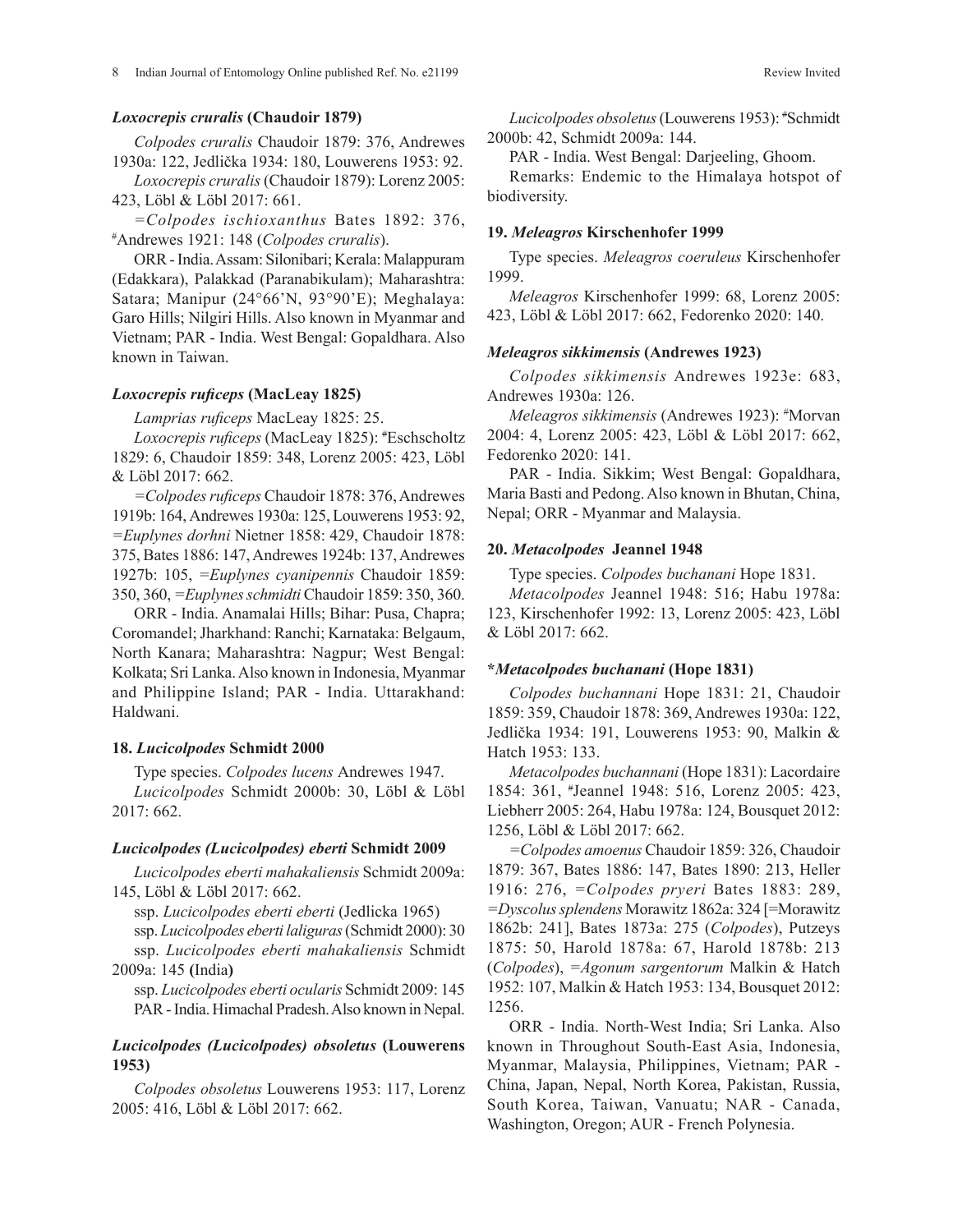Remarks: Native to Asia and adventive species in North America and Hawaii (Habu 1978a, Bousquet 2012).

# *Metacolpodes hardwickii* **(Hope 1831)**

*Colpodes hardwickii* Hope 1831: 21; Andrewes 1930a: 123, Louwerens 1953: 90.

*Metacolpodes hardwickii* (Hope 1831): Lorenz 2005: 423, Löbl & Smetna 2003: 460, Löbl & Löbl 2017: 662*.*

PAR - India. Sikkim; West Bengal: Kurseong, Gopaldhara, Darjeeling. Also known in Nepal.

## *Metacolpodes incertus* **(Chaudoir 1879)**

*Colpodes incertus* Chaudoir 1879: 369, Andrewes 1930a: 123, Louwerens 1953: 93.

*Metacolpodes incertus* (Chaudoir 1879): Lorenz 2005: 423.

ORR - India East India.

### *Metacolpodes janelloides* **(Louwerens 1953)**

*Colpodes janelloides* Louwerens 1953: 125. *Metacolpodes janelloides* (Louwerens 1953): Lorenz 2005: 423.

ORR - India. Manipur.

Remarks: Endemic to the Indo Burma hotspot of biodiversity.

## *Metacolpodes nilgherriensis* **(Chaudoir 1878)**

*Colpodes nilgherriensis* Chaudoir 1878: 301, Andrewes 1930a: 124, Louwerens 1953: 102.

*Metacolpodes nilgherriensis* (Chaudoir 1878): Jeannel 1948: 516, Lorenz 2005: 423.

ORR - India. Malabar Coast; Nilgiri Hills; Tamil Nadu: Ooty, Naduvattam.

Remarks: Endemic to the Western Ghats and Sri Lanka hotspot of biodiversity.

## *Metacolpodes olivius* **(Bates 1873)**

*Colpodes olivius* Bates 1873a: 330; Bates 1892: 373, Andrewes 1924c: 591, Andrewes 1930a: 124, Jedlička 1934: 193, Louwerens 1953: 88.

*Metacolpodes olivius* (Bates 1873): Lorenz 2005: 423, Löbl & Löbl 2017: 663.

*=Colpodes coelopterus* Chaudoir 1879: 368, Andrewes 1924c: 591.

ORR - India. Meghalaya: Shillong. Also known in Cambodia, Myanmar, and Vietnam; PAR - India. West Bengal: Gopaldhara, Tonglu, Kurseong. Also known in China and Taiwan.

## *Metacolpodes planithorax* **(Louwerens 1953)**

*Colpodes planithorax* Louwerens 1953: 122.

*Metacolpodes planithorax* (Louwerens 1953): Lorenz 2005: 423. India.

# *Metacolpodes rotundatus* **(Chaudoir 1878)**

*Colpodes rotundatus* Chaudoir 1878: 302, Andrewes 1930a: 125, Louwerens 1953: 102.

*Metacolpodes rotundatus* (Chaudoir 1878): Lorenz 2005: 423.

ORR - India. Malabar; Nilgiri Hills. Also known in Myanmar.

### **21.** *Onycholabis* **Bates 1873**

Type species*. Onycholabis sinensis* Bates 1873.

*Onycholabis* Bates 1873a: 329, Andrewes 1930a: 237, Liang & Kavanaugh 2005: 508, Löbl & Löbl 2017: 665.

### *Onycholabis acutangulus* **Andrewes 1923**

*Onycholabis acutangulus* Andrewes 1923e: 682, Andrewes 1930a: 237, Liang & Kavanaugh 2005: 510, Löbl & Löbl 2017: 665.

ORR - India. Assam: Yambung; PAR - India. Uttarakhand: Dehra Dun, Kumaon (West Almora, Haldwani). Also known in China and Nepal.

### *Onycholabis melitopus* **Bates 1892**

*Onycholabis melitopus* Bates 1892: 371, Andrewes 1930a: 238, Liang & Kavanaugh 2005: 510, Löbl & Löbl 2017: 665.

*=Cardiomera oberthuri* Maindron 1899: 155, Maindron 1905: 94, Bedel 1902: 215† .

ORR - India. Assam. Also known in The Lao People's Democratic Republic and Myanmar; PAR - India. Sikkim; Himalayan tract from Shimla Hills to Bhutan. Also known in Bhutan and China.

## **22.** *Orthotrichus* **Peyron 1856**

Type species. *Anchomenus cymindoides* Dejean 1831.

*Orthotrichus* Peyron 1856: 717, Andrewes 1924a: 47, Andrewes 1930a: 250, Schmidt 2008: 195, Serrano et al., 2017: 257, Löbl & Löbl 2017: 665.

*=Trichotarus* Motschulsky 1865: 327, *=Metagonum* Jeannel 1948: 518 & 521, # Schmidt 2008: 195, *=Kalchtacha* Morvan 2002: 19† , # Schmidt 2008: 195.

### *Orthotrichus alternatus* **Bates 1892**

*Orthotrichus alternatus* Bates 1892: 368, Andrewes 1930a: 250.

ORR - India. Nagaland (26°15'N, 94°56'E): Naga Hills. Also known in Myanmar.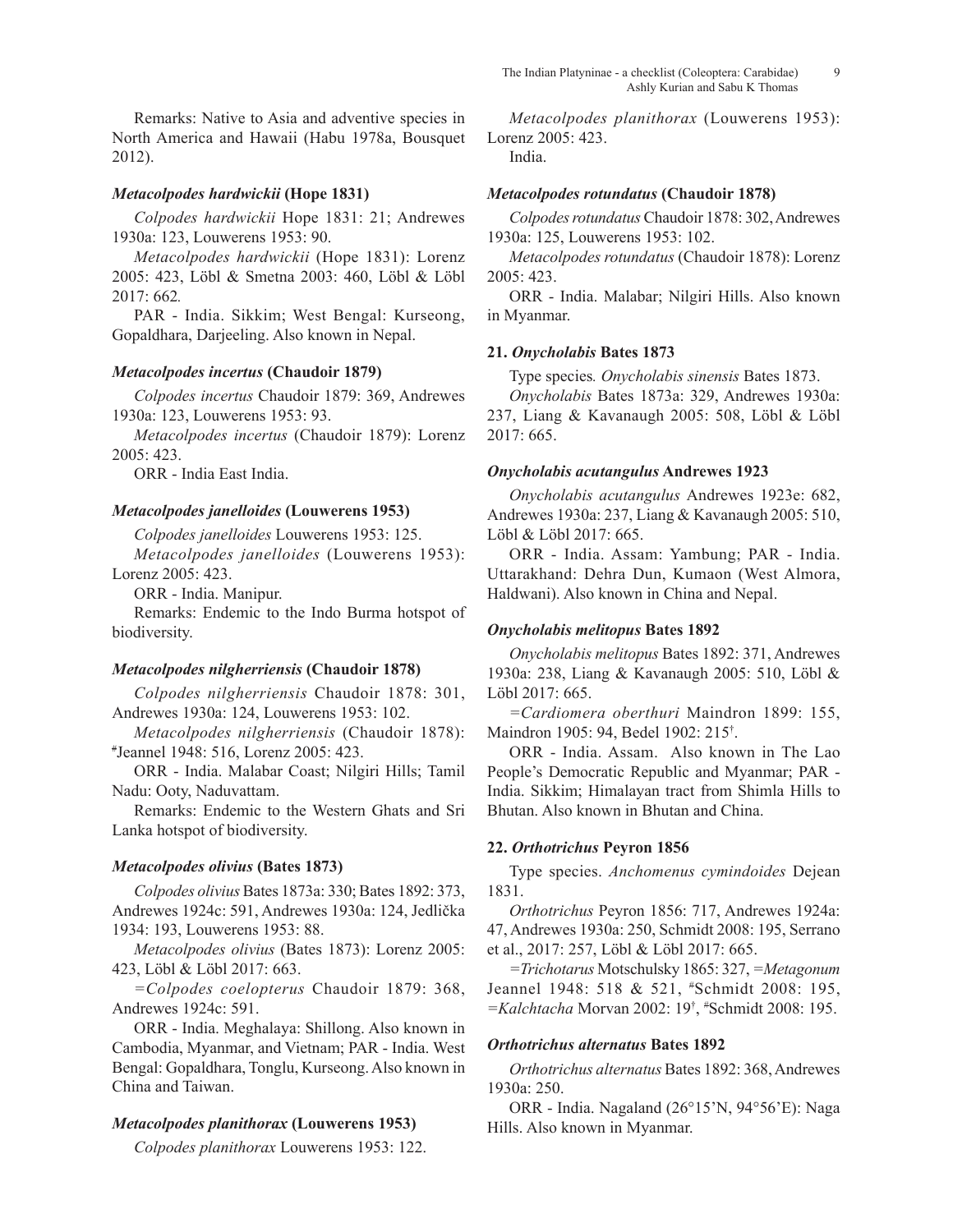### *Orthotrichus baehri* **(Morvan 2002)**

*Kalchtacha baehri* Morvan 2002: 19–21, 30, 32† .

*Orthotrichus baehri* (Morvan 2002): # Schmidt 2008:197.

ORR - India. Karnataka: Talakaveri; Maharashtra: Mahabaleshwar; Throughout the Western Ghats of southwestern India.

Remarks: Endemic to the Western Ghats and Sri Lanka hotspot of biodiversity. Closely related to the East African species *O. patroboides* (Murray 1859† ) and is endemic to the Western Ghats (Schmidt 2008) indicating that it might be the derivative of the East African species group arrived from East Africa to India and the Western Ghats during the separation of India from Gondwana land.

### *Orthotrichus indicus* **Bates 1891**

*Orthotrichus indicus* Bates 1891b: 334, Bates 1892: 368, Andrewes 1924a: 47, Andrewes 1930a: 250, Löbl & Löbl 2017: 665.

ORR - India. Jharkhand: Chota Nagpur, Konbir; Manipur; Nilgiri Hills; Rajasthan (27°02'N, 74°21'E): Tetara; Throughout North India to the Central Provinces. Also known in The Lao People's Democratic Republic, Myanmar and Vietnam; PAR-India. Himachal Pradesh: Bajaura. Also known in Afghanistan and China.

## **23.** *Platynus* **Bonelli 1810**

Type species. *Platynus complanatus* Dejean 1831.

*Platynus* Bonelli 1810: Tabula synoptica, Bousquet & Larochelle 1993: 261, Schmidt 2000a: 9, Bousquet 2012: 1242, Liebherr & Will 1996: 301, Larochelle & Larivière 2001: 138, Larochelle & Larivière 2007: 79, 82, Löbl & Löbl 2017: 666.

=*Batenus* Motschulsky 1865: 317, =*Dyscolus* Dejean 1831: 437, Lacordaire 1854: 356, =*Paranchomenus* Casey 1920: 30, =*Platynidius* Casey 1920: 4, 6, =*Platynomenus* Ádám 1996: 12, =*Pseudoplatynus* Habu 1973a: 11, =*Vulcanophilus* Heller 1896: 2† , Andrewes 1927c: 271.

### *Platynus acroglyptus* **(Bates 1892)**

*Colpodes acroglyptus* Bates 1892: 374, Andrewes 1930a: 121, Jedlička 1934: 189, Louwerens 1953: 98, Terada et al., 2016: 1, Lorenz 2005: 416, Löbl & Löbl 2017: 653.

*Platynus acroglyptus* (Bates 1892): Liebherr 1998: 987, Bousquet 2003: 464.

ORR - India. Assam: Naga Hills; Manipur. Also known in The Lao People's Democratic Republic, Myanmar, Vietnam; PAR - Taiwan.

#### *Platynus aenescens* **(Chaudoir 1879)**

*Colpodes aenescens* Chaudoir 1879: 368, Louwerens 1953: 142, Andrewes 1930a: 121, Lorenz 2005: 416.

*Platynus aenescens* (Chaudoir 1879): Liebherr 1998: 987. ORR - India.

### *Platynus andrewesi* **(Morvan 1996)**

*Batenus andrewesi* Morvan 1996: 44.

*Platynus andrewesi* (Morvan 1996): Lorenz 2005: 434.

ORR - India (Punjab, 31°14'N, 75°34'E); PAR - India. Himachal Pradesh: Seraj, Jalori Pass.

### *Platynus (Batenus) azbleotroades* **(Morvan 1996)**

*Batenus azbleotroades* Morvan 1996: 38.

*Platynus azbleotroades* (Morvan 1996): Lorenz 2005: 429, Löbl & Löbl 2017: 667.

PAR - India. Jammu & Kashmir: Yusmarg, Gulmarg. Remarks: Endemic to the Himalaya hotspot of biodiversity.

### *Platynus baconi* **(Chaudoir 1878)**

*Colpodes baconi* Chaudoir 1878: 311, Andrewes 1930a: 121, Andrewes 1946: 82, Louwerens 1953: 81, Lorenz 2005: 416, Löbl & Löbl 2017: 654.

*Platynus baconi* (Chaudoir 1878): Liebherr 1998: 987.

PAR - India. Sikkim: Karponang; West Bengal.

Remarks: Endemic to the Himalaya hotspot of biodiversity.

### *Platynus (Batenus) batesi* **(Morvan 2004)**

*Batenus batesi* Morvan 2004: 13.

*Platynus batesi* (Morvan 2004): Lorenz 2005: 429, Löbl & Löbl 2017: 667.

PAR - India. Jammu & Kashmir: Goorais Valley.

Remarks: Endemic to the Himalaya hotspot of biodiversity.

### *Platynus (Batenus) benardi* **(Andrewes 1924)**

*Anchomenus benardi* Andrewes 1924a: 102, Andrewes 1930a: 23.

*Platynus benardi* (Andrewes 1924): Lorenz 2005: 429, Löbl & Löbl 2017: 667.

PAR - India. Himachal Pradesh: Lahaul (Gandla, Keiling, Sisu), Spiti (Pulga, Tchary-Djoni, Manikaran), Kulu (Koty, Parbatti Valley), Seraj (Jalori Pass).

Remarks: Endemic to the Himalaya hotspot of biodiversity.

#### *Platynus bipars* **(Walker 1858)**

*Lebia bipars* Walker 1858: 203, Bates 1886: 148.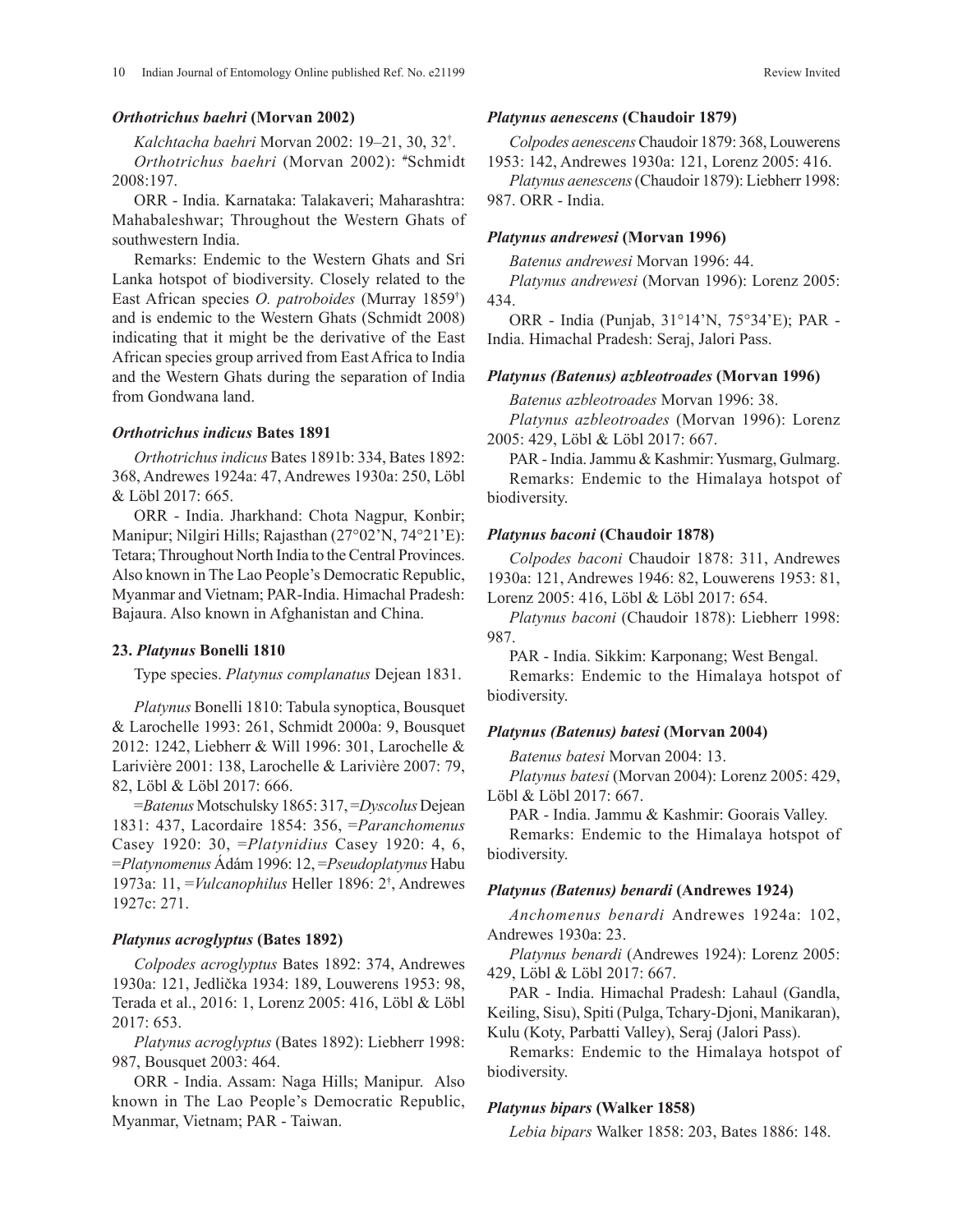*Platynus bipars* (Walker 1858): Liebherr 1998: 987. *=Colpodes bipars* (Walker 1858): Andrewes 1919b: 185, Andrewes 1930a: 121, Louwerens 1953: 144, *=Colpodes lampriodes* Bates 1886: 147, Louwerens 1953: 144, *=Colpodes dohrni,* Chaudoir 1878: 375, Andrewes 1924b: 137.

ORR - Sri Lanka.

# *Platynus (Batenus) bruskelchus* **(Morvan 1996)**

*Batenus bruskelchus* Morvan 1996: 45.

*Platynus bruskelchus* (Morvan 1996): Lorenz 2005: 430, Löbl & Löbl 2017: 667.

PAR - India. Uttarakhand: Kumaon: Pindar Valley. Remarks: Endemic to the Himalaya hotspot of biodiversity.

## *Platynus corpulentus* **(Louwerens 1953)**

*Colpodes corpulentus* Louwerens 1953: 87, 119, Lorenz 2005: 416.

*Platynus corpulentus* (Louwerens 1953): Liebherr 1998: 987.

ORR - India. Manipur.

Remarks: Endemic to the Indo Burma hotspot of biodiversity.

## *Platynus (Batenus) deuvei* **(Morvan 1996)**

*Batenus deuvei* Morvan 1996: 38.

*Platynus deuvei* (Morvan 1996): Lorenz 2005: 434, Löbl & Löbl 2017: 667.

PAR - India. Jammu & Kashmir: Bhadarwah, Yusmarg.

Remarks: Endemic to the Himalaya hotspot of biodiversity.

## *Platynus dohertyi* **(Louwerens 1953)**

*Colpodes dohertyi* Louwerens 1953: 79, 105, Lorenz 2005: 416.

*Platynus dohertyi* (Louwerens 1953): Liebherr 1998: 987.

India.

## *Platynus elegantellus* **(Lorenz 1998)**

*Colpodes elegantellus* Lorenz 1998: 12, Löbl & Löbl, 2017: 654.

*Platynus elegantellus* (Lorenz 1998): Liebherr 1998: 987.

*=Colpodes elegantulus* Louwerens 1953: 112 [Homonym], [not Chaudoir 1878: 309], Lorenz 2005: 416, Löbl & Löbl 2017: 654.

PAR - India. Sikkim.

Remarks: Endemic to the Himalaya hotspot of biodiversity.

### *Platynus eulabes* **(Bates 1889)**

*Colpodes eulabes* Bates 1889a: 215, Andrewes 1930a: 122, Louwerens 1953: 146.

*Platynus eulabes* (Bates 1889): # Schmidt 2009b: 207, Löbl & Löbl 2017: 667.

*=Xestagonum eulabes* Lorenz 2005: 437.

PAR - India. Jammu & Kashmir: Goorais Valley.

Remarks: Endemic to the Himalaya hotspot of biodiversity.

## *Platynus euparyphus* **(Andrewes 1923)**

*Colpodes euparyphus* Andrewes 1923d: 448, Louwerens 1953: 92, Andrewes 1930a: 122, Lorenz 2005: 416.

*Platynus euparyphus* (Andrewes 1923): Liebherr 1998: 987.

ORR - India. Tamil Nadu: Madras (Palani Hills, Kodaikanal); Karnataka: Mysore, Chikkaballapura.

### *Platynus fletcheri* **Andrewes 1923**

*Colpodes fletcheri* Andrewes 1923c: 240, Andrewes 1930a: 123, Louwerens 1953: 88.

*Platynus fletcheri* (Andrewes 1923): Liebherr 1998: 987.

ORR - Sri Lanka.

## *Platynus (Batenus) fur* **(Andrewes 1930)**

*Anchomenus fur* Andrewes 1930b: 39. *Platynus fur* (Andrewes 1930): Lorenz 2005: 429. =*Agonum fur* Löbl & Löbl 2017: 649.

PAR - India. West Bengal: Darjeeling.

Remarks: Endemic to the Himalaya hotspot of biodiversity.

## *Platynus (Batenus) grassator* **(Andrewes 1932)**

*Anchomenus grassator* Andrewes 1932: 139. *Platynus grassator* (Andrewes 1932): Lorenz 2005: 429, Löbl & Löbl 2017: 667.

PAR - India. Uttarakhand: Kumaon Ranikhet, Bhatkot, West Almora Division, Sunderdhunga Valley, Dudhatoli, Sukhatal, Bagarkote, Garhwal (Painsur, Above Lohba).

Remarks: Endemic to the Himalaya hotspot of biodiversity.

### *Platynus (Batenus) henvelus* **(Morvan 1996)**

*Batenus henvelus* Morvan 1996: 42.

*Platynus henvelus* (Morvan 1996): Löbl & Löbl 2017: 667.

PAR - India. Himachal Pradesh: Kulu.

Remarks: Endemic to the Himalaya hotspot of biodiversity.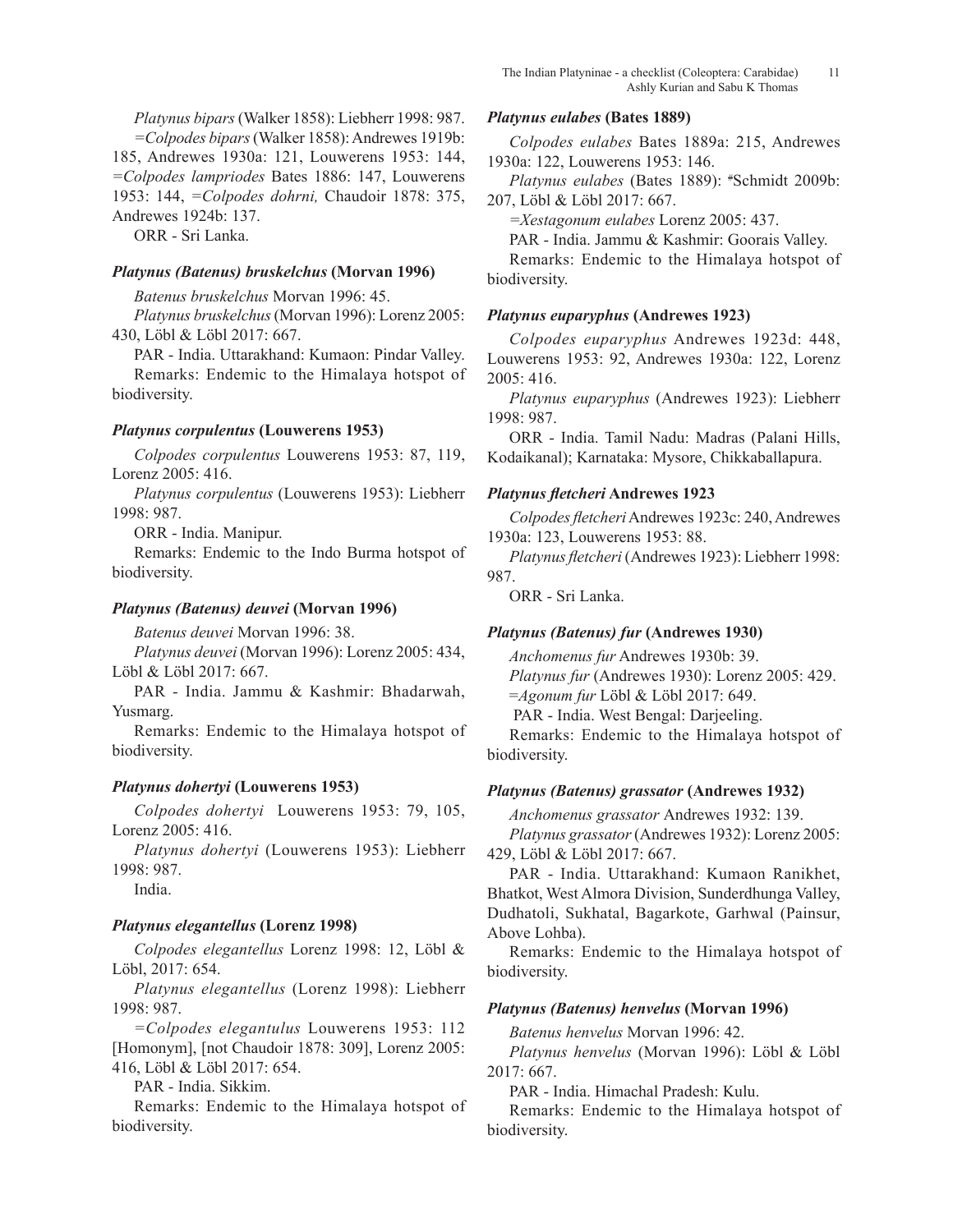### *Platynus hirmocoelus* **(Chaudoir 1879)**

*Colpodes hirmocoelus* Chaudoir 1879: 365, Louwerens 1953: 85, Andrewes 1930a: 123, Lorenz 2005: 417, Löbl & Löbl 2017: 654.

*Platynus hirmocoelus* (Chaudoir 1879): Liebherr 1998: 987.

PAR - India. Uttarakhand: Kumaon-Nainital, Sunderdhunga Valley, West Almora, Swal River basin, Mussoorie; West Bengal: Darjeeling, Lebong. Also known in Nepal.

### *Platynus impressiceps* **(Louwerens 1953)**

*Colpodes impressiceps* Louwerens 1953: 135, Lorenz 2005: 417, Löbl & Löbl 2017: 654.

*Platynus impressiceps* (Louwerens 1953): Liebherr 1998: 987.

ORR - India. Arunachal Pradesh: Mishmi Hills; PAR - India. Sikkim: Teesta River; West Bengal: Tonglu.

Remarks: Endemic to the Himalaya hotspot of biodiversity.

#### *Platynus impunctatus* **(Andrewes 1923)**

*Colpodes impunctatus* Andrewes 1923e: 685, Andrewes 1930a: 123, Louwerens 1953: 86, Lorenz 2005: 417, Löbl & Löbl 2017: 654.

*Platynus impunctatus* (Andrewes 1923): Liebherr 1998: 987.

PAR - India. Sikkim; West Bengal: Darjeeling, Tonglu.

Remarks: Endemic to the Himalaya hotspot of biodiversity.

### *Platynus (Batenus) incisus* **(Andrewes 1927)**

*Anchomenus incisus* Andrewes 1927a: 77, Andrewes 1930a: 25.

*Platynus incisus* (Andrewes 1927): Lorenz 2005: 429, Löbl & Löbl 2017: 667.

PAR - India. Jammu & Kashmir: Sintan.

Remarks: Endemic to the Himalaya hotspot of biodiversity.

### *Platynus indiae* **Louwerens 1953**

*Colpodes indiae* Louwerens 1953: 137, Lorenz 2005: 417, Löbl & Löbl 2017: 654.

*Platynus indiae* (Louwerens 1953): Liebherr 1998: 987.

ORR - India. Uttar Pradesh: Allahabad; PAR - India. Sikkim.

### *Platynus isomorphus* **(Louwerens 1953)**

*Colpodes isomorphus* Louwerens 1953: 105, Lorenz

2005: 417.

*Platynus isomorphus* (Louwerens 1953): Liebherr 1998: 987.

ORR - India. Manipur.

Remarks: Endemic to the Indo Burma hotspot of biodiversity.

#### *Platynus iteratus* **Bates 1886**

*Colpodes iteratus* Bates 1886: 149, Andrewes 1930a: 123, Louwerens 1953: 97.

*Platynus iteratus* (Bates 1886): Liebherr 1998: 987. ORR - Sri Lanka.

### *Platynus komala* **(Andrewes 1932)**

*Colpodes komala* Andrewes 1932: 140, Louwerens 1953: 99, Lorenz 2005: 417, Löbl & Löbl 2017: 654.

*Platynus komala* (Andrewes 1932): Liebherr 1998: 987.

PAR - India. Uttarakhand: Dehra Dun, Haldwani District, Banks of Nandhaur River, Nainital, Mussoorie, Arni Gad, Kempty Falls.

Remarks: Endemic to the Himalaya hotspot of biodiversity.

### *Platynus (Batenus) kucerai* **(Morvan 2004)**

*Batenus kucerai* Morvan 2004: 11.

*Platynus kucerai* (Morvan, 2004): Lorenz 2005: 429,

Löbl & Löbl 2017: 667.

ORR - India. Uttar Pradesh.

#### *Platynus lautulus* **(Andrewes 1931)**

*Colpodes lautulus* Andrewes 1931a: 457, Louwerens 1953: 92, Lorenz 2005: 417.

*Platynus lautulus* (Andrewes 1931): Liebherr 1998: 987.

ORR - India; Indonesia and Malaysia.

### *Platynus (Batenus) meurguesae* **(Morvan 1996)**

*Batenus meurguesae* Morvan 1996: 39.

*Platynus meurguesae* (Morvan 1996): Löbl & Löbl 2017: 668.

ssp. *Platynus meurguesae hiemeieri* (Morvan 1996): 40.

ssp. *Platynus meurguesae meurguesae* (Morvan 1996): 39.

PAR - India. Uttarakhand: Hemkunt.

Remarks: Endemic to the Himalaya hotspot of biodiversity.

### *Platynus nathani* **(Jedlička 1969)**

*Colpodes nathani* Jedlička 1969: 2, Lorenz 2005: 417.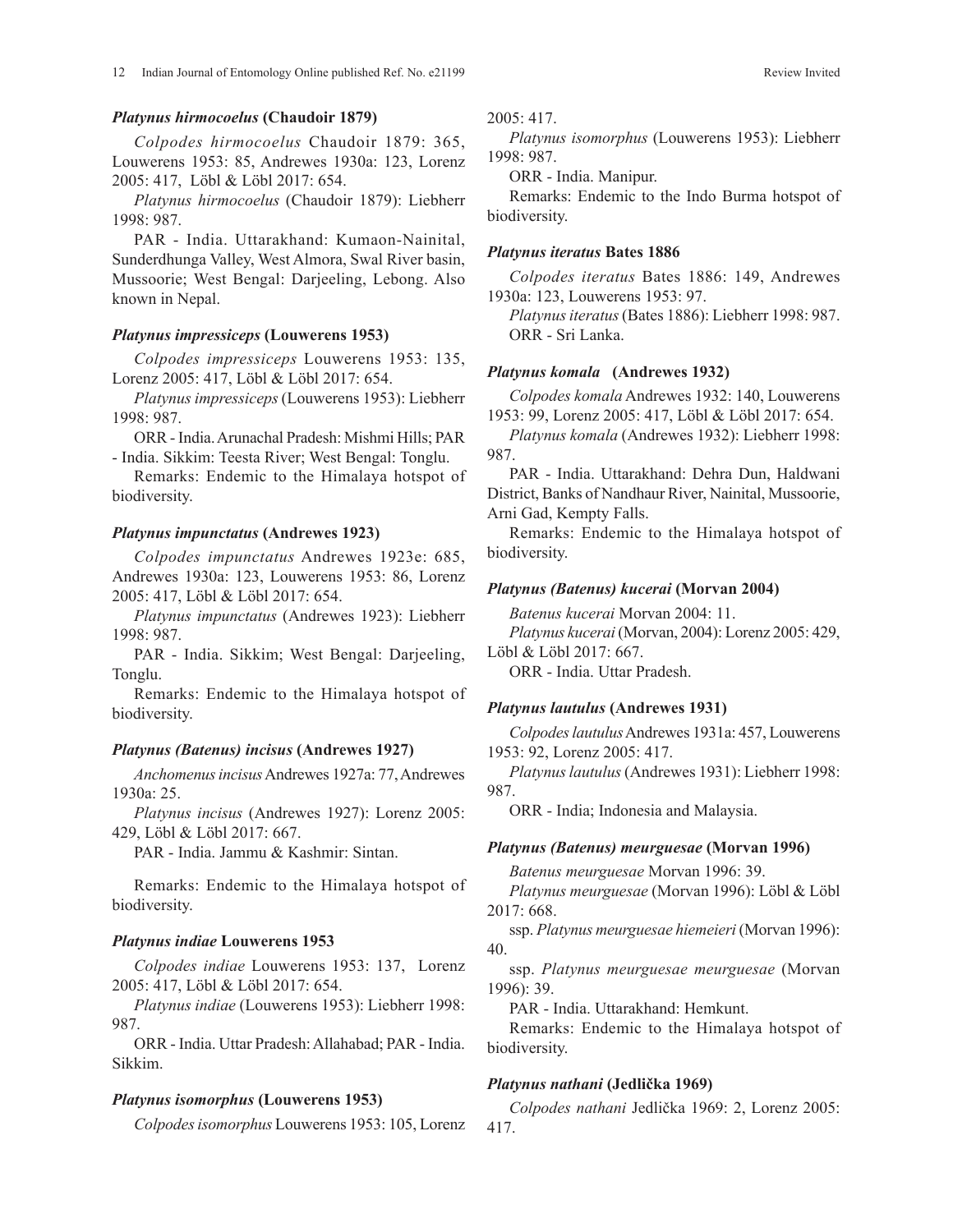*Platynus nathani* (Jedlička 1969): Liebherr 1998: 987.

ORR - India. Tamil Nadu: Madras: Anamalai Hills. Remarks: Endemic to the Western Ghats and Sri Lanka hotspot of biodiversity.

# *Platynus nigriceps* **(Motschulsky 1865)**

*Loxocrepis nigriceps* Motschulsky 1865: 310, Lorenz 2005: 417.

*Platynus nigriceps* (Motschulsky 1865): Liebherr 1998: 987.

*=Colpodes nigriceps* Louwerens 1953: 143, Andrewes 1928: 10, Andrewes 1930a: 124,

ORR - India. East India.

# *Platynus plagioderus* **(Chaudoir 1879)**

*Colpodes plagioderus* Chaudoir 1879: 374, Andrewes 1930a: 124, Louwerens 1953: 123, Lorenz 2005: 417, Löbl & Löbl 2017: 655.

*Platynus plagioderus* (Chaudoir 1879): Liebherr 1998: 987.

ORR - India. East India; PAR -India. Sikkim.

# *Platynus (Batenus) praedator* **(Andrewes 1930)**

*Anchomenus praedator* Andrewes 1930b: 38. *Platynus praedator* (Andrewes 1930): Lorenz 2005: 430, Löbl & Löbl 2017: 668.

*=Colpodes bigutticeps* Louwerens 1953: 138.

ORR - India. Assam; West Bengal: Kolkata; PAR - India. Sikkim: Karponang; West Bengal: Kurseong, Darjeeling, Gopaldhara, Kalimpong, Ghoom, Sitong. Also known in Bhutan, China and Nepal.

# *Platynus (Batenus) rarus* **Schmidt 2009**

*Platynus rarus* Schmidt 2009b: 209, Löbl & Löbl 2017: 668.

PAR - India. Jammu & Kashmir: Gulmarg/Pir Panjal Mountains.

Remarks: Endemic to the Himalaya hotspot of biodiversity.

# *Platynus repletus* **Bates 1886**

*Colpodes repletus* Bates 1886: 148, Andrewes 1930a: 125, Louwerens 1953: 85.

*Platynus repletus* (Bates 1886): Liebherr 1998: 987. ORR - Sri Lanka.

# *Platynus retusus* **Bates 1886**

*Colpodes retusus* Bates 1886: 148, Andrewes 1930a: 125, Louwerens 1953: 145.

*Platynus retusus* (Bates 1886): Liebherr 1998: 987.

ORR - Sri Lanka.

# *Platynus (Batenus) rougemonti* **(Morvan 1996)**

*Batenus rougemonti* Morvan 1996: 36.

*Platynus rougemonti* (Morvan 1996): Bousquet 2003: 463† , Lorenz 2005: 434, Schmidt 2009b: 217, Löbl & Löbl 2017: 668.

ORR - India. Assam: Tinsukia; PAR - Nepal.

# *Platynus rufitarsis* **(Chaudoir 1850)**

*Dyscolus rufitarsis* Chaudoir 1850: 121.

*Platynus rufitarsis* (Chaudoir 1850): Liebherr 1998: 987.

*=Colpodes rufitarsis* Chaudoir 1859: 351, Chaudoir 1879: 375, Bates 1892: 377, Bouchard 1903: 172, Andrewes 1930a: 125, Louwerens 1953: 91, Lorenz, 2005: 417.

ORR - India. Also known in Indonesia, Myanmar, Malay Peninsula and Archipelago and Malaysia.

# *Platynus saphyripennis* **(Chaudoir 1878)**

*Colpodes saphyripennis* Chaudoir 1878: 334, Andrewes 1930a: 125, Louwerens 1953: 83, Lorenz 2005: 417, Löbl & Löbl 2017: 655.

*Platynus saphyripennis* (Chaudoir, 1878): Liebherr 1998: 987.

ORR - East India. Also known in Indonesia; PAR - China.

# *Platynus sebosus* **Andrewes 1926**

*Colpodes sebosus* Andrewes 1926b: 257, Andrewes 1930a: 125, Louwerens 1953: 98.

*Platynus sebosus* (Andrewes 1926): Liebherr 1998: 987.

ORR - Sri Lanka.

# *Platynus semistriatus* **(Chaudoir 1879)**

*Colpodes semistriatus* Chaudoir 1879: 365, Andrewes 1926a: 69, Andrewes 1930a: 126, Lorenz 2005: 418, Löbl & Löbl 2017: 655.

*Platynus semistriatus* (Chaudoir 1879): Liebherr 1998: 987.

PAR - India. Sikkim; Uttarakhand: Almora, Chakrata, Mundali, Dudhatoli, Gori Valley, Pindar Vallley, Sunderdhunga Valley.

Remarks: Endemic to the Himalaya hotspot of biodiversity.

# *Platynus semiviridis* **(Louwerens 1953)**

*Colpodes semiviridis* Louwerens 1953: 107, Lorenz 2005: 418, Löbl & Löbl 2017: 655.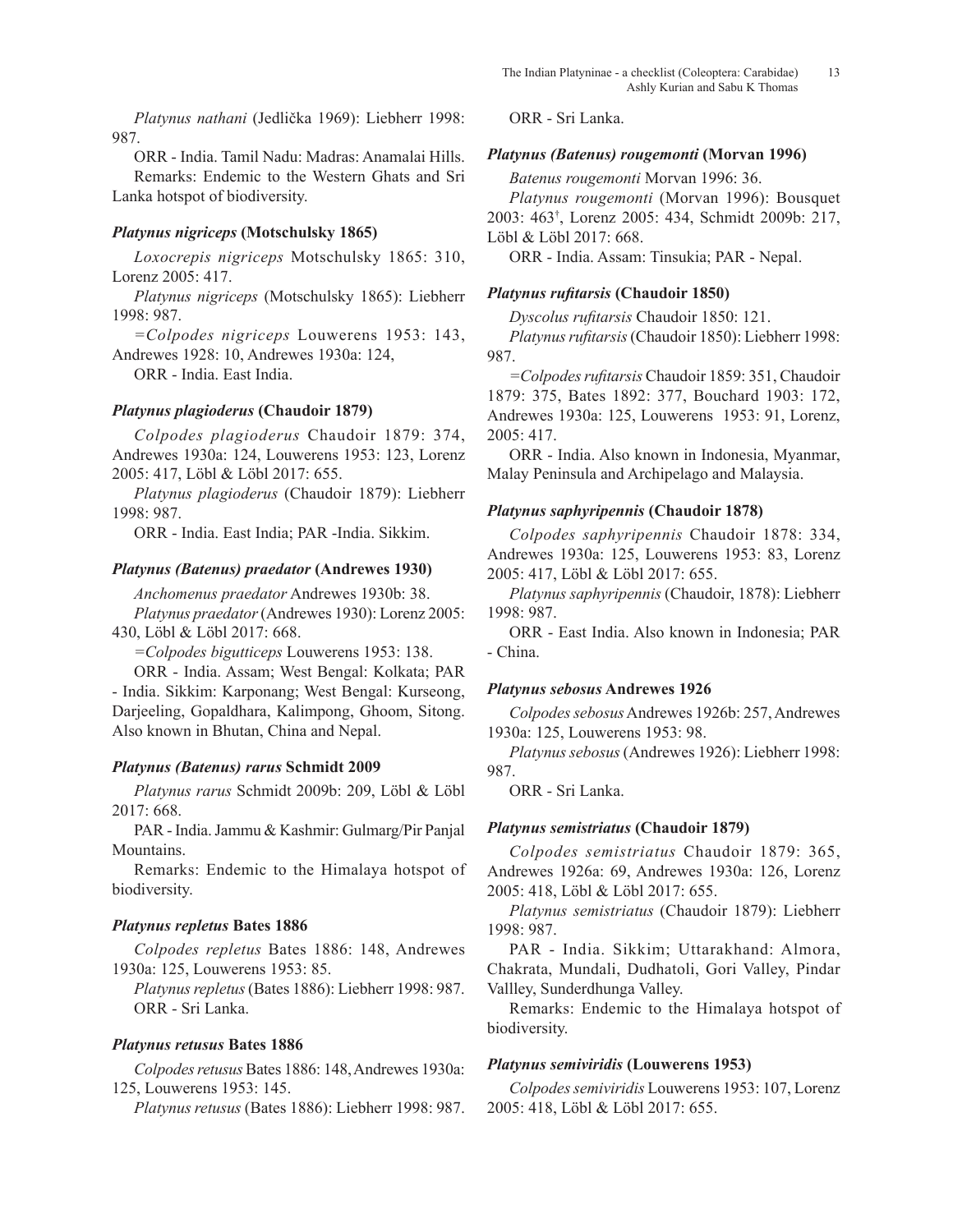*Platynus semiviridis* (Louwerens 1953): Liebherr 1998: 987.

PAR - India. West Bengal: Darjeeling, Ghoom.

Remarks: Endemic to the Himalaya hotspot of biodiversity.

## *Platynus shebbearei* **(Andrewes 1930)**

*Colpodes shebbearei* Andrewes 1930b: 34, Lorenz 2005: 418, Löbl & Löbl 2017: 655.

*Platynus shebbearei* (Andrewes 1930): Liebherr 1998: 987.

PAR - India. Sikkim: Phadamchen.

Remarks: Endemic to the Himalaya hotspot of biodiversity.

# *Platynus spinulifer* **(Bates 1892)**

*Colpodes spinulifer* Bates 1892: 377, Andrewes 1930a: 126, Lorenz 2005: 418.

*Platynus spinulifer* (Bates 1892): Liebherr 1998: 987.

PAR - India. West Bengal: Gopaldhara; ORR - Myanmar.

## *Platynus straneoi* **Jedlička 1963**

*Colpodes straneoi* Jedlička 1963: 306, Lorenz 2005: 418.

*Platynus straneoi* (Jedlička 1963): Liebherr 1998: 987.

ORR - India. Anamalai Hills, Cinchona.

Remarks: Endemic to the Western Ghats and Sri Lanka hotspot of biodiversity.

# *Platynus (Batenus) ustus* **(Andrewes 1927)**

*Anchomenus ustus* Andrewes 1927a: 75, Andrewes 1930a: 26.

*Platynus ustus* (Andrewes 1927): Lorenz 2005: 430, Löbl & Löbl 2017: 668.

ssp*. Platynus ustus belli* (Andrewes 1927a): 77.

ssp. *Platynus ustus ustus* (Andrewes 1927a): 75.

PAR - India. Jammu & Kashmir: Kishtawar, Panjal, Lidar Valley.

Remarks: Endemic to the Himalaya hotspot of biodiversity.

# *Platynus (Batenus) viator* **(Andrewes 1931)**

*Anchomenus viator* Andrewes 1931b: 517.

*Platynus viator* (Andrewes 1931): Lorenz 2005: 430, Löbl & Löbl 2017: 668.

PAR - India. Himachal Pradesh: Tharoch, Simla, Talratach, Jubbul; Uttarakhand: Mussoorie, Dehra Dun, Deoban.

Remarks: Endemic to the Himalaya hotspot of biodiversity.

## *Platynus xenos* **Bates 1886**

*Colpodes xenos* Bates 1886: 146, Andrewes 1930a: 127, Louwerens 1953: 146.

*Platynus xenos* (Bates 1886): Liebherr 1998: 987. ORR - Sri Lanka.

## **24.** *Promecoptera* **Dejean 1831**

Type species. *Promecoptera marginalis* (Wiedemann 1823).

*Promecoptera* Dejean 1831: 443, Andrewes 1919b: 165.

# *Promecoptera marginalis* **(Wiedemann 1823)**

*Lebia marginalis* Wiedemann 1823: 60.

*Promecoptera marginalis* (Wiedemann 1823):

# Dejean 1831: 444, Brullé 1834: 227, Andrewes 1921: 172 , Andrewes 1930a: 25 (*Anchomenus*).

PAR - India. West Bengal.

Remarks: Endemic to the Himalaya hotspot of biodiversity.

## **25.** *Rupa* **Jedlička 1935**

Type species. *Rupa japonica* Jedlička 1935. *Rupa* Jedlička 1935a: 32† , Habu 1978a: 5, 283, Guéorguiev & Morita 2009: 93.

## *Rupa (Rupa) lama* **Schmidt 1998**

*Rupa lama* Schmidt 1998: 205, Löbl & Löbl 2017: 669.

PAR - India. Sikkim.

Remarks: Endemic to the Himalaya hotspot of biodiversity.

# **26.** *Sericoda* **Kirby 1837**

Type species. *Sericoda bembidioides* Kirby 1837.

*Sericoda* Kirby 1837: 14, Casey 1920: 5, 92, Bousquet & Larochelle 1993: 248, Bousquet 2012: 1177, Hatch 1953: 139, Tanaka 1960: 90, Lindroth 1966: 565, Darlington 1971: 274, Reichardt 1977: 412, Habu 1978a: 36, 87, Liebherr 1991: 60, Schmidt & Kabak 2016: 32, Löbl & Löbl 2017: 669.

*=Rhytiderus* Chaudoir 1844: 470, Bousquet & Larochelle 1993: 248, Liebherr 1991: 60, *=Rhytidoderus* Agassiz 1846: 327, *=Tanystoma* Reitter 1907 [non Motschulsky 1845], Liebherr 1991: 60, *=Agonodromius* Reitter 1908: 139, Gray & Hatch 1941: 19, Csiki 1931: 822, Jeannel 1942: 872, Liebherr 1991: 60, Bousquet & Larochelle 1993: 248, Bousquet 2012: 1178.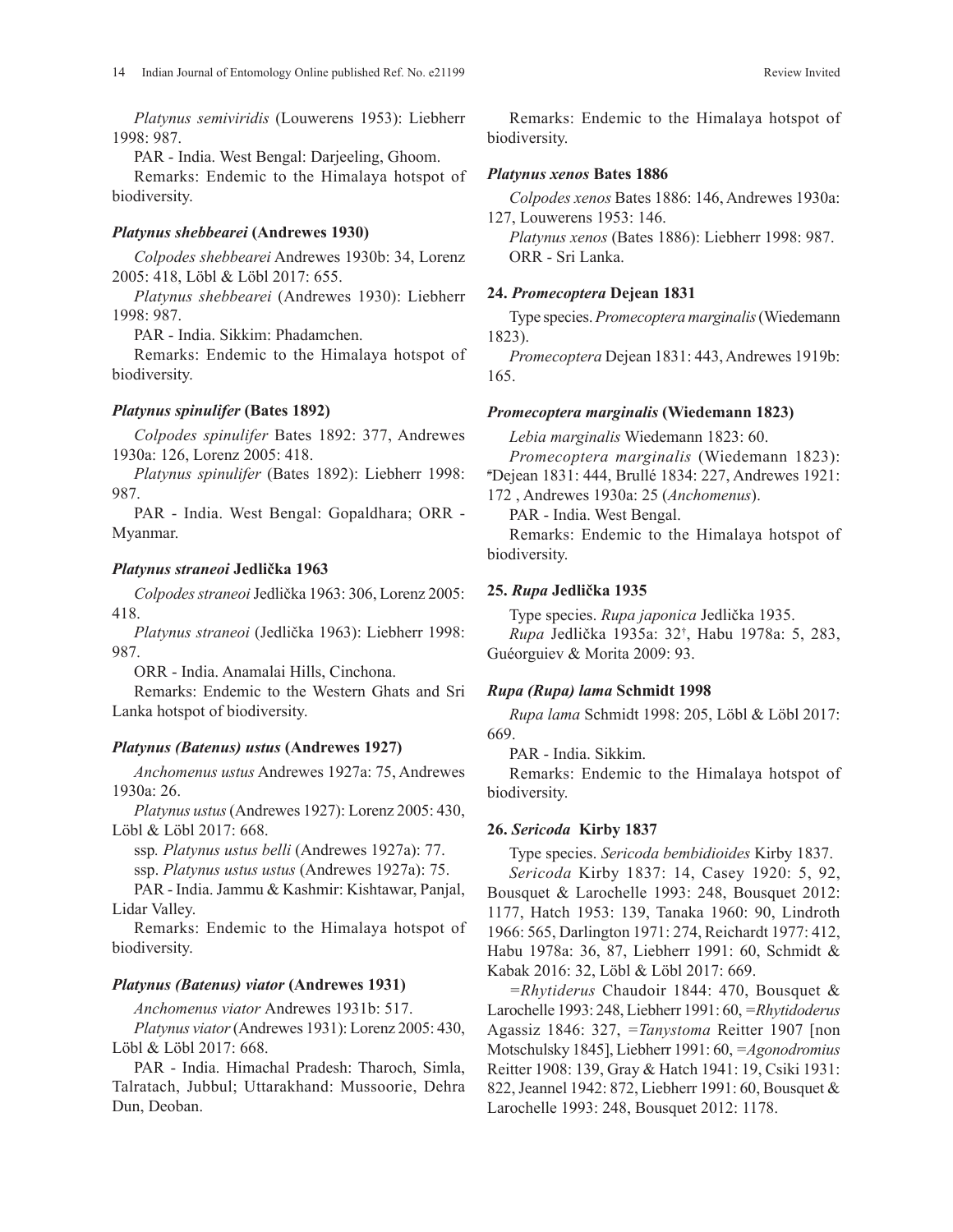## *Sericoda ceylonica* **(Motschulsky 1859)**

*Agonothorax ceylonicus* Motschulsky 1859: 36.

*Sericoda ceylonica* (Motschulsky 1859): Liebherr 1991: 80.

=*Anchomenus ceylonicus* Bates 1886: 146, Andrewes 1928: 18, Andrewes 1930a: 24, =*Sericoda karasawai* Tanaka 1960: 91, 93, 94, # Darlington 1971: 274, =*Agonum (Agonodromius) philippinense* Jedlička 1935b: 79, # Darlington 1971: 274.

ORR - Sri Lanka. Also known in Indonesia, Myanmar, Philippines,

PAR - Japan; AUR - Papua New Guinea.

### *Sericoda lissoptera* **(Chaudoir 1854)**

*Anchomenus lissoptera* Chaudoir 1854: 136, Andrewes 1926a: 69.

*Sericoda lissoptera* (Chaudoir 1854): Liebherr 1991: 68, Löbl & Löbl 2017: 669.

<sup>=</sup>*Anchomenus politissima* Bates 1878: 719, # Andrewes 1919c: 475.

PAR - India. Himachal Pradesh: Chamba, Phagu, Simla Hills; Jammu & Kashmir; Sikkim: Khamba Jong, Lachen, Phadamchen; Uttarakhand: Gori Valley, Chakrata, Kumaon, Burphu; West Bengal: Darjeeling, Tonglu; Common throughout the Himalayan tract. China, Nepal; ORR - Myanmar.

## *Sericoda quadripunctata* **(De Geer 1774)**

*Carabus quadripunctata* De Geer 1774: 102, Dejean 1828: 170, Schaum 1858: 411† , Bates 1873a: 281, Reitter 1907: 63, Andrewes 1926a: 69.

*Sericoda quadripunctata* (De Geer 1774), Liebherr 1991: 62, Bousquet 2012: 1180, Schmidt & Kabak 2016: 32, Löbl & Löbl 2017: 669.

*=Anchomenus quadripunctatus* Bach 1849: 76† , Andrewes 1930a: 25, # Csiki 1931: 824, Liebherr 1991: 63, *=Carabus foveolatus* Illiger 1801: 61, # Gyllenhal 1810: 160, *=Agonum cupratus* Sturm 1824: 218, # Gemminger & de Harold 1868: 376, Liebherr 1991: 64, *=Anchomenus octocolus* Mannerheim 1853: 144, # Ganglbauer 1892: 255† , LeConte 1879: 57, *=Platynus stigmosus* LeConte 1854: 58, # Ganglbauer 1892: 255† , Lindroth 1966: 568, *=Anchomenus nigrosericans* Heller 1923: 298, # Csiki 1931: 824, Andrewes 1926b: 258, *=Anchomenus ambiguus* Mäklin 1857: 339, # Csiki 1931: 824, *=Metabletus eberti* Jedlička 1965: 106, # Schmidt & Kabak 2016: 32.

PAR - India. Himachal Pradesh: Simla, Narkanda; Jammu & Kashmir: Daksum; Sikkim; Uttarakhand: Milam, Burphu (Gori Valley), Girthi Valley; West Bengal: Darijeeling. Also known in Austria, Belgium, Bosnia Herzegovina, Bhutan, China, Czech Republic, Denmark, England, Estonia, Finland, France, Germany, Great Britain, Hungary, Iran, Italy, Japan, Kyrgyzstan, Latvia, Lithuania, Nepal, North Korea, Norway, Poland, Russia, Slovakia, Sweden, Sweden, Taiwan, Ukraine,

ORR - Philippine Island, Vietnam; NAR - North America (Washington).

Remarks: Widely distributed Holarctic species (Bousquet 2012, Liebherr 1991) reported from North America to several European countries, Asian countries, Himalayan Mountains and Philippines Islands which is an adventive species in the Indian mainland.

### **27.** *Skorlagad* **Morvan 1999**

Type species. *Skorlagad nepalensis* Morvan 1999. *Skorlagad* Morvan 1999a: 2, Löbl & Löbl 2017: 670.

Remarks: Wingless species, with restricted distribution in the mountains of Himalaya. Belongs to the 'tertiary Tibetan faunal components of Himalaya' (Schmidt 2003, Schmidt & Hartmann 2009).

### *Skorlagad cameroni* **(Louwerens 1953)**

*Colpodes cameroni* Louwerens 1953: 102.

*Skorlagad cameroni* (Louwerens 1953): Löbl & Löbl 2017: 670.

PAR - India. West Bengal: Darjeeling, Ghoom.

Remarks: Endemic to the Himalaya hotspot of biodiversity.

### *Skorlagad kornbihanik* **Morvan 2007**

*Skorlagad kornbihanik* Morvan 2007: 37† , Löbl & Löbl 2017: 670.

PAR - India. West Bengal: Darjeeling, Gairibans; Sikkim.

Remarks: Endemic to the Himalaya hotspot of biodiversity.

### *Skorlagad kucerai* **Morvan 2007**

*Skorlagad kucerai* Morvan 2007: 38† , Löbl & Löbl 2017: 670.

PAR - India. West Bengal: Tonglu.

Remarks: Endemic to the Himalaya hotspot of biodiversity.

### **28.** *Skouedhirraad* **Morvan 1999**

Type species. *Skouedhirraad sikkimensis* Morvan 1999.

*Skouedhirraad* Morvan 1999b: 5.

Remarks: Wingless species, with restricted distribution in the mountains of Himalaya. Belongs to the 'tertiary Tibetan faunal components of Himalaya' (Schmidt 2003, Schmidt & Hartmann 2009).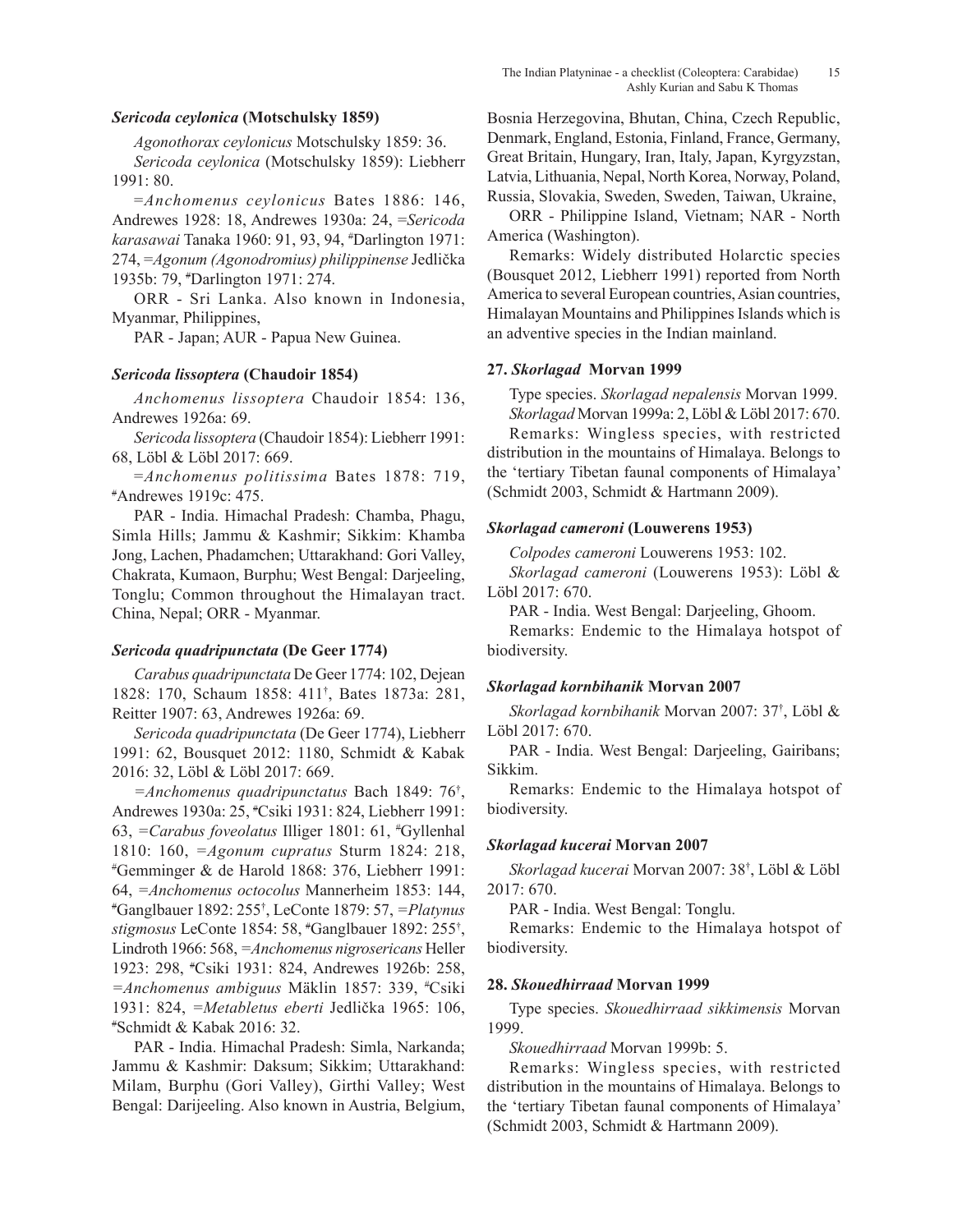## *Skouedhirraad kucerai* **Morvan 2004**

*Skouedhirraad kucerai* Morvan 2004: 29, Löbl & Löbl 2017: 670.

PAR - India. West Bengal: Rimbick-Sirikhola.

Remarks: Endemic to the Himalaya hotspot of biodiversity.

## *Skouedhirraad sikkimensis* **Morvan 1999**

*Skouedhirraad sikkimensis* Morvan 1999b: 6, Löbl & Löbl 2017: 670.

PAR - India. Sikkim.

Remarks: Endemic to the Himalaya hotspot of biodiversity.

### **29.** *Tarsagonum* **Darlington 1952**

Type species. *Tarsagonum latipes* Darlington 1952. *Tarsagonum* Darlington 1952: 114, 120, Louwerens 1966: 36, Fedorenko 2020: 144.

## *Tarsagonum (Louwerensium) indicum* **Fedorenko 2020**

*Tarsagonum indicum* Fedorenko 2020: 146.

ORR - India. Karnataka: Western Ghats (Shimoga: Jog Falls).

Remarks: Endemic to the Western Ghats and Sri Lanka hotspot of biodiversity.

### **30.** *Xestagonum* **Habu 1978**

Type species. *Anchomenus xestus* Bates 1883.

*Xestagonum* Habu 1978a: 100, Löbl & Löbl 2017: 671.

 $=$ *Andoboursanum* Morvan 2010: 12, *=Deuveius* Morvan 1998: 16, # Schmidt 2001: 13**†** , *=Polychaetagonum* Kryzhanovskij 1993: 299, # Schmidt 2001: 13, *=Batenoplatynus* Morvan 1998: 18, # Schmidt 2001: 13.

### *Xestagonum ambulator* **(Andrewes 1930)**

*Anchomenus ambulator* Andrewes 1930b: 36.

*Xestagonum ambulator* (Andrewes 1930): Löbl & Löbl 2017: 671.

PAR - India. Sikkim: Natang, Karponang.

Remarks: Endemic to the Himalaya hotspot of biodiversity.

### *Xestagonum assamensis* **(Morvan 1999)**

*Batenoplatynus assamensis* Morvan 1999: 18, Löbl & Löbl 2017: 652.

*Xestagonum assamensis* (Morvan 1999): # Schmidt 2001: 13.

PAR - India. Sikkim.

Remarks: Endemic to the Himalaya hotspot of biodiversity.

#### *Xestagonum bisetosum* **Morvan 2007**

*Xestagonum bisetosum* Morvan 2007: 11† , Löbl & Löbl 2017: 671.

PAR - India. Jammu & Kashmir: Gulmarg.

Remarks: Endemic to the Himalaya hotspot of biodiversity.

### *Xestagonum brancuccianum* **Morvan 2007**

*Xestagonum brancuccianum* Morvan 2007: 25† , Löbl & Löbl 2017: 671.

ORR - India. Arunachal Pradesh: Sela Pass.

Remarks: Endemic to the Himalaya hotspot of biodiversity.

## *Xestagonum caesitius* **(Andrewes 1924)**

*Anchomenus caesitius* Andrewes 1924a: 104, Andrewes 1926a: 69, Andrewes 1930a: 24.

*Xestagonum caesitius* (Andrewes 1924): Löbl & Löbl 2017: 672.

PAR - India. Himachal Pradesh: Lahaul (Sisu, Sumdeo), Kulu (Kandi, Koty); Uttarakhand: Sunderdhunga Valley, West Almora, Kumaon, Gori Valley and Gorge, Burphu.

Remarks: Endemic to the Himalaya hotspot of biodiversity.

#### *Xestagonum cursor* **(Andrewes 1930)**

*Anchomenus cursor* Andrewes 1930b: 37.

*Xestagonum cursor* (Andrewes 1930): Löbl & Löbl 2017: 672.

PAR - India. Sikkim: Karponang.

Remarks: Endemic to the Himalaya hotspot of biodiversity.

#### *Xestagonum dentatum* **Morvan 2002**

*Xestagonum dentatum* Morvan 2002: 6, Löbl & Löbl 2017: 672.

PAR - India. Sikkim: Singalila Range.

Remarks: Endemic to the Himalaya hotspot of biodiversity.

#### *Xestagonum melittus* **(Bates 1889)**

*Colpodes melittus* Bates 1889b: 215, Andrewes 1930a: 124, Louwerens 1953: 81.

*Xestagonum melittus* (Bates 1889): Löbl & Löbl 2017: 674.

PAR - India. Jammu & Kashmir: Goorais valley.

Remarks: Endemic to the Himalaya hotspot of biodiversity.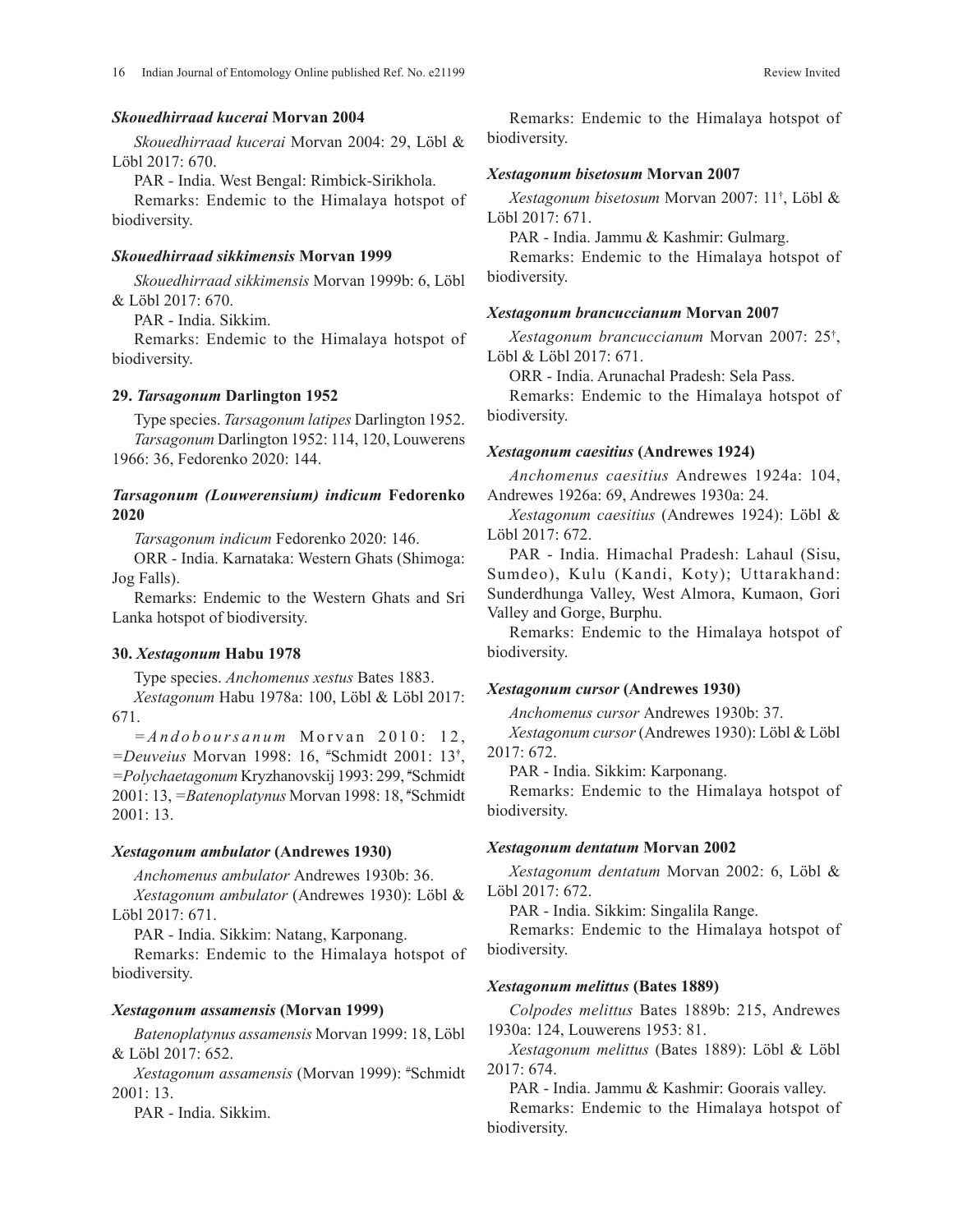## *Xestagonum ovaliceps* **(Bates 1878)**

*Colpodes ovaliceps* Bates 1878: 719, Bates 1891a: 12, Andrewes 1930a: 124, Louwerens 1953: 101.

*Xestagonum ovaliceps* (Bates 1878): Löbl & Löbl 2017: 674.

PAR - India. Jammu & Kashmir: Pir Panjal. Also known in Pakistan.

### *Xestagonum robustum* **Morvan 2007**

*Xestagonum robustum* Morvan 2007: 2, Löbl & Löbl 2017: 674.

PAR - India. Jammu & Kashmir: Bhadarwah.

Remarks: Endemic to the Himalaya hotspot of biodiversity.

### *Xestagonum sikkimensis* **Morvan 1998**

*Xestagonum sikkimensis* Morvan 1998: 38, Löbl & Löbl 2017: 674.

PAR - India. Sikkim.

Remarks: Endemic to the Himalaya hotspot of biodiversity.

### *Xestagonum viridicans* **(Andrewes 1926)**

*Anchomenus viridicans* Andrewes 1926a: 69, 78, Andrewes 1930a: 26.

*Xestagonum viridicans* (Andrewes 1926): Schmidt 2003:140, Löbl & Löbl 2017: 675

=*Agonum viridicans* Lorenz 2005: 412.

PAR - India. Uttarakhand: Kumaon, Gori valley.

Remarks: Endemic to the Himalaya hotspot of biodiversity.

## **B. Sphodrini Laporte 1834**

### **Atranopsina Baehr 1982**

### **31.** *Broter* **Andrewes 1923**

Type species. *Broter ovicollis* Andrewes 1923. *Broter* Andrewes 1923d: 449.

Remarks: Represented by a single species *Broter ovicollis* Andrewes 1923 confined to the Indian mainland and is endemic to the south Western Ghats.

### *Broter ovicollis* **Andrewes 1923**

*Broter ovicollis* Andrewes 1923d: 449, Andrewes 1930a: 55, Lorenz 2005: 395.

ORR - India. Tamil Nadu: Kodaikanal, Shembaganur. Remarks: Endemic to the Western Ghats and Sri

Lanka hotspot of biodiversity.

# **Calathina Laporte 1834**

### **32.** *Calathus* **Bonelli 1810**

Type species. *Carabus cisteloides* Panzer 1793 (=

## *Carabus fuscipes* Goeze 1777).

*Calathus* Bonelli 1810: Tabula synoptica, Dejean 1828: 62, Lacordaire1854: 342, Gautier 1867: 235- 286, Putzeys 1873: 26, Jeannel 1914: 236, Jeannel 1942: 838, Andrewes 1919a: 91, Andrewes 1924a: 46, Andrewes 1930a: 57, Muller 1926: 230, Löbl & Löbl 2017: 760.

### *Calathus (incertae) algens* **Andrewes 1934**

*Calathus algens* Andrewes 1934: 210, Lindroth 1956: 489, 561, Lorenz 2005: 398, Löbl & Löbl 2017: 767.

PAR - India. Jammu & Kashmir: Khelanmarg, Lolab Valley.

Remarks: Endemic to the Himalaya hotspot of biodiversity.

### *Calathus (incertae) gelascens* **Andrewes 1934**

*Calathus gelascens* Andrewes 1934: 211, Lindroth 1956: 489, 561, Lorenz 2005: 399, Löbl & Löbl 2017: 767.

PAR - India. Jammu & Kashmir: Lidar Valley, Lidarwat, Shisram Nagar, Tanin.

Remarks: Endemic to the Himalaya hotspot of biodiversity.

## *Calathus (incertae) himalayae* **Bates 1891**

*Calathus himalayae* Bates 1891a: 9, Andrewes 1924a: 47, Andrewes 1926a: 69, Andrewes 1930a: 58, Lindroth 1956: 489, Lorenz 2005: 397, Löbl & Löbl 2017: 767.

PAR - India. Himachal Pradesh: Kulu, Koty, Rotang Valley; Uttarakhand: Gori River Gorge, Kali Valley, Dhauli Ganga (Almora), Kumaon.

Remarks: Endemic to the Himalaya hotspot of biodiversity.

# *Calathus (Indocalathus) kirschenhoferi* **F. Battoni 1982**

*Calathus kirschenhoferi* F. Battoni 1982: 21, Löbl & Löbl 2017: 767.

PAR - India. Jammu & Kashmir: Lahinvan.

Remarks: Endemic to the Himalaya hotspot of biodiversity.

### *Calathus (Neocalathus) kollari* **Putzeys 1873**

*Calathus kollari* Putzeys 1873: 72, Bates 1891b: 334, Andrewes 1924a: 46, Andrewes 1926a: 69, Andrewes 1930a: 58, Andrewes 1934: 212, Lindroth 1956: 489, Lorenz 2005: 397, Löbl & Löbl 2017: 765.

*=Calathus angustatus* Kollar & Redtenbacher 1844: 500 [Homonym] [not Rambur 1838], Bates 1891a: 11, Bates 1891b: 334.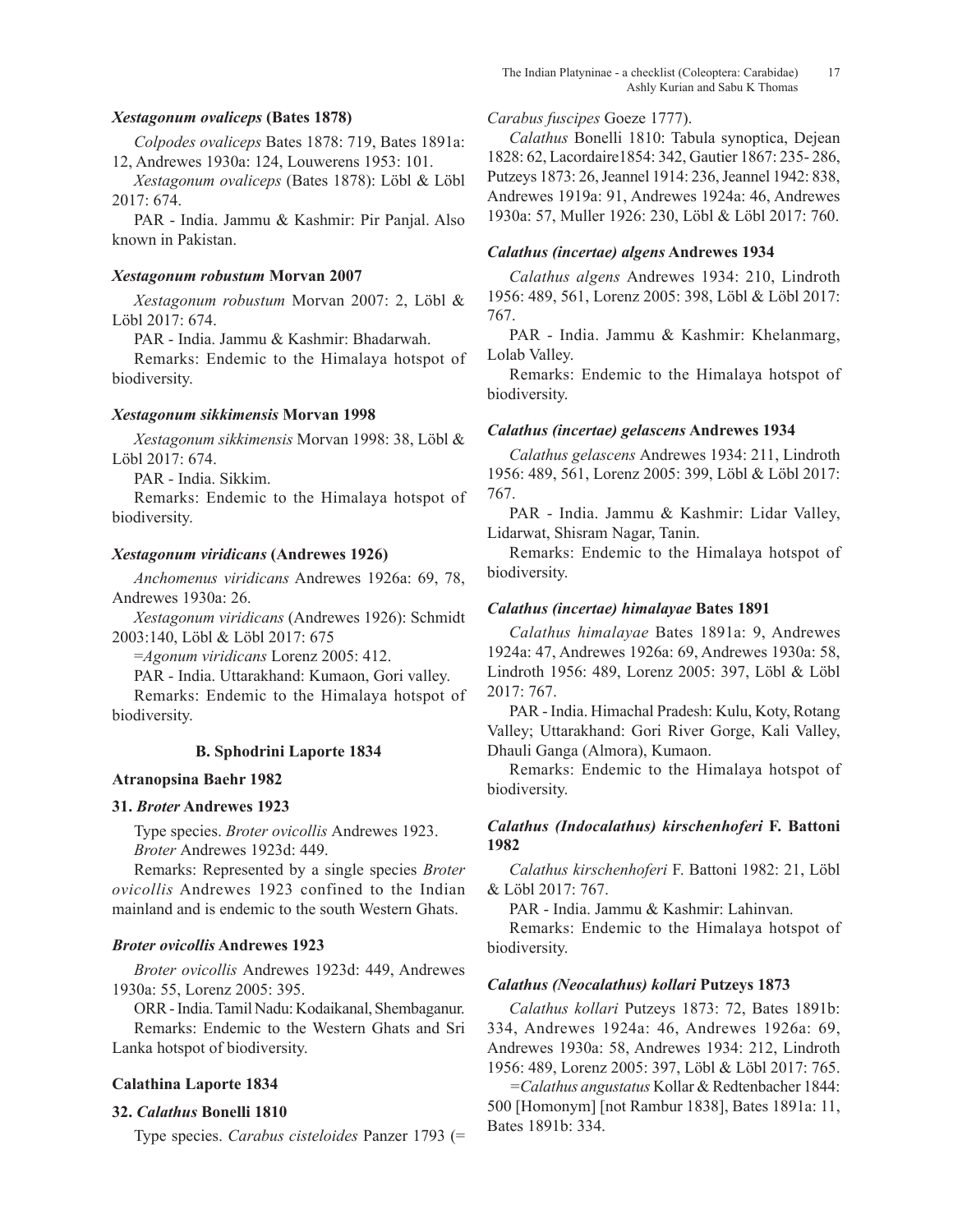ORR - India. Jharkhand: Chota Nagpur (Tetara); PAR - India. Jammu & Kashmir; Sikkim; West Bengal: Darjeeling; Uttarakhand; The whole Himalayan tract: North Western India. Also known in Afghanistan, China, Nepal, Pakistan and Tajikistan.

Remarks: Wider presence of *C. kollari*, across the Western to Eastern Himalayan tract of the Indian PAR region and in Afghanistan, Pakistan, Tajikistan, Nepal and China indicate the possibility that the five Indian endemic species (*C. algens, C. gelascens, C. himalayae, C. kirschenhoferi* & *C. suffuscus*) are derivatives of *C. Kollari* intermediate between *C. mollis* and *C. micropterus* (Putzeys 1873).

### *Calathus (incertae) suffuscus* **Andrewes 1934**

*Calathus suffuscus* Andrewes 1934: 217, Lindroth 1956: 489, Lorenz 2005: 399, Löbl & Löbl 2017: 767.

PAR - India. Jammu & Kashmir: Pahalgam.

Remarks: Endemic to the Himalaya hotspot of biodiversity.

### **Dolichina Brulle 1834**

### **33.** *Xestopus* **Andrewes 1937**

Type species. *Pristonychus alticola* Fairmaire 1889. *Xestopus* Andrewes 1937a: 59, 60, Lorenz 2005: 399, Löbl & Löbl 2017: 769.

*=Nepalocalathus* Habu 1973b: 100, # Casale 1981: 389, Zhu et al., 2021: 141, *=Wittmerosphodrus* Morvan 1978: 100, # Casale 1981: 389, Zhu et al., 2021: 141.

### *Xestopus alticola* **(Fairmaire 1889)**

*Pristonychus alticola* Fairmaire 1889: 16, Andrewes 1930a: 286.

*Xestopus alticola* (Fairmaire 1889): Andrewes 1937a: 60, Lorenz 2005: 399.

PAR - India. Sikkim; China; ORR - Myanmar

### **Pristosiina Lindroth 1956**

### **34.** *Pristosia* **Motschulsky 1865**

Type species. *Pristosia picea* Motschulsky 1865. *Pristosia* Motschulsky 1865: 311, Lindroth 1956: 537, Löbl & Löbl 2017: 770, Schmidt & Hartmann 2009: 1–26, Sasakawa et al., 2006: 1006.

## *Pristosia acraea* **(Andrewes 1934)**

*Calathus acraeus* Andrewes 1934: 220.

*Pristosia acraea* (Andrewes 1934): Lindroth 1956: 548, Lorenz 2005: 400.

ORR - India. Assam: Naga Hills; Manipur.

Remarks: Endemic to the Indo Burma hotspot of biodiversity.

### *Pristosia aereipennis* **(Andrewes 1934)**

*Calathus aereipennis* Andrewes 1934: 222.

*Pristosia aereipennis* (Andrewes 1934): Lindroth 1956: 549, Lorenz 2005: 400.

ORR - India. Assam.

Remarks: Endemic to the Indo Burma hotspot of biodiversity.

### *Pristosia amaroides* **(Putzeys 1877)**

*Calathus amaroides* Putzeys 1877: 103, Andrewes 1922b: 250, Andrewes 1930a: 58, Andrewes 1934: 218.

*Pristosia amaroides* (Putzeys 1877): Lindroth 1956: 552, Hovorka & Sciaky 2003: 530, Lorenz 2005: 400, Schmidt & Hartmann 2009: 1, 3, 6, 7, 20, Löbl & Löbl 2017: 771.

PAR - India. Sikkim: Maria Basti; West Bengal: Gopaldhara, Pedong, Darjeeling. Also known in Bhutan and Nepal.

### *Pristosia aquilo* **(Andrewes 1934)**

*Calathus aquilo* Andrewes 1934: 212.

*Pristosia aquilo* (Andrewes 1934): Lindroth 1956: 549, Lorenz 2005: 400, Löbl & Löbl 2017: 771.

PAR - India. Sikkim.

Remarks: Endemic to the Himalaya hotspot of biodiversity.

## *Pristosia atrema* **(Andrewes 1926)**

*Calathus atrema* Andrewes 1926a: 69, 77.

*Pristosia atrema* (Andrewes 1926): Lindroth 1956: 551, Hovorka & Sciaky 2003: 530, Lorenz 2005: 400, Schmidt & Hartmann 2009: 1, 4, 7, 10, Löbl & Löbl 2017: 771.

PAR - India. Uttarakhand: Kumaon: Burphu (Gori Valley) and Gori River Gorge, Pindar Valley.

Remarks: Endemic to the Himalaya hotspot of biodiversity.

## *Pristosia braccata* **(Andrewes 1934)**

*Calathus braccatus* Andrewes 1934: 211.

*Pristosia braccata* (Andrewes 1934): Lindroth 1956: 549, Lorenz 2005: 400, Löbl & Löbl 2017: 771.

PAR - India. Jammu & Kashmir: Pahalgam.

Remarks: Endemic to the Himalaya hotspot of biodiversity.

# *Pristosia brancuccii* **Deuve, Lassalle & Queinnec 1985**

*Pristosia brancuccii* Deuve, Lassalle & Queinnec 1985: 79, Lorenz 2005: 400, Schmidt & Hartmann 2009: 12, Löbl & Löbl 2017: 771.

PAR - India. Uttarakhand: Kumaon Himalaya.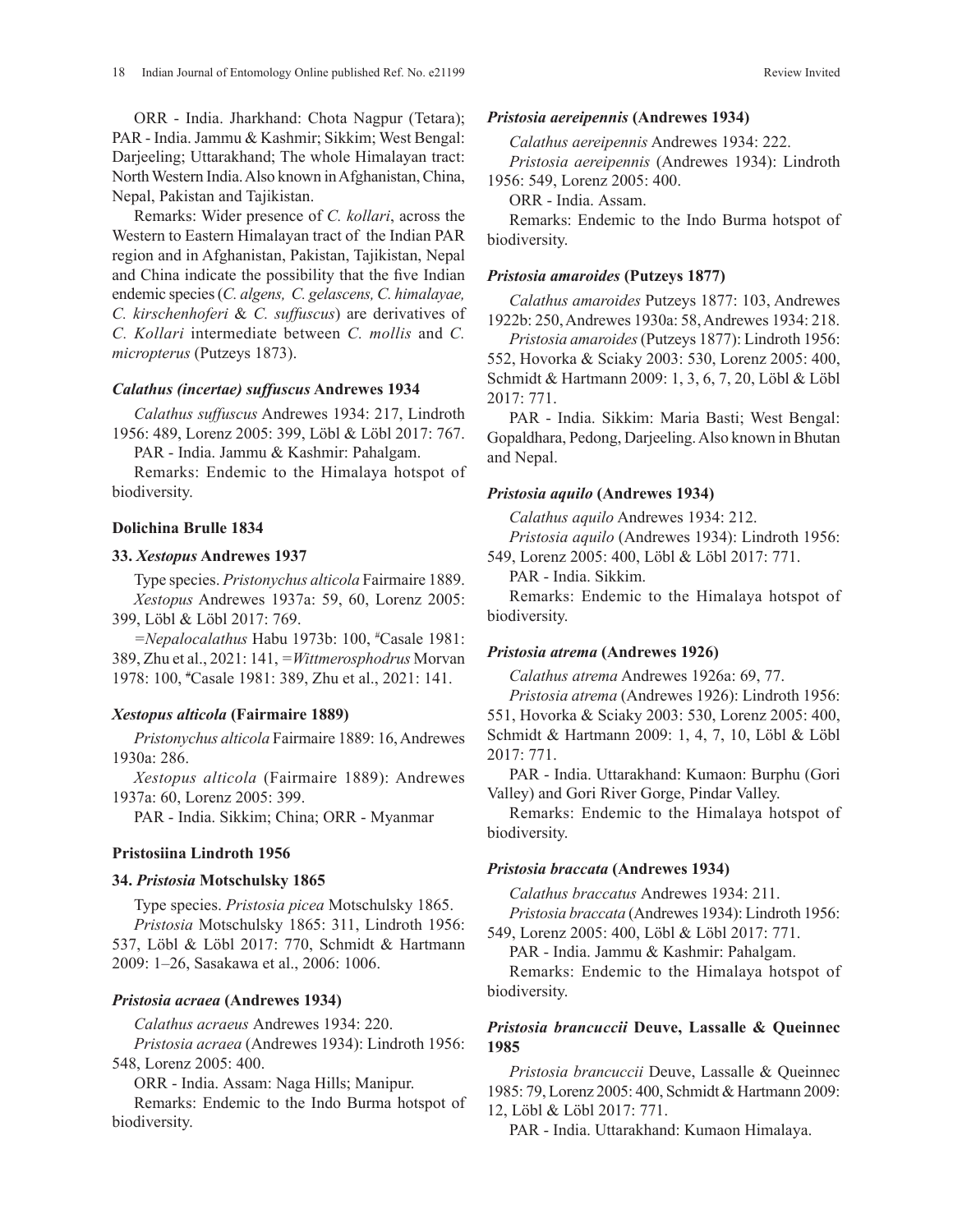Remarks: Endemic to the Himalaya hotspot of biodiversity.

# *Pristosia chambae* **(Andrewes 1934)**

*Calathus chambae* Andrewes 1934: 215.

*Pristosia chambae* (Andrewes 1934): Lindroth 1956: 549, Lorenz 2005: 400, Löbl & Löbl 2017: 772.

PAR - India. Himachal Pradesh: Chamba, Dalhousie.

Remarks: Endemic to the Himalaya hotspot of biodiversity.

# *Pristosia championi* **(Andrewes 1934)**

*Calathus championi* Andrewes 1934: 214.

*Pristosia championi* (Andrewes 1934): Lindroth 1956: 549, Hovorka & Sciaky 2003: 530, Lorenz 2005: 400, Schmidt & Hartmann 2009: 4, 5, Löbl & Löbl 2017: 772.

PAR - India. Uttarakhand: Gori River Gorge, Kumaon.

Remarks: Endemic to the Himalaya hotspot of biodiversity.

## *Pristosia chlorodes* **(Andrewes 1934)**

*Calathus chlorodes* Andrewes 1934: 217, Lorenz 2005: 400.

*Pristosia chlorodes* (Andrewes 1934): Lindroth 1956: 548.

ORR - India. Assam; Manipur. Also known in Myanmar.

## *Pristosia clara* **(Andrewes 1924)**

*Calathus clarus* Andrewes 1924a: 101.

*Pristosia clara* (Andrewes 1924): Lindroth 1956: 550, Lorenz 2005: 400, Löbl & Löbl 2017: 772.

*=Calathus edax* Andrewes 1934: 216.

PAR - India. Jammu & Kashmir; Himachal Pradesh: Spiti (Pulga), Kulu, Jalori, Lahaul; Sikkim.

Remarks: Endemic to the Himalaya hotspot of biodiversity.

## *Pristosia crenata* **(Putzeys 1873)**

*Calathus crenatus* Putzeys 1873: 82, Andrewes 1934: 215.

*Pristosia crenata* (Putzeys 1873): Lindroth 1956: 547, Hovorka & Sciaky 2003: 531, Lorenz 2005: 400, Schmidt & Hartmann 2009: 1, 3, 6, 22, Löbl & Löbl 2017: 770.

*=Calathus yunnanensis* Jedlička 1937: 78, Lindroth 1956: 547.

ORR - India. Uttar Pradesh. Also known in Myanmar.

PAR - India. The southern slope of the North– Western Himalaya of Indian provinces; Himachal Pradesh: Kulu; Jammu & Kashmir; Uttarakhand: Mussoorie, Mossy Falls, Nainital, Ranikhet, West Almora. Also known in China and Nepal.

## *Pristosia dodensis* **Deuve, Lasalle & Queinnec 1985**

*Pristosia dodensis* Deuve, Lasalle & Queinnec 1985: 76, Lorenz 2005: 400, Löbl & Löbl 2017: 772.

PAR - India. Jammu & Kashmir.

Remarks: Endemic to the Himalaya hotspot of biodiversity.

## *Pristosia flava* **(Andrewes 1934)**

*Calathus flavus* Andrewes 1934: 220.

*Pristosia flava* (Andrewes 1934): Lindroth 1956: 552, Lorenz 2005: 400.

ORR - India. Assam: Cachar.

Remarks: Endemic to the Indo Burma hotspot of biodiversity.

## *Pristosia glacialis* **(Andrewes 1934)**

*Calathus glacialis* Andrewes 1934: 219.

*Pristosia glacialis* (Andrewes 1934): Lindroth 1956: 551, Lorenz 2005: 400, Löbl & Löbl 2017: 772.

*=Calathus raptor* Andrewes 1934: 219, *=Laemostenopsis wittmeri* Morvan 1978: 96.

PAR - India. Jammu & Kashmir: Khelanmarg.

Remarks: Endemic to the Himalaya hotspot of biodiversity.

## *Pristosia lacerans* **(Bates 1889)**

*Pristodactyla lacerans* Bates 1889b: 214.

*Pristosia lacerans* (Bates 1889): Lindroth 1956: 551, Lorenz 2005: 400, Löbl & Löbl 2017: 772.

*=Calathus rubricrus* Andrewes 1934: 220.

ssp. *Pristosia lacerans holzschuhi* Battoni 1982: 19† *.* 

ssp. *Pristosia lacerans lacerans* Bates 1889b: 214.

PAR - India. Jammu & Kashmir: Goorais Valley, Pahalgam, Lidar Valley, Shishram Nag, Lidarwat, Tanin, Lolab Valley, Nagmarg, Nagaberan.

Remarks: Endemic to the Himalaya hotspot of biodiversity.

## *Pristosia ledouxi* **Deuve, Lassalle & Queinnec 1985**

*Pristosia ledouxi* Deuve, Lassalle & Quéinnec 1985: 77, Lorenz 2005: 400, Löbl & Löbl, 2017: 772.

PAR - India. Jammu & Kashmir.

Remarks: Endemic to the Himalaya hotspot of biodiversity.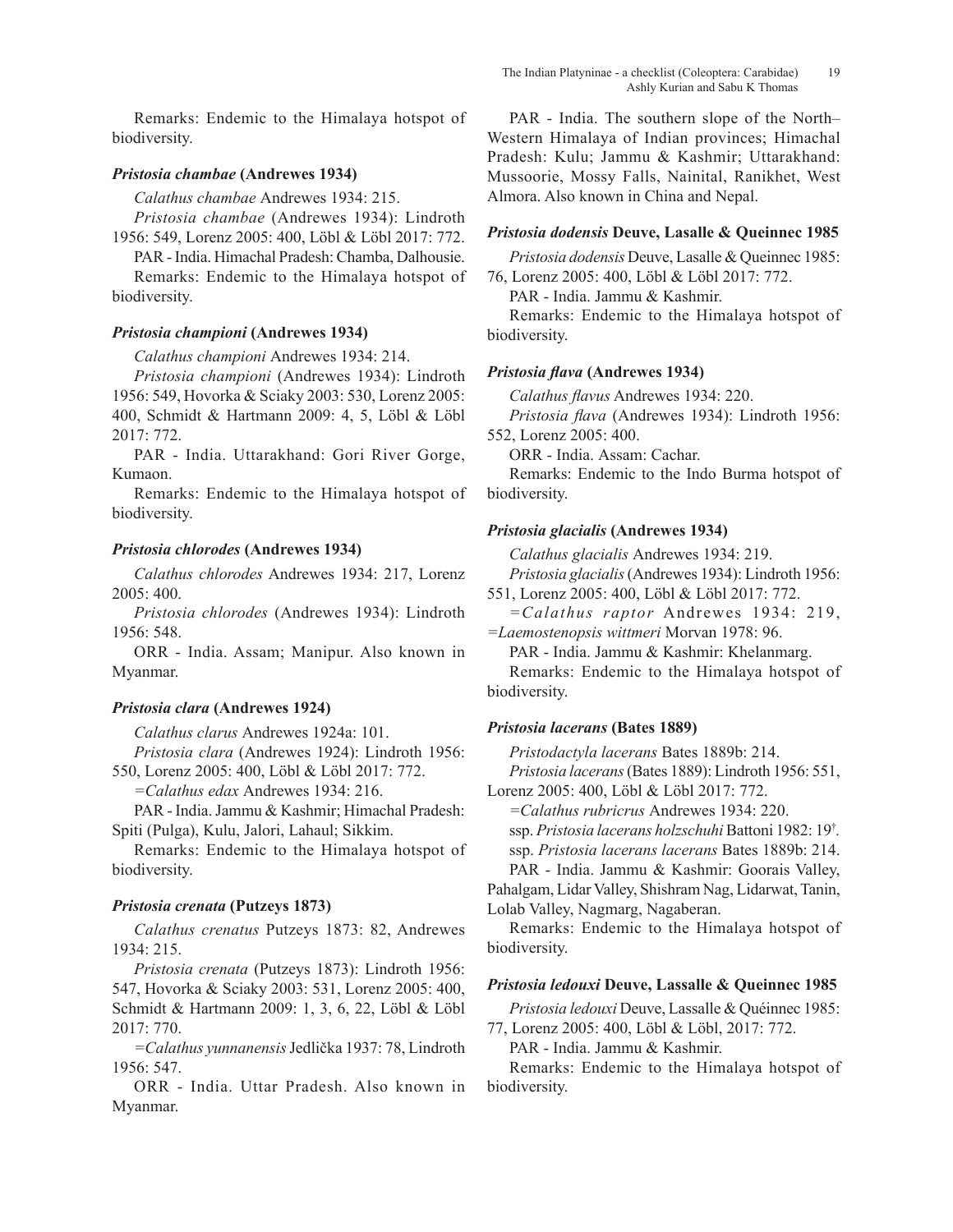### *Pristosia leptodes* **(Andrewes 1934)**

*Calathus leptodes* Andrewes 1934: 216. *Pristosia leptodes* (Andrewes 1934): Lindroth 1956:

551, Lorenz 2005: 400, Löbl & Löbl 2017: 772.

PAR - India. Uttarakhand: Chakrata.

Remarks: Endemic to the Himalaya hotspot of biodiversity.

### *Pristosia leurops* **(Andrewes 1934)**

*Calathus leurops* Andrewes 1934: 211. *Pristosia leurops* (Andrewes 1934): Lindroth 1956:

549, Lorenz 2005: 400, Löbl & Löbl 2017: 772.

PAR - India. Jammu & Kashmir: Uri, Pahalgam.

Remarks: Endemic to the Himalaya hotspot of biodiversity.

### *Pristosia macra* **(Andrewes 1934)**

*Calathus macer* Andrewes 1934: 212.

*Pristosia macra* (Andrewes 1934): Lindroth 1956: 549, Lorenz 2005: 400, Löbl & Löbl 2017: 772.

PAR - India. Jammu & Kashmir: Khelanmarg. Remarks: Endemic to the Himalaya hotspot of biodiversity.

### *Pristosia minutalis* **(Andrewes 1934)**

*Calathus minutalis* Andrewes 1934: 216. *Pristosia minutalis* (Andrewes 1934): Lindroth 1956: 551, Lorenz 2005: 400.

ORR - India.

### *Pristosia picea* **Motschulsky 1865**

*Pristosia picea* Motschulsky 1865: 312, Lindroth 1956: 551, Lorenz 2005: 400.

*=Calathus pectiniger* Putzeys 1873: 86, Andrewes 1928: 11, Andrewes 1930a: 59, Andrewes 1934: 218, *=Calathus piceus* Andrewes 1928: 11, Andrewes 1934: 218.

ORR - India. East India, North India.

### *Pristosia quadricolor* **(Andrewes 1934)**

*Calathus quadricolor* Andrewes 1934: 222. *Pristosia quadricolor* (Andrewes 1934): Lindroth 1956: 549, Lorenz 2005: 400.

ORR - India. Assam; Meghalaya: Shillong.

Remarks: Endemic to the Indo Burma hotspot of biodiversity.

## **Sphodrina Laporte 1834**

## **35.** *Himalosphodrus* **Casale 1988**

Type species. *Sphodropsis cnesipus* Andrewes 1937.

*Himalosphodrus* Casale 1988: 377† , Lorenz 2005: 403, Löbl & Löbl 2017: 773.

Remarks: Wingless species, with restricted distribution in the mountains of Himalaya. Belongs to the 'tertiary Tibetan faunal components of Himalaya' (Schmidt 2003, Schmidt & Hartmann 2009).

### *Himalosphodrus cnesipus* **(Andrewes 1937)**

*Sphodropsis cnesipus* Andrewes 1937a: 63. *Himalosphodrus cnesipus* (Andrewes 1937): Casale 1988: 377† , Lorenz 2005: 403, Löbl & Löbl 2017: 773.

PAR - India. Himachal Pradesh: Simla, Tharoch, Tabratach; Uttarakhand: Dehra Dun, Chakrata district, Kanasar, Jaunsar, Deoban.

Remarks: Endemic to the Himalaya hotspot of biodiversity.

#### **36.** *Laemostenus* **Bonelli 1810**

Type species. *Carabus janthinus* Duftschmid 1812. *Laemostenus* Bonelli 1810: Tabula synoptica, Jeannel 1914: 236, Jeannel 1942: 854, Muller 1926: 232, Hatch 1953: 132, Casale & Wrase 2012: 1111, Lorenz 2005: 403, Löbl & Löbl 2017: 773.

## *Laemostenus (Pristonychus) brancuccii* **(Casale 1982)**

*Pristonychus brancuccii* Casale 1982: 148. *Laemostenus brancuccii* (Casale 1982): Lorenz 2005: 403, Löbl & Löbl 2017: 781.

ORR - India. Uttar Pradesh; PAR - Nepal.

#### *Laemostenus (Pristonychus) colossus* **Casale 1988**

*Laemostenus colossus* Casale 1988: 848† , Lorenz 2005: 406, Löbl & Löbl 2017: 781.

PAR - India. Jammu & Kashmir.

Remarks: Endemic to the Himalaya hotspot of biodiversity.

# *Laemostenus (Pristonychus) kashmirensis* **(Bates 1889)**

*Pristonychus kashmirensis* Bates 1889b: 214.

*Laemostenus kashmirensis* (Bates 1889): Lorenz 2005: 406, Löbl & Löbl 2017: 781.

ssp. *Laemostenus kashmirensis kashmirensis* Bates 1889b: 214.

ssp. *Laemostenus kashmirensis swaticus* Casale 1982: 147.

PAR - India. Himachal Pradesh; Jammu & Kashmir: Goorais Valley; Pakistan.

### *Laemostenus (Pristonychus) lestes* **(Andrewes 1937)**

*Pristonychus lestes* Andrewes 1937b: 564.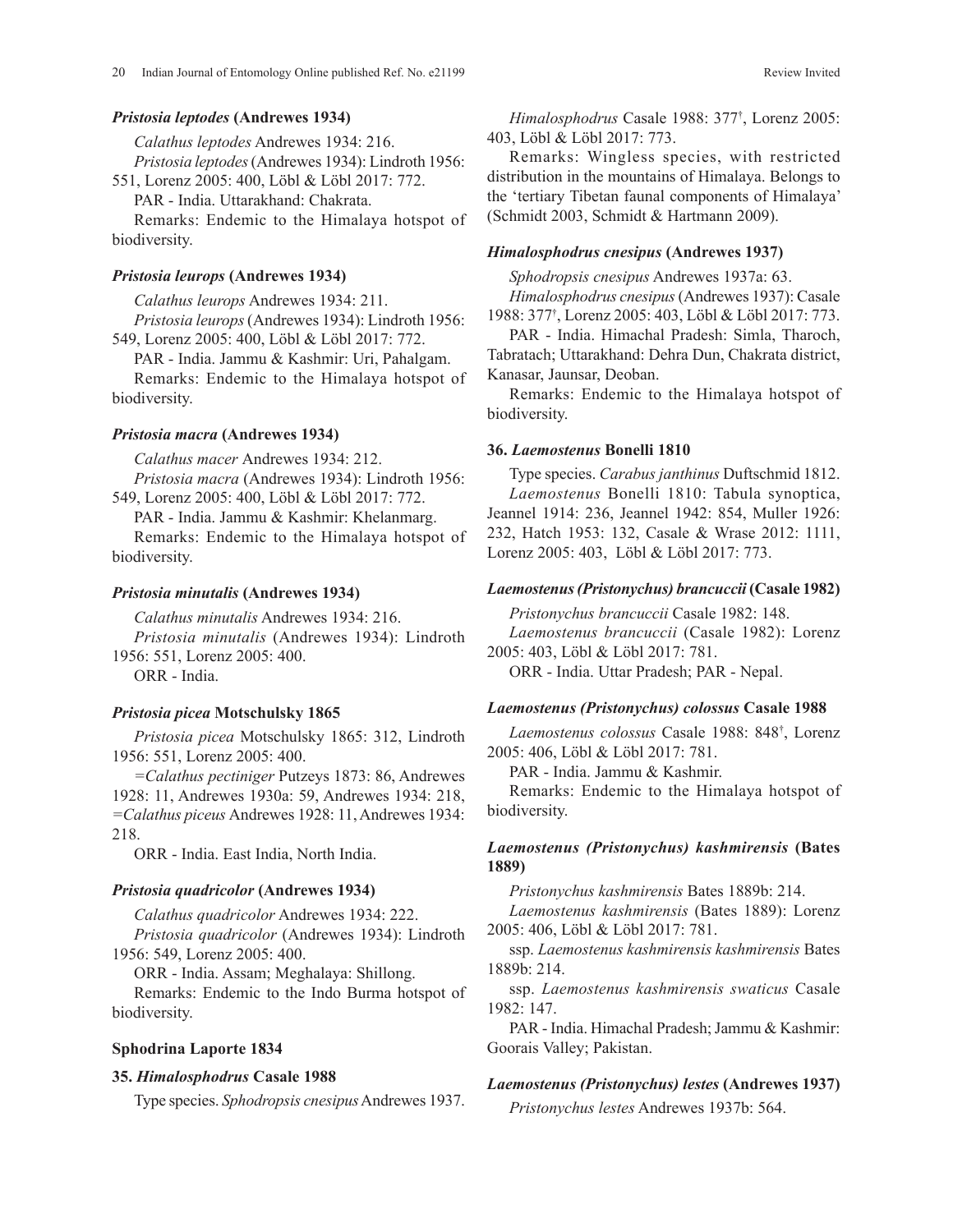*Laemostenus lestes* (Andrewes 1937): Lorenz 2005: 406, Löbl & Löbl 2017: 782.

PAR - India. Himachal Pradesh: Simla; Jammu & Kashmir; Pakistan.

# *Laemostenus (Pristonychus) spinifer* **(Schaufuss 1862)**

*Pristonychus spinifer* Schaufuss 1862: 66, Schaufuss 1865: 174† .

*Laemostenus spinifer* (Schaufuss 1862): Lorenz 2005: 406, Löbl & Löbl 2017: 783.

PAR - India. Jammu & Kashmir; Uttarakhand; Montes Himalaya; Pakistan.

# *Laemostenus (Pristonychus) tentiobtusus* **(Morvan 1979)**

*Pristonychus tentiobtusus* Morvan 1979: 31, Casale 1982: 149.

*Laemostenus tentiobtusus* (Morvan 1979): Lorenz 2005: 406, Löbl & Löbl 2017: 783.

PAR - India. Sikkim; Kalimpong.

Remarks: Endemic to the Himalaya hotspot of biodiversity.

# *Laemostenus (Pristonychus) tenuis* **(Andrewes 1937)**

*Pristonychus tenuis* Andrewes 1937a: 61.

*Laemostenus tenuis* (Andrewes 1937): Lorenz 2005: 406, Löbl & Löbl 2017: 783.

ORR - India. Punjab; PAR - Pakistan.

## *Laemostenus (Pristonychus) terricola* **(Herbst 1784)**

*Carabus terricola* Herbst 1784: 140.

*Laemostenus terricola* (Herbst 1784): Bousquet 2012: 69, Löbl & Löbl 2017: 783.

*=Pristonychus castillanus* Coiffait 1956: 26† , *=Pristonychus cyanescens* Fairmaire 1862: 577, *=Carabus episcopus* Drapiez 1819: 130† , *=Carabus inaequalis* Panzer 1796: 18, *=Pristonychus lithuanicus* Motschulsky 1850: 43, *=Carabus marginatus* Descourtilz 1827: 159† [Homonym], *=Pristonychus reichenbachii* Schaufuss 1861: 243, *=Pristonychus sardeus* Dejean 1828: 46, *=Pristonychus silvaticus* Coiffait 1956: 26, *=Pristonychus subaequalis* Schaufuss 1865: 149, *=Carabus subcyaneus* Illiger 1801: 57, *=Pristonychus subterraneus* Dejean 1831: 707, *=Pristonychus torressalai* Coiffait 1956: 27.

ssp. *Laemostenus terricola punctatus* (Herbst 1784) ssp. *Laemostenus terricola terricola* Dejean 1828: 47.

PAR - India. Himalchal Pradesh. Also known in Austria, Austria, Croatia, Czech Republic, Denmark, Finland, France, Great Britain, Germany, Hungary, Ireland, Norway, Pakistan, Poland, Portugal, Romania,

Slovenia, Spain, Sweden, Switzerland and

NAR - North America. Cosmopolitan.

Remarks: Native to Europe and adventive in India and North America and has probably been introduced with stored products and household goods (Bousquet 2012).

## *Laemostenus (Pristonychus) wittmeri* **(Morvan 1978)**

*Pristonychus wittmeri* Morvan 1978: 100. *Laemostenus wittmeri* (Morvan 1978): Lorenz 2005: 406, Löbl & Löbl 2017: 783.

PAR - India. Sikkim; Darjeeling: Tiger Hill.

Remarks: Endemic to the Himalaya hotspot of biodiversity.

## **37.** *Sphodropsis* **Seidlitz 1887**

Type species. *Sphodrus ghilianii* Schaum 1858† . *Sphodropsis* Seidlitz 1887: 33, Jeannel 1914: 236,

237, Jeannel 1942: 838, 853, Andrewes 1937a: 59, Lorenz 2005: 402, Löbl & Löbl 2017: 789.

## *Sphodropsis heinzi* **Casale 1982**

*Sphodropsis heinzi* Casale 1982: 144, Casale & Heinz 2000: 167, Lorenz 2005: 403, Löbl & Löbl 2017: 789.

PAR - India. Himachal Pradesh: Rohtang Pass; Jammu & Kashmir: Pir Panjal.

Remarks: Endemic to the Himalaya hotspot of biodiversity.

# *Sphodropsis physignatha* **Andrewes 1937**

*Sphodropsis physignatha* Andrewes 1937a: 62, Lorenz 2005: 403, Löbl & Löbl 2017: 789.

PAR - India. Himachal Pradesh: Simla.

Remarks: Endemic to the Himalaya hotspot of biodiversity.

# **38.** *Sphodrus* **Clairville 1806**

Type species. *Carabus planus* Fabricius 1792 (*= Carabus leucophthalmus* Linnaeus 1758)

*Sphodrus* Clairville 1806: 68, Dejean 1828: 87, Lacordaire 1854: 340, Motschulsky 1865: 314, Schaufuss 1865: 116, Jeannel 1914: 236, 237, Jeannel 1942: 838, 852, Andrewes 1924a: 45, Andrewes 1930a: 316, Andrewes 1937a: 59, Muller 1926: 232, Lorenz 2005: 403, Löbl & Löbl 2017: 789.

# *Sphodrus leucophthalmus* **(Linnaeus 1758)**

*Carabus leucophthalmus* Linnaeus 1758: 413, Fabricius 1792: 132† .

*Sphodrus leucophthalmus* (Linnaeus 1758): Motschulsky 1865: 314, Schaufuss 1865: 116, Jeannel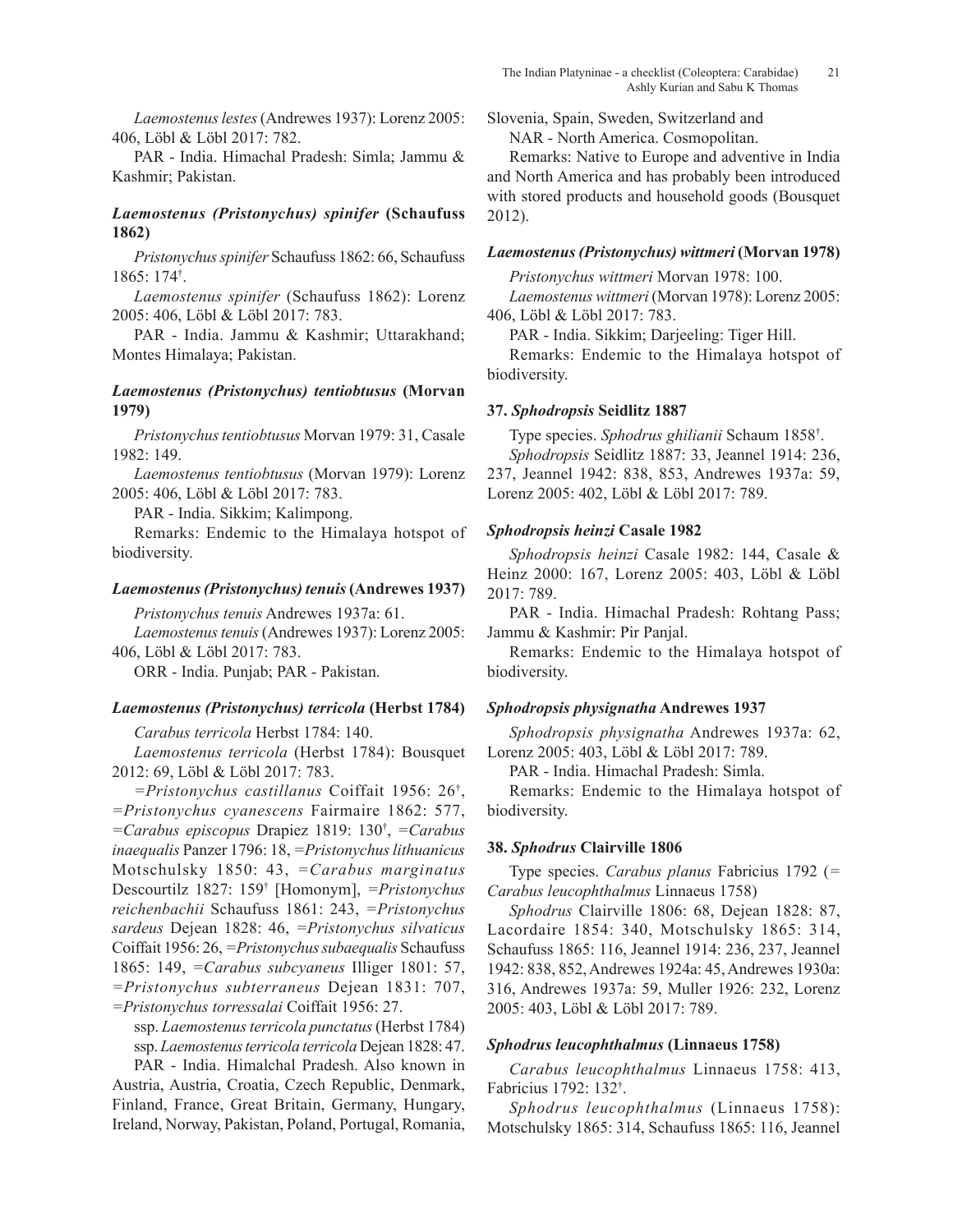1914: 236, 237, Jeannel 1942: 852, Muller 1926: 232, Lorenz 2005: 403, Löbl & Löbl 2017: 789.

*=Sphodrus armeniacus* Osculati 1844: 72, *=Sphodrus indus* Chaudoir 1852: 67, Bates 1891a: 10, Andrewes 1930a: 316, *=Carabus obsoletus* Rossi 1790: 209, *=Carabus planus* Fabricius 1792: 133† , *=Sphodrus siculus* Motschulsky 1865: 315, *=Carabus spiniger*  Paykull 1790: 43.

PAR - India. Himachal Pradesh: Kasauli, Chamba; Jammu & Kashmir; Punjab: Badia; Uttarakhand: Dehra Dun. Also known in Afghanistan, Algeria, Armenia, Austria, Belgium, Bulgaria, Canary Islands, Croatia, Cyprus, Czech Republic, Denmark, Egypt, Finland, France, Great Britain, Germany, Georgia, Greece, Hungary, Iran, Iraq, Israel, Italy, Jordan, Libya, Macedonia, Moldova, Morocco, The Netherlands, Pakistan, Poland, Portugal, Romania, Russia, Saudi Arabia, Slovakia, Slovenia, Spain, Sweden, Syria, Switzerland, Turkey, Tunisia, Ukraine, Serbia, Montenegro and Yemen.

Remarks: Genus *Sphodrus* is represented by two species globally, *S. Trochanteribus* Mateu, 1990 endemic to Yemen and *S. leucophthalmus* (Linnaeus 1758) distributed in Europe, North Africa & Asia. The only species *S. Leucophthalmus* recorded in India (Himachal Pradesh, Jammu & Kashmir, Punjab, Uttarakhand) and widely distributed in Europe, North Africa & Asia is considered to have resulted from accidental introduction (Gillet 2009).

### **Synuchina Lindroth 1956**

#### **39.** *Synuchus* **Gyllenhal 1810**

Type species. *Carabus vivalis* Illiger 1798.

*Synuchus* Gyllenhal 1810: 77, Jeannel 1942: 838, 840, Lindroth 1956: 492, Lorenz 2005: 400, Löbl & Löbl 2017: 791.

*=Crepidactyla* Motschulsky 1862: 4, Lindroth 1956: 492, *=Fuerthius* Jedlička 1953: 106, Lindroth 1956: 492, *=Parcalathus* Jedlička 1953: 105, Lindroth 1956: 492, *=Pristodactyla* Dejean 1828: 82, Andrewes 1930a: 285, Lindroth 1956: 492, *=Semenovia* Jedlička 1953: 107, Lindroth 1956: 492, *=Taphria* Dejean 1821: 10, Lindroth 1956: 492, *=Calathosynuchus* Habu 1978c: 318, *=Diplosaccus* Habu 1978c: 318, *=Parasynuchus* Habu 1955: 139.

### *Synuchus adelosia* **(Andrewes 1934)**

*Calathus adelosia* Andrewes 1934: 213.

*Synuchus adelosia* (Andrewes 1934): Lindroth 1956: 489, 495, Lorenz 2005: 400, Löbl & Löbl 2017: 791.

PAR - India. Uttarakhand: West Almora.

Remarks: Endemic to the Himalaya hotspot of biodiversity.

#### *Synuchus andrewesi* **Habu 1955**

*Synuchus andrewesi* Habu 1955: 139, Lorenz 2005: 400, Löbl & Löbl 2017: 791.

PAR - India. North West India.

### *Synuchus himalayicus* **(Jedlička 1935)**

*Pristodactyla himalayicus* Jedlička 1935c: 278.

*Synuchus himalayicus* (Jedlička 1935): Lindroth 1956: 486, Lorenz 2005: 400, Löbl & Löbl 2017: 792.

PAR - India. Jammu & Kashmir). Also known in Pakistan.

### *Synuchus pallipes* **(Andrewes 1934)**

*Calathus pallipes* Andrewes 1934. 213.

*Synuchus pallipes* (Andrewes 1934): Lindroth 1956: 489, 496, Lorenz 2005: 400, Löbl & Löbl 2017: 793.

PAR - India. Uttarakhand: West Almora, Ranikhet, Chakrata (Sainj Khud), Manjgaon.

Remarks: Endemic to the Himalaya hotspot of biodiversity.

### *Synuchus sikkimensis* **(Andrewes 1934)**

*Calathus sikkimensis* Andrewes 1934. 213.

*Synuchus sikkimensis* (Andrewes 1934): Lindroth 1956: 498, 519, Lorenz 2005: 400, Löbl & Löbl 2017: 793.

PAR - India. Sikkim; West Bengal: Gopaldhara. Remarks: Endemic to the Himalaya hotspot of biodiversity.

The Indian Platyninae are represented by 188 species belonging to the Platynini (30 genera, 139 species) and Sphodrini (9 genera, 49 species). Among the represented 188, 115 are known from the Indian PAR, whereas 38 are known from the Indian ORR, and 20 from both the Indian PAR and Indian ORR regions. Of the 188, 133 are known from higher elevations of the Indian Himalaya (>500 masl) and the remaining are known from both lower elevations of the Himalaya and the non-Himalayan regions of the Indian subcontinent. Just 17 species are known from the peninsular India. Of the 188, 125 are exclusive Indian species with reports only from the Indian Mainland, and the remaining 63 occur widely Among the 125 exclusive Indian species, 94 (65 of the Platynini and 29 species of the Sphodrini) are known from the PAR region in the Indian mainland, 22 (16 of the Platynini and six of the Sphodrini) from the ORR region in the Indian mainland, five (all Platynini) with records from both PAR and ORR regions of mainland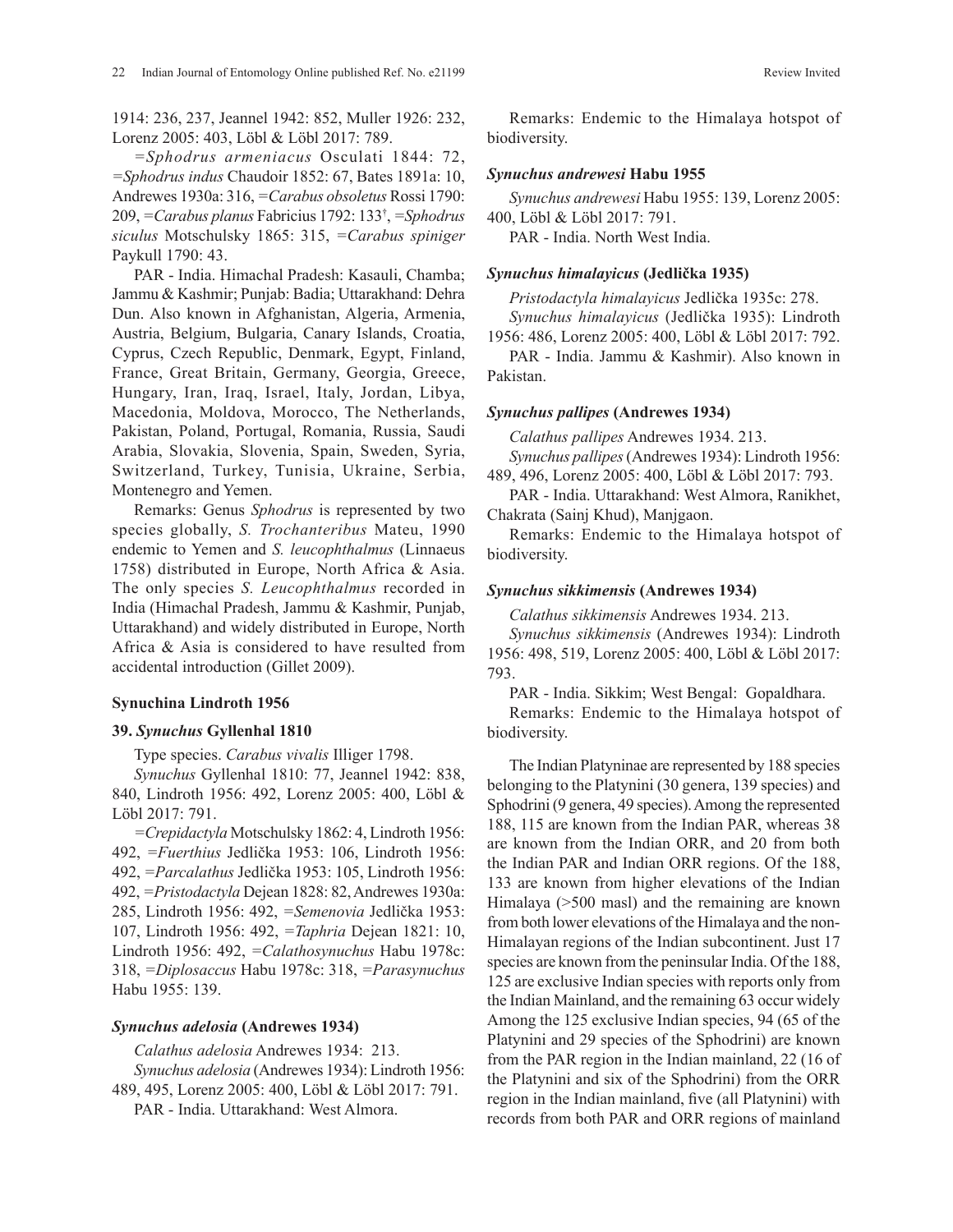India. Precise localities in India for the remaining four species are not known.

Among the 125 exclusively Indian Platyninae, 111 are endemic to the three global hotspots of biodiversity in the Indian subcontinent. Five genera of Platyninae, *viz*., *Callidagonum* Lorenz 1998, *Kuceraianum* Morvan 2002, *Skouedhirraad* Morvan 1999 of the Platynini and *Broter* Andrewes 1923 and *Himalosphodrus*  Casale 1988 of the Sphodrini are endemic to the Indian mainland. Ten genera of Indian Platyninae, *viz*., *Aparupa* Andrewes 1930, *Callidagonum* Lorenz 1998, *Deliaesianum* Morvan 1999, *Deltocolpodes* Morvan 1992, *Henvelik* Morvan 1999, *Kuceraianum* Morvan 2002, *Skorlagad* Morvan 1999, *Skouedhirraad* Morvan 1999 and *Lepcha* Andrewes 1930 of the Platynini and *Himalosphodrus* Casale 1988 of the Sphodrini are endemic to the Himalaya hotspot of biodiversity (Global Biodiversity Hotspots with Special Emphasis on Indian Hotspots, 2020). Seven Himalayan hotspot endemic genera *Aparupa, Himalosphodrus, Lepcha, Henvelik*, *Skouedhirraad, Skorlagad* and *Deliaesianum*  are wingless and support the 'tertiary Tibetan faunal components of Himalaya' hypothesis suggested for several groups of nonflying ground beetles (Schmidt 2003, Schmidt & Hartmann 2009).

#### **ACKNOWLEDGEMENTS**

Financial assistance provided by University Grants Commission (UGC) and infrastructure provided by DST FIST are gratefully acknowledged. Director, Zoological Survey of India and Regional Agricultural Research Station (RARS), Kerala Agricultural University, Ambalavayal, Wayanad are acknowledged for access to insect collections, Dr Seiji Morita, Japan for providing some literature, and Dr Raman A, Australia for the crtical review of the manuscript. Akhil S.V., Jithmon V.A. and Divya M. (St. Joseph's College, Devagiri, Kozhikode) acknowledged for logistical support.

### **REFERENCES**

- Ádám L. 1996. A checklist of the Hungarian caraboid beetles (Coleoptera). Folia Entomologica Hungarica (S.N.) 57: 5-64.
- Agassi J L R. 1846. Nomenclatoris zoologici. Index universalis, continens nomina systematica classium, ordinum, familiarum et generum animalium omnium, tam viventium quam fossilium, secundum ordinem alphabeticum unicum disposita, adjectis homonymiis plantarum, nec non variis adnotationibus et emendationibus. Jent and Gassmann, Switzerland. 393 pp.
- Alluaud C. 1916. Coleoptera of the Mascareignes and Séchelles. Scientific missions of MM. C. Alluaud (1892, 1893 and 1897) and P.Carié (1910-1913). Cicindelidae and Carabidae. Annales de la Société entomologique de France 85: 37-90.
- Andrewes H E. 1919a. Note on Bonelli's "Tableau Synoptique." The Transactions of the Entomological Society of London 89-92.
- Andrewes H E. 1919b. On the types of Oriental Carabidae in the British Museum, and in the Hope Department of the Oxford University Museum. The Transactions of the Entomological Society of London 119-217.
- Andrewes H E. 1919c. Papers on Oriental Carabidae I. The Annals and Magazine of Natural History 3: 469-483.
- Andrewes H E. 1921. Notes on synonymy and on some types of Oriental Carabidae in various foreign collections. The Transactions of the Entomological Society of London 69: 145-190.
- Andrewes H E. 1922a. Papers on Oriental Carabidae VIII. The Annals and Magazine of Natural History 10: 161-169.
- Andrewes H E. 1922b. Notes on the types of Oriental Carabidae in Stettin Museum. Transactions of Entomological Society of London 9: 245-250.
- Andrewes H E. 1923a. On the types of Carabidae described by Schmidt-Göbel in his Faunula coleopterorum Birmaniae. The Transactions of the Entomological Society of London 71: 1-63.
- Andrewes H E. 1923b. Papers on Oriental Carabidae X. The Annals and Magazine of Natural History 12: 212-223.
- Andrewes H E. 1923c. Descriptions of some new Carabidae from Ceylon (Part I.). Spolia Zeylanica 12: 223-251.
- Andrewes H E. 1923d. Papers on Oriental Carabidae XI. The Annals and Magazine of Natural History 12: 442-455.
- Andrewes H E. 1923e. Papers on Oriental Carabidae XII. The Annals and Magazine of Natural History 12: 679-690.
- Andrewes H E. 1924a. Mission Guy Babault dans les Provinces Centrales de l'Inde et dans la région occidentale de l'Himalaya 1914. Resultes scientifiques, Insectes coléoptères Carabidae. Generale Lahure, Paris. 125 pp.
- Andrewes H E. 1924b. Description on some new Carabidae from Ceylon. Spolia Zeylanica 13: 129-141.
- Andrewes H E. 1924c. Papers on Oriental Carabidae-XIV. The Annals and Magazine of Natural History 14: 585-593.
- Andrewes H E. 1926a. On a collection of Carabidae from the Kumaon-Tibetan frontier. The Entomologist's Monthly Magazine 62: 65-80.
- Andrewes H E. 1926b. Papers on Oriental Carabidae XVI. The Annals and Magazine of Natural History 17: 252-259.
- Andrewes H E. 1927a. Descriptions of some new species of Carabidae from North India. Eos (Revista Española de Entomologia) 3: 65-77.
- Andrewes H E. 1927b. Papers on Oriental Carabidae XIX. The Annals and Magazine of Natural History 19: 97-111.
- Andrewes H E. 1927c. Papers on Oriental Carabidae XX. The Annals and Magazine of Natural History 20: 263-272.
- Andrewes H E. 1928. On the types of Oriental Carabidae described by V. de Motchulsky. The Transactions of the Entomological Society of London 76: 1-24.
- Andrewes H E. 1930a. Catalogue of Indian Insects (Part 18-Carabidae). Government of India Central Publication, Calcutta. 389 pp.
- Andrewes H E. 1930b. The Carabidae of the third Mount Everest Expedition, 1924. Transactions of the Entomological Society of London 78: 1-44.
- Andrewes, H E. 1931a. On the Carabidae of Mt. Kinabalu. Journal of the Federated Malay Museums 16: 431-485.
- Andrewes H E. 1931b. Papers on Oriental Carabidae XXV. The Annals and Magazine of Natural History 7: 513-528.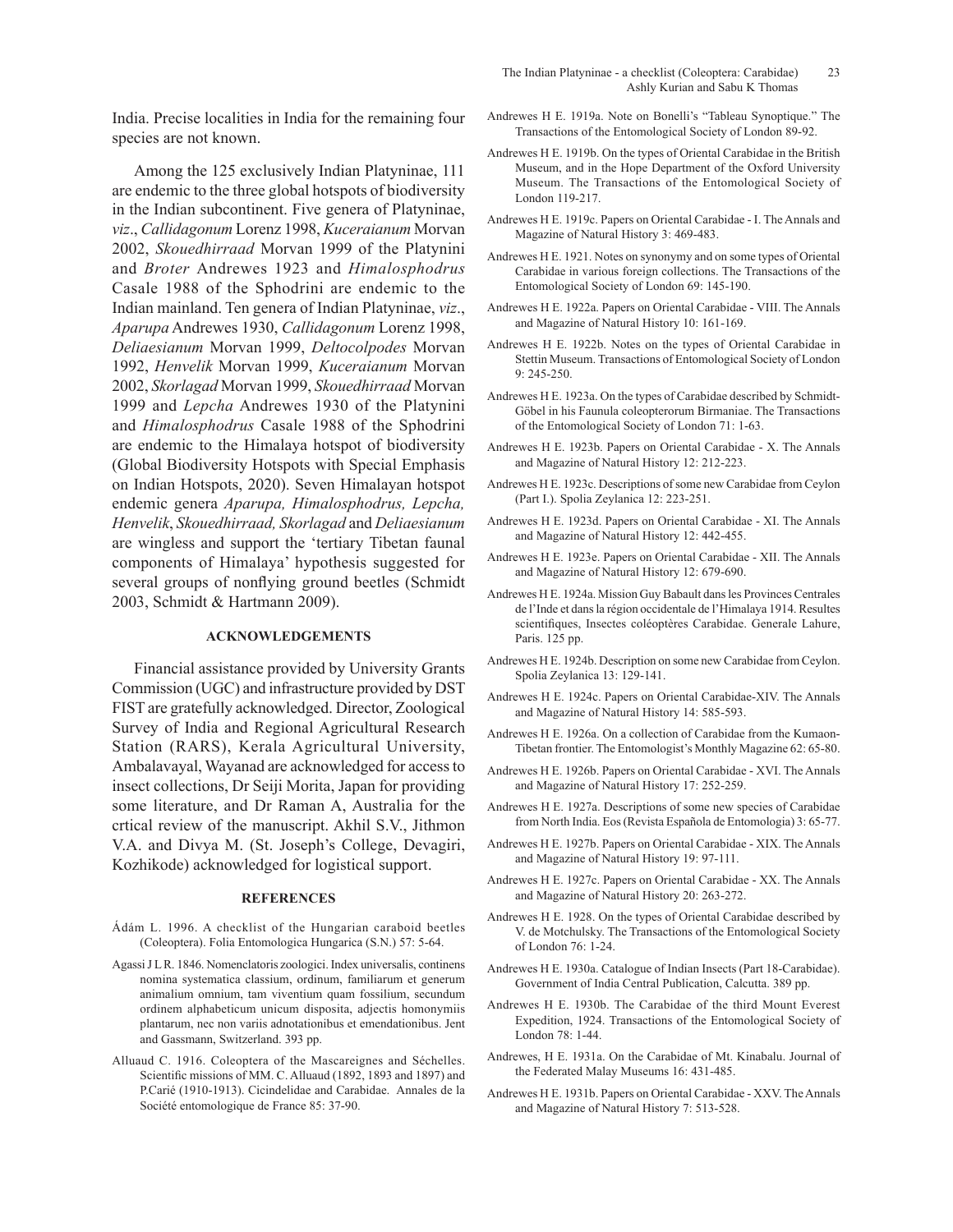- Andrewes H E. 1932. Papers on Oriental Carabidae XXVI. The Annals and Magazine of Natural History 9: 133-146.
- Andrewes H E. 1934. Keys to some Indian genera of Carabidae (Col.). IV. The genus *Calathus*. Stylops 3: 209-222.
- Andrewes H E. 1936. Descriptions of some new Carabidae from Ceylon (Part III). Spolia Zeylanica 19: 201-209.
- Andrewes H E. 1937a. Keys to some Indian genera of Carabidae (Col.). VIII. The genera of the Sphodrini group. The Proceedings of the Royal Entomological Society of London 6: 59-63.
- Andrewes H E. 1937b. Papers on Oriental Carabidae XXXII. The Annals and Magazine of Natural History 20: 561-576.
- Andrewes H E. 1939. Papers on Oriental Carabidae XXXV. On the types of some Indian genera. The Annals and Magazine of Natural History 3: 128-139.
- Andrewes H E. 1946. Stray notes on Eastern Coleoptera I. The Proceedings of the Royal Entomological Society of London B 15: 81-83.
- Andrewes H E. 1947. Entomological results from the Swedish expedition 1934 to Burma and British India. Coleoptera: Carabidae. Collected by René Malaise. Arkiv för Zoologi 38A: 1-49.
- Anichtchenko A et al. (editors): Carabidae of the world. http:// www.carabidae.org Available from: http://carabidae.org/taxa/ foveodromica-cassola-2002 (last edit 6 June 2014, accessed 8 November 2017)
- Bach M. 1849. Beetle fauna for northern and central Germany. Holscher, Coblenz. 414 pp.
- Baehr M. 1982. *Atranopsis* n. gen., eine neue Laufkäfer-Gattung der Agonini aus Syrien (Insecta: Coleoptera: Carabidae). Senckenbergiana Biologica 62: 261-266.
- Baehr M. 2010. A revision of the genus *Arhytinus* Bates (Coleoptera: Carabidae: Platynini). Entomologie 80: 5-50.
- Baehr M. 2012. New species and new records of the genus *Arhytinus* Bates. 2nd supplement to the "Revision of the genus *Arhytinus* Bates". (Coleoptera; Carabidae; Platynini). Koleopterologische Rundschau 82: 41-64.
- Baehr M. 2014. New species of the genus *Arhytinus* Bates. 3rd supplement to the "Revision of the genus *Arhytinus* Bates" (Coleoptera, Carabidae, Platynini). Spixiana 37: 219-230.
- Baehr M, Reid C. 2017. On a collection of Carabidae from Timor Leste, with descriptions of nine new species (Insecta: Coleoptera, Carabidae). Records of the Australian Museum 69: 421-450.
- Bates H W. 1873a. On the geodephagous Coleoptera of Japan. The Transactions of the Entomological Society of London 1873: 219-322.
- Bates H W. 1873b. Descriptions of new genera and species of geodephagous Coleoptera, from China. The Transactions of the Entomological Society of London 1873: 323-334.
- Bates H W. 1878. On new species of coleopterous insects (Geodephaga and Longicornia) taken by Dr Stoliczka during the Forsyth Expedition to Kashgar in 1873-74. Proceedings of the Scientific Meetings of the Zoological Society of London 1878: 713-721.
- Bates H W. 1883. Supplement to the geodephagous Coleoptera of Japan, chiefly from the collection of Mr. George Lewis, made during his second visit, from February, 1880, to September, 1881. The Transactions of the Entomological Society of London 1883: 205-290, pl. xiii.
- Bates H W. 1886. On the geodephagous Coleoptera collected by Mr. George Lewis in Ceylon- XIV. The Annals and Magazine of Natural History 17: 143-156.
- Bates H W. 1889a. Journey of Leonardo Fea in Burma and neighboring regions, XVI. On some Carabidae from Burma collected by Mr. L. Fea. Annali del Museo Civico di Storia Naturale di Genova 2: 100-111.
- Bates H W. 1889b. On new species of the coleopterous family Carabidae, collected by Mr. J.H. Leech in Kashmir and Baltistan. Proceedings of the Zoological Society of London 57: 210-215.
- Bates H W. 1889c. Contributions to Indo-Chinese fauna, 3rd volume (1). Annales de la Société entomologique de France 6: 262-286.
- Bates H W. 1890. Coleoptera collected by Mr. Pratt on the Upper Yang-Tsze, and on the borders of Tibet. The Entomologist (Supplement) 23: 209-213.
- Bates H W. 1891a. Coleoptera from Kulu in N.W. India. The Entomologist (Supplement) 24: 7-23.
- Bates H W. 1891b. List of the Carabidae (ord. Coleoptera) obtained by Père Cardon in Chota-Nagpore. Bulletin de la Société entomologique de Belgique 1891: cccxxiv-cccxxxix.
- Bates H W. 1892. Viaggio di Leonardo Fea in Birmania e regioni vicine. XLIV. List of the Carabidae. XLIV. Annali del Museo Civico di Storia Naturale di Genova 32: 267-428.
- Battoni F. 1982. Nuovi Sfodrini del Pakistan e del Kaschmir (Coleoptera Carabidae). Bollettino della Società Entomologica Italiana 114: 17-24.
- Bedel L. 1902. Catalogue raisonné des coléoptères du Nord de l'Afrique (Maroc, Algérie, Tunisie et Tripolitaine) avec notes sur la faune des Îles Canaries et de Madère. Société entomologique de France, Paris. 402 pp.
- Boheman C H. 1858. Coleoptera. pp. 1-112. Virgin C.A. (ed.): Kongliga Svenska Fregatten Eugenies Resa omkring Jorden. Norstedt & Söner, Stockholm. 614 pp.
- Bonelli F A. 1810. Observations entomologiques. Premiere partie (cicindeletes et portion des carabiques) [with the "Tabula synoptica exhibens genera carabicorum in sectiones et stirpes disposita"]. Felix Galletti, Turin. 58 pp.
- Bouchard J. 1903. Insectes recueillis par M. le Professeur Dr Forster à Bornéo, Java et Sumatra (Palembang). Coléoptères carabiques. Annales de la Société entomologique de France 72: 169-176.
- Bousquet Y, Larochelle A. 1993. Catalogue of the Geadephaga (Coleoptera: Trachypachidae. Rhysodidae, Carabidae Including Cicindelini) of America North of Mexico. Memoirs of the Entomological Society of Canada 167: 1-397.
- Bousquet Y. 2002. Additions and corrections to the world catalogue of genus-group names of Geadephaga (Coleoptera) published by Wolfgang Lorenz (1998). Folia Heyrovskyana (Supplement) 9: 1-78.
- Bousquet Y. 2003. Catalogue of Palaearctic Coleoptera Vol. 1. Archostemata-Myxophaga-Adephaga, pp. 449-469. Löbl and A. Smetana (eds.). Apollo Books, Stenstrup, Denmark. 819 pp.
- Bousquet Y. 2012. Catalogue of Geadephaga (Coleoptera, Adephaga) of America, north of Mexico. ZooKeys 245: 1-1722.
- Brullé A. 1834. Des Insectes en Général, De leur Division en Ordres. Histoire Naturelle des Insectes, Coléoptères Librarie Encyclopédique de Roret, Paris. 1: 1-497.
- Casale A. 1980. The Himalayan ground-beetle genus *Aparupa* (Carabidae) with three new species. Systematic Entomology 5: 399-403.
- Casale A. 1981: Carabidae dell'Himalaya Nepalese. Sphodrini nuovi o poco noti (Insecta: Coleoptera). Senckenbergiana Biologica 61: 383-395.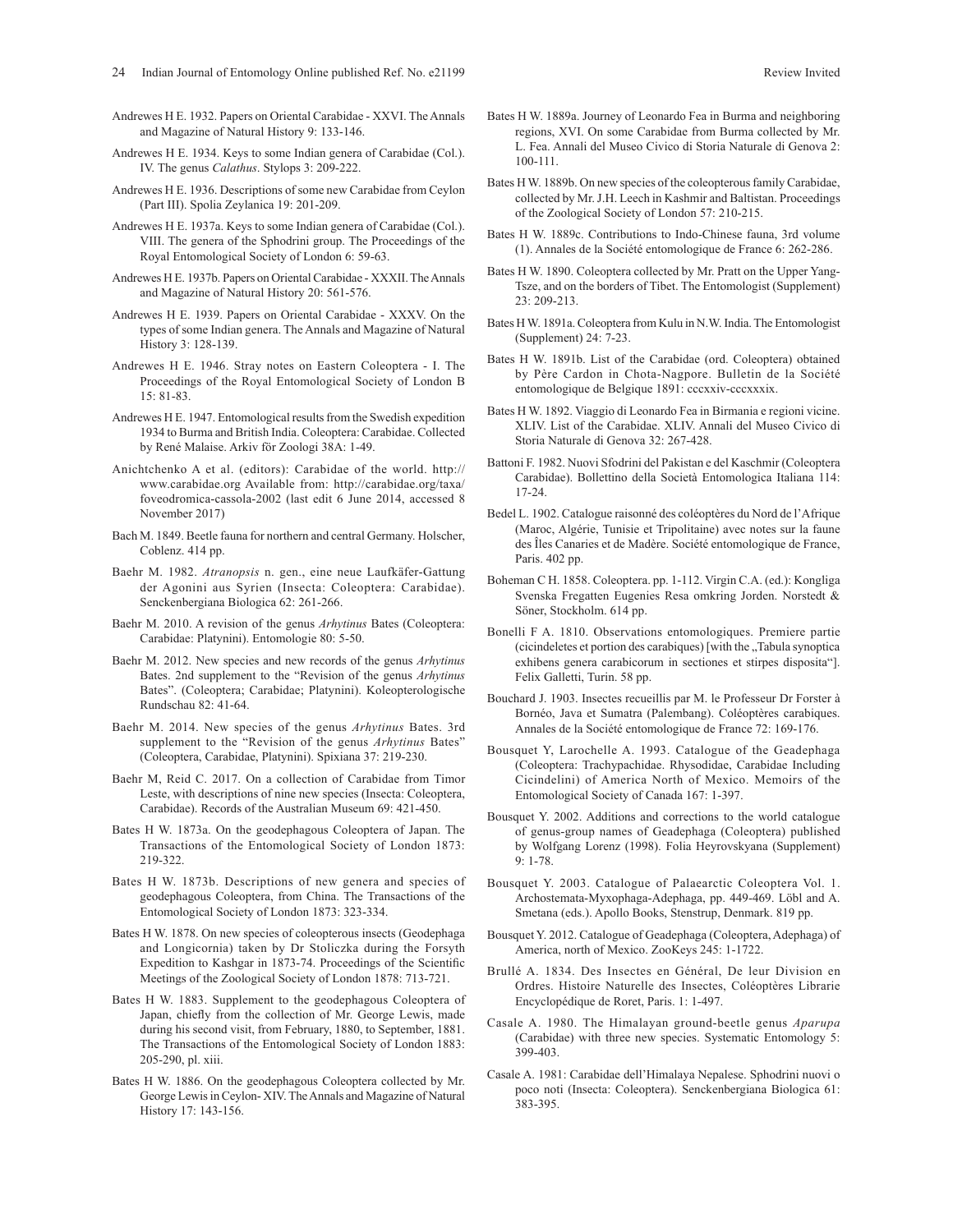- Casale A. 1982. Nuovi 'Sphodrini' (Sphodrina sensu Habu, 1978) dell'Asia (Col. Carabidae, Pterostichinae). Entomologica Basiliensia 7: 142-155.
- Casale A. 1988. Revisione degli Sphodrina (Coleoptera, Carabidae, Sphodrini). Museo Regionale di Scienze Naturali, Torino. 1024 pp.
- Casale A, Shi H. 2018. Revision of the Oriental species of *Calleida* Latreille (sensu lato). Part 1: Introduction, groups of species, and species of six species groups (Coleoptera: Carabidae: Lebiini). Zootaxa 4442: 1-42.
- Casale A, Heinz W. 2000. Contribution to the knowledge of the genus *Sphodropsis* Seidlitz, 1887, in the Himalayan region, with the description of a new species (Coleoptera, Carabidae, Sphodrina). Entomologische Zeitschrift 110 (6): 166-168.
- Casale A, Wrase D W. 2012. New or little known *Laemostenus* species from the near and Middle East (Coleoptera, Carabidae: Sphodrini). Linzer Biologische Beiträge 44(2): 1111-1127.
- Casey T L. 1920. A revisional study of the American Platyninae, pp. 1-132. Memoirs on the Coleoptera. IX. The New Era Printing Company, Lancaster. 529 pp.
- Chaudoir M de. 1843. Genres nouveaux de la famille des carabiques (Continuation). Bulletin de la Société impériale des naturalistes de Moscou 16: 383-427.
- Chaudoir M de 1844. Trois mémoires sur la famille des carabiques. Bulletin de la Société impériale des naturalistes de Moscou 17: 415-479.
- Chaudoir M de. 1850. Memoire sur la famille des Carabiques (2e partie, cont.). Bulletin de la Société impériale des naturalistes de Moscou 23: 1-460.
- Chaudoir M de 1852. Mémoire sur la famille des carabiques. 3e partie. Bulletin de la Société impériale des naturalistes de Moscou 25: 3-104.
- Chaudoir M de. 1854. Mémoire sur la famille des carabiques. 4-e partie. Bulletin de la Société impériale des naturalistes de Moscou 27: 112-144.
- Chaudoir M de. 1859. Monographie du genre *Colpodes* MacLeay. Annales de la Société entomologique de France 7: 287-364.
- Chaudoir M de. 1878. Révision des genres *Onychopterygia*, *Dicranoncus* et *Colpodes*. Annales de la Société entomologique de France 8: 275-382.
- Chaudoir M de. 1879. Révision des genres *Onychopterygia*, *Dicranoncus* et *Colpodes* (suite). Annales de la Société entomologique de France 8[1978]: 337-382 [part].
- Clairville J P de. 1806. Entomologie helvétique ou catalogue des insectes de la Suisse rangés d'après une nouvelle méthode. Orell, Fussli et Compagnie, Zürich. 247 pp.
- Coiffait H. 1956. Les *Pristonychus* s. str. de la région mediterranéenne occidentale. Archivos del Instituto de Aclimatación de Almería 5: 25-27.
- Csiki E. 1931. Carabidae: Harpalinae V (Pars 115), pp. 739-1022. Junk W. & Schenkling S. (eds.). Coleopterorum catalogus. Volume II. Carabidae II. Berlin. 1022 pp.
- Darlington P J Jr. 1952. The carabid beetles of New Guinea II. The Agonini (Anchomenini). Bulletin of the Museum of Comparative Zoology 107: 89-252.
- Darlington P J Jr. 1971. The carabid beetles of New Guinea IV. General considerations, analysis and history of fauna, taxonomic supplement. Bulletin Museum of Comparative Zoology 142: 129-337.
- de Geer C. 1774. Mémoires pour servir à l'histoire des insectes. 4<sup>th</sup> Volume. P. Hesselberg, Stockholm. 456 pp.
- Dejean P F M A. 1821. Catalogue de la collection de coléoptères de M. le Baron Dejean. Crevot, Paris. 136 pp.
- Dejean P F M A. 1828. Species général des coléoptères, de la collection de M. le Comte Dejean. Volume III. A Paris, Chez Crevot, Libraire-Éditeur, Paris. 7: 556 pp.
- Dejean P F M A. 1831. Species general des Coleopteres de la collection de M. le comte Dejean. Tome cinquieme. Mequignon- Marvis, Paris. 883 pp.
- Descourtilz T. 1827. Description de quelques insectes nouveaux découverts en France en 1825. Mémoires de la Société Linnéenne de Paris 5[1825]: 156-163.
- Deuve T, Lassalle B, Quéinnec E. 1985. Nouveaux *Pristosia* Motschulsky et *Calathus* Bonelli de la region himalayenne (Coleoptera, Carabidae, Pterostichinae). Entomologica Basiliensia 10: 75-84.
- Deuve T. 2006. Nouveaux Carabidae et Trechidae (Coleoptera, Caraboidea). Coléoptères 12: 291-304.
- Drapiez P A J. 1819. Description de huit espèces d'insectes. Annales Générales de la Société des Sciences Physiques de Bruxelles 1: 130-138.
- Duftschmid C E. 1812. Fauna Austriae, oder Beschreibung der Österreichischen Insekten für angehende Freunde der Entomologie. 2er Teil. Leipzig: Akademie Buchhandlung. 311 pp.
- Eschscholtz F. 1829. Zoologischer Atlas, enthaltend Abbildungen und Beschreibungen neuer Tierarten, während des Flottcapitains von Kotzebue zweiter Reise um die Welt, auf der Russisch-Kaiserlichen Kriegsschlupp Predpriaetië in den Jahren 1823-1826. G. Reimer, Berlin. pp. 1-18.
- Fabricius J C. 1792. Entomologia systematica emendata et aucta, secundum classes, ordines, genera, species adjectis synonimis, locis, observationibus, descriptionibus. Volume I. Part I. C. G. Proft, Copenhagen. 330 pp.
- Fairmaire L. 1862. Miscellanea entomologica. Quatrième partie. Annales de la Société entomologique de France (4) 1[1861]: 577-596.
- Fairmaire L. 1889. Descriptions de deux Carabiques du nord de 1'Inde appartenant au Musee de Calcutta. Bulletin des Séances et Bulletin bibliographique de la Société entomologique de France 1889(2): xv-xvii.
- Fairmaire L. 1891. Coléoptères de l'intérieur de la Chine (7e partie). Bulletin de la Société entomologique de Belgique 1891: clxxxviiccxix.
- Fairmaire L. 1901. Matériaux pour la faune coléoptérique de la région malgache. (11e note). Revue d'Entomologie 20: 101-248.
- Fedorenko D N. 2011. A new ground-beetle Genus, *Dalatagonum* Gen. n. (Coleoptera, Carabidae, Platynini), Far-Eastern Entomologist 233: 1-23.
- Fedorenko D N. 2015. A review of the Oriental genus *Praepristus* (Coleoptera: Carabidae: Platynini). The Canadian Entomologist 1-22.
- Fedorenko D N. 2020. New species of *Meleagros* and *Tarsagonum* (Coleoptera: Carabidae: Platynini) from the Oriental region. Russian Entomological Journal 29: 139-147.
- Ganglbauer L. 1892. Die Käfer von Mitteleuropa 1. Die Käfer der österreichisch-ungarischen Monarchie, Deutschlands, der Schweiz, sowie des Franzözischen und italianischen Alpengebietes. Familienreiche Caraboidea. Carl Gerold, Wien. 557 pp.
- Gautier des Cottes C. 1867. Monographie du genre *Calathus*. Mittheilungen der Schweitzerischen Entomologischen Gesellschaft 2[1866-1868]: 235-286.
- Gemminger M, Harold B de. 1868. Catalogus Coleopterorum 1 (Cicindelidae Carabidae. E. Deyrolle f. Paris. 424 pp.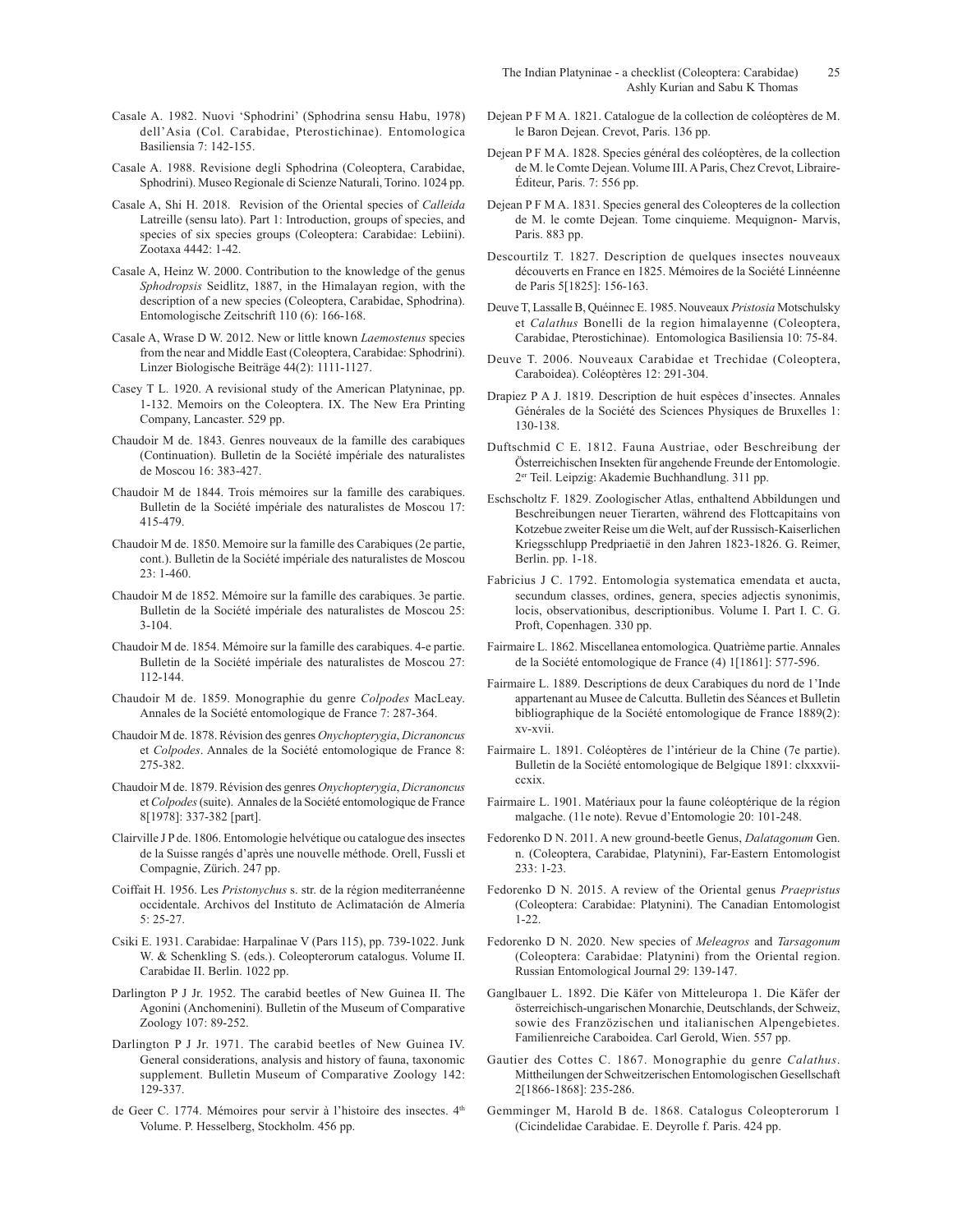- Gillet M P T. 2009. Unknown or little-known large ground beetles from the United Arab Emirates (Coleoptera: Carabidae: Scaritinae, Harpalinae, Platyninae). Tribulus 18: 62-64.
- Gistel J N F X. 1848. Naturgeschichte des Thierreichs. Für höhere Schulen bearbeitet durch Johannes Gistel. Miteinem Atlas von 32 Tafeln (darstellend 617 illuminirte Figuren) und mehreren dem Texte eingedruckten Xylographien. R. Hoffmann, Stuttgart. 216 pp.
- Goeze J A E. 1777. Entomologische beiträge zu des Ritter Linné zwölften ausgabe des natursystems. Erster Theil. Weidmann Erben und Reich, Leipzig. 736 pp.
- Gray G, Hatch M H. 1941. The Coleoptera of Washington, Carabidae: Agonini. 10: 7-27, 9 pls.
- Guéorguiev B V, Morita S. 2009. Taxonomic note on genus *Rupa* (Coleoptera: Carabidae: Platynini) from Japan. Acta Zoologica Bulgarica. 61: 93-96.
- Gyllenhal L. 1810. Insecta Suecica descripta. Classis 1. Coleoptera sive Eleuterata. Tomi I. Pars II. F.J. Leverentz, Scaris. 660 pp.
- Habu A. 1955. One new species of *Synuchus* (Coleoptera, Carabidae) from northwest India. The Bulletin of the National Institute of Agricultural Sciences 5: 139-142.
- Habu A. 1973a. A new subgenus of *Platynus* and its peculiar tibial characteristic (Coleoptera, Carabidae). The Entomological Review of Japan 25: 11-12.
- Habu A. 1973b. On a collection of Carabidae from Nepal made by the Hokkaido University Scientific Expedition to Nepal Himalaya, 1968 (I). The Bulletin of the National Institute of Agricultural Sciences 27: 81-132.
- Habu A. 1975. Carabidae taken from the Ryukyus, Japan, mainly by Mr. H. Hasegawa during February and March in 1973 (Coleoptera: Carabidae). Transactions of the Shikoku Entomological Society 12: 63-81.
- Habu A. 1978a. Fauna Japonica. Carabidae: Platynini (Insecta: Coleoptera). Keigaku Publishing Co, Tokyo. 447 pp..
- Habu A. 1978b. On a collection of Carabidae from Nepal made by the Hokkaido University scientific expedition to Nepal Himalaya, 1968 (II). The Entomological Review of Japan 32: 1-17.
- Habu A. 1978c. Notes and descriptions of Formosan Carabidae taken by Dr S.-I. Uéno in 1961 (Coleoptera, Carabidae). VIII. *Synuchus* spp. The Entomological Review of Japan 31: 33-67.
- Harold E von. 1878a. Beiträge zur Käferfauna von Japan. (Viertes Stück). Japanische Käfer des Berliner Königlisches Museums. Deutsche Entomologische Zeitschrift 22: 65-88.
- Harold E von. 1878b. Ueber einige Japanische *Colpodes*-Arten. Deutsche Entomologische Zeitschrift 22: 212-214.
- Hatch M H. 1953. The beetles of the Pacific northwest. Part I.: Introduction and Adephaga. University of Washington Publications in Biology 16: 1-340.
- Heller K M. 1916. Philippinische Käfer, gesammelt von Prof. C. Fuller-Baker, Los Banos. Deutsche Entomologische Zeitschrift 30: 269-311.
- Heller K M. 1923. Some new Malayan Carabidae, especially Philippine. The Philippine Journal of Science 13: 295-307.
- Herbst J F W. 1784. Kritisches Verzeichnib meiner Insecten-Sammlung. pp. 1-151. Füessly J C: Archiv der Insectengeschichte. Hefte 4-5. H Steiner, Zürich. 151 pp.
- Hope F W. 1831. Synopsis of the new species of Nepal insects in the collection of Major General Hardwicke. Zoological Miscellany 1: 21-32.
- Hovorka O, Sciaky R. 2003. Subtribe Pristosiina Lindroth, 1956. pp. 530-

531. Catalogue of Palaearctic Coleoptera, Volume 1. Archostemata-Myxophaga-Adephaga. Löbl I, Smetana A (eds). Apollo Books, Stenstrup. 819 pp.

- Illiger J K W. 1798. Verzeichniss der Käfer Preussens. Entworfen von Johann Gottlieb Kugelann, Apotheker in Osterode. Ausgearbeitet von Johann Karl Wilhelm Illiger. Mit einer Vorrede des Professors und Pagenhofmeisters Hellwig in Braunscheig, und dem angehängten Versuche einer natürlichen Ordnungs- und Gattungs-Folge der Insekten. J.J. Gebauer, Halle. 510 pp.
- Illiger J K W. 1801. Nachtrag und Berichtigungen zum Verzeichnisse der Käfer Preussens. Magazin für Insektenkunde 1: 1-94.
- Jeannel R. 1914. Sur la systématique des Sphodrides (Col. Carabidae) (note préliminaire). Bulletin de le Société entomologique de France 1914: 235-240.
- Jeannel, R. 1942: Coléoptères carabiques. Deuxième partie. Faune de France 40. Librairie de la Faculté des Sciences, Paris. pp. 572-1173.
- Jeannel R. 1948. Faune de l'empire français. X. Coléoptères carabiques de la région Malgache (deuxième partie). Office de la Recherche Scientifique Coloniale 10: 373-765.
- Jedlička A. 1932. Carabiden aus Ost-Asien. Entomologisches Nachrichtenblatt 6: 69-76.
- Jedlička A. 1934. Monographie der mit *Colpodes* verwandten Gattungen aus China, Formosa und Philippinen. Monografie příbuzných rodů s Colpodes z Číny, Formosy a Filipin. Acta Entomologica Musei Nationalis Pragae 12: 177-205.
- Jedlička A. 1935a. Neue Carabiden aus Ostasien. (8. Teil.). Časopis Československé Společnosti Entomologické 32: 31-36.
- Jedlička A. 1935b. Noví Carabidi Neue Carabiden (Col. Carab.). Časopis Československé Společnosti Entomologické 32: 79.
- Jedlička A. 1935c. Pterostichinae (Carab., Col.). P. 278. Visser C. & Visser-Hooft J. (eds.): Wissenschaftliche Ergebnisse der niederländischen Expeditionen in den Karakorum und die angrenzenden Gebiete 1922, 1925 und 1929/30. F A Brockhaus, Leipzig.
- Jedlička A. 1953. Revise tribu Pterostichini. Reviziya Tribyi Pterostichini. Revision der Tribus Pterostichini (Col., Carabidae). Ročenka Ceskoslovenské Společnosti Entomologické 50: 85-112.
- Jedlička A. 1937. Zástupci rodu Calathus z Číny. *Calathus*-Arten und ihre Verwandten aus China. Časopis Československé Společnosti Entomologické 34: 78-83.
- Jedlička A. 1955. Noví střevlíci z asijské oblasti. Novye vidy Carabidae iz Azii. Neue Carabiden aus der asiatischen Region. (Col., Carabidae). Ročenka Československé Společnosti Entomologické 51[1954]: 119-128.
- Jedlička A. 1960. Neue Carabiden aus dem Sammlungen des Museums Frey (Col.). Entomologischen Arbeiten aus dem Museum G Frey 11: 587-598.
- Jedlička A. 1963. Neue Carabiden aus der palaearktischen Region (Coleoptera). Reichenbachia 1[1962]: 303-307.
- Jedlička A. 1965. Neue Carabiden aus Nepal (Coleoptera). Khumbu Himal, ergebnisse des forschungsunternehmens Nepal Himalaya 1: 98-107.
- Jedlička A. 1969. Neue Carabiden ans der Zoologischen Sammlung des Bayerischen Staates (Col., Carabidae). Opuscula Zoologica (Muenchen) 108: 1-7.
- Jedlička A. 1970. Neue Carabiden aus Nepal (Coleoptera Carabidae). Khumbu Himal, ergebnisse des forschungsunternehmens Nepal Himalaya 3: 439-440.
- Kirby W. 1837. Part the fourth and last. The insects. Richardson J: Fauna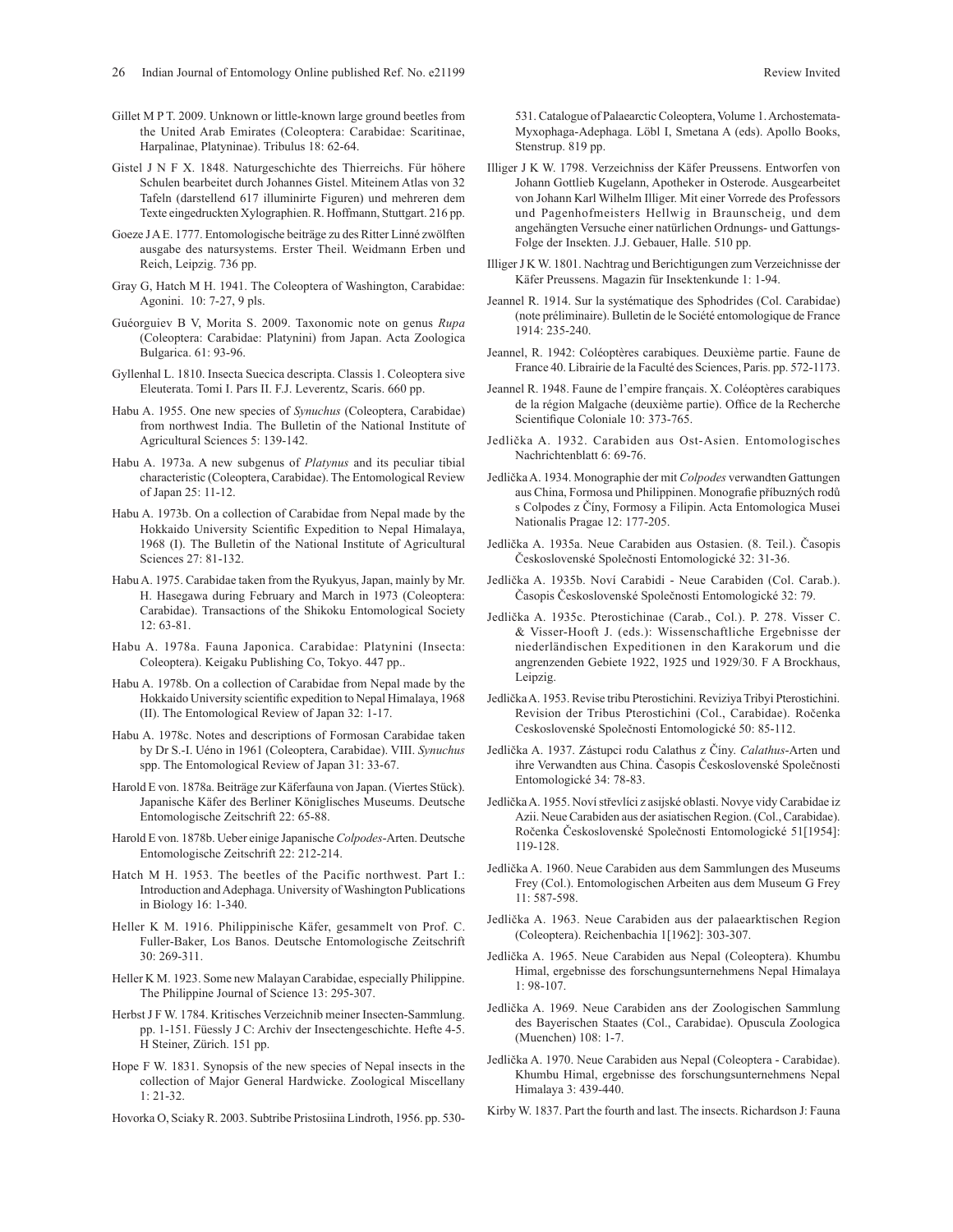Boreali-Americana; or the zoology of the northern parts of British America: containing descriptions of the objects of natural history collected on the late Northern Land Expeditions, under command of captain Sir John Franklin, R.N. J. Fletcher, London. 329 pp.

- Kirschenhofer E. 1992. *Agonum (Metacolpodes) buchanani* Hope, 1831 und seine verwandten Arten aus dem östlichen Himalaya (Coleoptera: Carabidae). Koleopterologische Rundschau 62: 13-20.
- Kirschenhofer E. 1999. Über neue und wenig bekannte Carabiden Arten und Gattungen aus Südeuropa, Kleinasien, Süd- und Südostasien (Coleoptera: Carabidae: Lebiinae). Annales Historico-Naturales Musei Nationalis Hungarici 9 (1): 67-79.
- Kirschenhofer E. 2010. New and little-known species of Carabidae from the Middle East and Southeast Asia (Coleoptera, Carabidae: Lebiini, Brachinini). Annales Historico-Naturales Musei Nationalis Hungarici 102: 25-64.
- Klug J C F. 1833. Bericht über eine auf Madagascar veranstaltete Sammlung von insecten aus der Ordnung Coleoptera. Eine in der Königl. Akademie der Wissenschaften am 29. März 1832 gelesene Abhandlung. Mit fünf illuminirten Tafeln. Königliche Akademie der Wissenschaften, Germany. 135 pp.
- Klug J C F. 1834. Bericht über eine auf Madagascar veranstaltete Sammlung von Insecten aus der Ordnung Coleoptera. Abhandlungen der Königlichen Akademie der Wissenschaften zu Berlin, 1832(1): 91- 223.
- Kollar V, Redtenbacher L. 1844. Aufzählung und Beschreibung der von Freiherrn Carl v. Hügel auf seiner Reise durch Kaschmir und das Himaleyagebirge gesammelten Insecten. pp. 395-564, 28 pls. Hügel C.: Kashmir und das Reich der Siek, von Carl Freiherrn von Hügel in vier Banden. Vierter Band. Zweite Abteilung. Hallberger, Stuttgart. pp. 247-581.
- Kryzhanovskij O L. 1993. New or poorly known Platynini from SW China (Coleoptera: Carabidae). Zoosystematica Rossica 2(2): 297-305.
- Lacordaire J T. 1854. Genera des coléoptères, ou exposé méthodique et critique de tous les genresproposés jusqu'ici dans cet orde d'insectes. Histoire naturelle des Insectes Coléoptères 1: 1-486.
- Laporte F L N. 1834. de Caumont [comte de Castelnau]. pp. 1-94. Études entomologiques, ou description d'insectes nouveaux: et observations sur leur synonymie. Méquignon-Marvis, Paris. 159 pp.
- Larochelle A, Larivière M C. 2001. Carabidae (Insecta: Coleoptera): catalogue. Fauna of New Zealand 43: 1-285.
- Larochelle A, Larivière M C. 2007. Carabidae (Insecta: Coleoptera): Synopsis of supraspecific taxa. Fauna of New Zealand 60: 1-188.
- LeConte JL. 1854. Synopsis of the species of *Platynus* and allied genera, inhabiting the United States. Proceedings of the Academy of Natural Sciences of Philadelphia 7[1854-1855]: 35-59.
- LeConte J L. 1879. Synopsis of the North American species of *Platynus*, Bon. Bulletin of the Brooklyn Entomological Society 2 [1879-80]: 43-58.
- Liang H, Kavanaugh D H. 2005. A review of genus *Onycholabis* Bates (Coleoptera: Carabidae: Platynini), with description of a new species from Western Yunnan, China. The Coleopterists Bulletin 59: 507-520.
- Liebherr J K. 1991. Phylogeny and revision of the *Anchomenus* clade: The genera *Tetraleucus, Anchomenus, Sericoda,* and *Elliptoleus* (Coleoptera: Carabidae: Platynini). Bulletin of the American Museum of Natural History 202: 1-163.
- Liebherr J K. 1994. Identification of New World *Agonum*, review of the Mexican fauna, and description of *Incagonum*, new genus, from South America (Coleoptera: Carabidae: Platynini). Journal of the New York Entomological Society 102: 1-55.
- Liebherr J K. 1998. On *Rembus (Colpodes) brunneus* MacLeay (Coleoptera: Carabidae: Platynini): redescription and relationships. Journal of Natural History 32: 987-1000.
- Liebherr J K. 2005. Platynini (Coleoptera: Carabidae) of Vanuatu: Miocene diversification on the Melanesian Arc. Invertebrate Systematics 19: 263-295.
- Liebherr J K, Nikitsky N B, Schmidt J. 2003. *Dolichodes geniculatus* Motschulsky is a junior synonym of *Euleptus ooderus* Chaudoir (Coleoptera: Carabidae: Platynini). The Coleopterists Bulletin 57: 457-458.
- Liebherr J K, Schmidt J. 2004. Phylogeny and biogeography of the Laurasian genus *Agonum* Bonelli (Coleoptera, Carabidae, Platynini). Deutsche Entomologische Zeitschrift 51(2): 151-206.
- Liebherr J K, Will K W. 1996. New North American *Platynus* Bonelli (Coleoptera: Carabidae), a key to species north of Mexico, and notes on species from the southwestern United States. The Coleopterists Bulletin 50: 301-320.
- Lindroth C H. 1956. A revision of the genus *Synuchus* Gyllenhal (Coleoptera: Carabidae) in the widest sense, with notes on *Pristosia* Motschulsky (*Eucalathus* Bates) and *Calathus* Bonelli. Transactions of the Royal Entomological Society of London 108: 485-576.
- Lindroth C H. 1966. The ground beetles of Canada and Alaska, part 4. Opuscula entomologica and its supplement 29: 409-648.
- Linnaeus C von. 1758. Systema naturae per regna tria naturae, secundum classes, ordines, genera, species, cum characteribus, differentiis, synonymis, locis. Editio decima, reformata 1: 823.
- Löbl I, Smetana A. 2003. Catalogue of Palaearctic Coleoptera. Vol. 1. Archostemata-Myxophaga-Adephaga. Apollo Books, Stenstrup, Denmark. 819 pp.
- Löbl I, Löbl D. 2017. Catalogue of Palaearctic Coleoptera. Archostemata-Myxophaga-Adephaga, revised and updated edition, Brill, Leiden, Boston. 1443 pp.
- Lorenz W. 1998. Systematic list of extant ground beetles of the world (Insecta Coleoptera "Geadephaga": Trachypachidae and Carabidae incl. Paussinae, Cicindelinae, Rhysodidae). 1<sup>st</sup> edition, printed by the author, Tutzing. 502 pp.
- Lorenz W. 2005. Systematic list of extant ground beetles of the world. 2nd edition, Published by the author, Tutzing. 530 pp.
- Lorenz W. 2021. CarabCat: Global database of ground beetles (version Oct 2017). Catalogue of life, [author list in alphabetical order] (ed.) (2021). Species 2000 & ITIS Catalogue of Life, 2021-05-07. Digital resource at - Species 2000: Naturalis, Leiden, the Netherlands. ISSN 2405-8858.
- Louwerens C J. 1953. The Oriental species of *Colpodes* Macl. (Col. Carabidae). Treubia 22: 75-151.
- Louwerens C J. 1955. New Oriental Agonini (Coleoptera, Carabidae). Tijdschrift voor Entomologie 98: 43-56.
- Louwerens C J. 1956. On a collection of Carabidae from the Northern Moluccas (Coleoptera). Treubia 23: 219-243.
- Louwerens C J. 1966. Some more Malayan Carabidae in the Stockholm. Museum of Natural History. Tijdschrift voor Entomologie 87: 33-39.
- MacLeay W S. 1825. Annulosa Javanica, or an attempt to illustrate the natural, affinities and analogies of the Insects collected in java by Thomas Horsfield and deposited by him in the museum of the Honourable East-India Company. Kingsbury, Parbury, and Allen, Leadenhall Street, London. 1: 50 pp.
- Maindron M. 1899. Description d'une espèce nouvelle de *Cardiomera*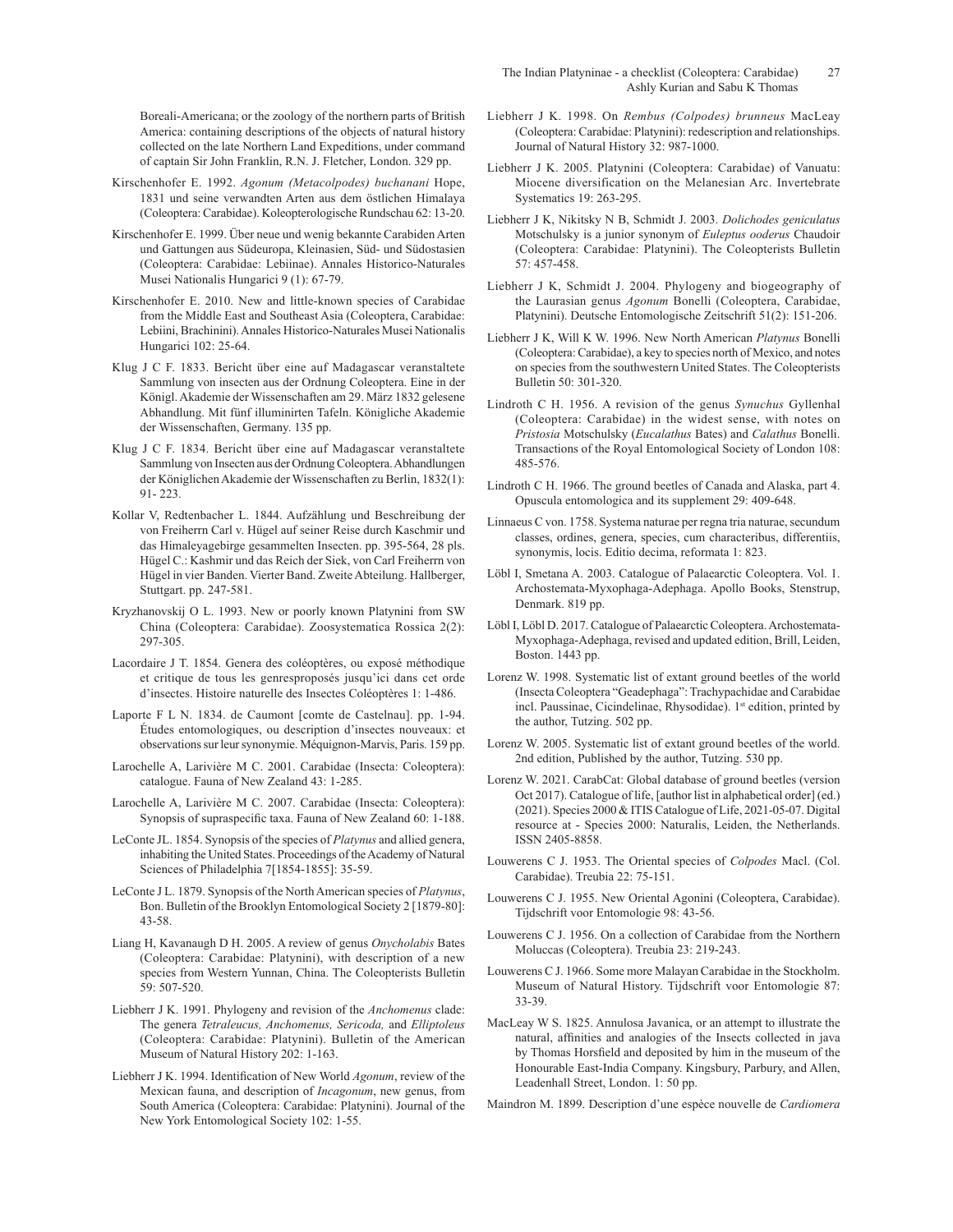[Col. Carab.]. Bulletin de la Société entomologique de France 4: 155-156.

- Maindron M. 1905. Notes synonymiques sur quelques coléoptères de la famille des Carabidae. Bulletin de la Société Entomologique de France 10: 94-95.
- Mäklin F W. 1857. Beitrag zur kenntnis der sogenannten vicarirenden formen unter den Coleopteren des Nordens. Entomologische Zeitung 18: 321-348.
- Malkin B, Hatch M H. 1952. A new *Agonum* from Oregon (Coleoptera: Carabidae). The Pan-Pacific Entomologist 28: 107-108.
- Malkin B, Hatch M H. 1953. *Colpodes buchanani* in Oregon. The Pan-Pacific Entomologist 29: 134.
- Mannerheim C G von. 1853. Dritter nachtrag zur käferfauna der Nord-Amerikanischen Länder des Russischen Reiches. Bulletin de la Société Impériale des Naturalistes de Moscou 26: 95-273.
- Makarov K V, Sundukov Yu. N. 2011. First record of *Euplynes batesi* and *Agonum lampros* (Coleoptera: Carabidae, Platynini) from Russia. Far Eastern Entomologist 234: 34-36.
- Morawitz A. 1862a. Vorläufige diagnosen neuer Carabiciden aus Hakodade. Bulletin de l'Académie Impériale des Sciences de St.- Pétersbourg 5[1863]: 321-328.
- Morawitz A. 1862b. Vorläufige diagnosen neuer Carabiciden aus Hakodade. Mélanges Biologiques tirés du Bulletin de l'Académie des Sciences de St.-Pétersbourg 4: 237-247.
- Morvan P [D]. 1973. Nouveaux coléoptères carabiques d'Iran. Bulletin du Muséum National d'Histoire Naturelle, Paris (3e série, N. 110, Zool.) 84: 169-186.
- Morvan P [D]. 1978. Ergebnisse der Bhutan-Expedition 1972 des Naturhistorischen Museums in Basel. Coleoptera: fam. Carabidae, tribus Pterostichini und Sphodrini. Entomologica Basiliensia 3: 87-102.
- Morvan P [D]. 1979. Ergebnisse der Bhutan-Expedition 1972 des Naturhistorischen Museums in Basel. Coleoptera: Fam. Carabidae, tribus Sphodrini. Entomologica Basiliensia 4: 31-42.
- Morvan P [D]. 1992. Contribution à la connaissance des *Colpodes* du Népal (Coleoptera, Caraboidea, Platynina). Description d'un genre nouveau et de dix espèces nouvelles. Bulletin de la Société entomologique de France 96[1991]: 331-345.
- Morvan P [D]. 1996. Le genre *Batenus* Motschulsky, 1864, redéfinition; descriptions d'espèces nouvelles d'Asie (Coleóptera, Carabidae, Platynina). Bulletin de la Société entomologique de France, 101: 35-48.
- Morvan D mabb. 1997. Genre *Lepcha* Andrewes (Coleoptera, Carabidae, Platynina). Loened Aziad 1: 1-16
- Morvan P [D]. 1998. Nouveaux genres et nouvelles espèces de Colpodes de l'Himalaya Oriental. Loened Aziad amprevaned feuraskelleged c'hwiledig 3: 1-52.
- Morvan P [D]. 1999a. Nouveaux genres et nouvelles espèces de Platynina de l'Himalaya Oriental. Loened Aziad amprevaned feuraskelleged c'hwiledig 5: 1-31.
- Morvan P [D]. 1999b. Nouveaux genres et nouvelles espèces de Platynina et de Sphodrina de l'Himalaya Oriental. Loened Aziad amprevaned feuraskelleged c'hwiledig 4: 1-44.
- Morvan P [D]. 2002. Nouveaux genres et nouvelles especes de Platynina de l'Himalaya Oriental. Loened Aziad amprevaned feuraskelleged c'hwiledig 7: 1-32.
- Morvan P [D]. 2004. Nouvelle tribu et nouvelles espèces de Platyninae. Nouvelles espèces de Tiruka et de Sphodrini de la région Orientale. Asia. Loened Aziad amprevaned feuraskelleged c'hwiledig 9: 1-65.
- Morvan P [D]. 2007. Nouveaux espèces de Platynini de la région Himalayenne. Coleoptera, Caraboidea, Platyninae. Loened Aziad amprevaned feuraskelleged c'hwiledig 11: 1-59.
- Morvan P. [D]. 2010. Mise au point sur les *Xestagonum*: nepalense, jannuense Jedlicka, keridwen Morvan. Etrectifications des synonymies des genres: *Deuveius, Batenoplatynus, Kalchtacha*. Loened Aziad amprevaned feuraskelleged c'hwiledig 13: 1-79.
- Motschulsky V de. 1850. Die käfer Russlands. W. Gautier, Moscou. iv  $+ x i + 91$  pp.
- Motschulsky V de. 1859. Entomologie spéciale. Insectes des Indes orientales, et de contrées analogues. 2<sup>de</sup> série. Études Entomologiques 8: 25-118.
- Motschulsky V de. 1862. Entomologie spéciale. Insectes du Japon (Continuation). Études Entomologiques 10[1861]: 3-24.
- Motschulsky V de. 1865. Énumération des nouvelles espèces de coléoptères rapportés de ses voyages. 4-ème article (suite). Bulletin de la Société Impériale des Naturalistes de Moscou 37[1864]: 297-355.
- Muller J. (G.). 1926. Coleotteri della Venezia Giulia. Parte I. Adephaga. Studi entomologici Trieste I: 1-306.
- Nietner J. 1858. Descriptions of new Ceylon Coleoptera. The Annals and Magazine of Natural History 2:175-183, 418-431.
- Osculati G. 1844. Coleopterorum species novae quae in ista enumeratione commemoratae sunt disgnosibus atque observationibus illustrate. Note d'un viaggio nella Persia e nelle Indie orientali negli anni 1841-1842. Edizione fuori di commercio. L. Corbetta, Monza. 72 pp.
- Panzer G W F. 1793. Faunae Insectorum Germanicae initia; oder Deutschlands insecten. [Heft 11]. Felsecker, Nürnberg. 24 pp.
- Panzer G W F. 1796. Faunae Insectorum Germanicae Initia; oder Deutschlands insecten. [Heft 30.] Felsecker, Nürnberg. 24 pp.
- Paykull G von. 1790. Monographia caraborum Sueciae. J.F. Edman, Upsaliae. 138 pp.
- Péringuey L. 1896. Descriptive catalogue of the Coleoptera of South Africa. Part II. Cicindelidae supplement. Carabidae. The Transactions of the South African Philosophical Society 7: 99-623
- Peyron E. 1856. Description de deux genres et de quatre espèces de coléoptères provenant d'Orient. Annales de la Société entomologique de France 3: 715-725.
- Putzeys J A A H. 1873. Monographie des Calathides. Annales de la Société entomologique de Belgique 16: 19-96.
- Putzeys J A A H. 1875. Notes sur les Carabiques recueillis par M. Jean van Volxem à Ceylan, à Manille, en Chine et au Japon (1873-1874). Annales de la Société entomologique de Belgique 18: 45-55.
- Putzeys J A A H. 1877. Carabiques nouveaux du nord de l'Inde (Darjeling). Stettiner Entomologische Zeitung 38: 100-103.
- Reichardt H. 1977. A synopsis of the genera of Neotropical Carabidae (Insecta, Coleoptera) Quaestiones Entomologicae 13: 346-493.
- Reitter E. 1907. Übersicht der mir bekannten Arten des Coleopteren-Genus *Agonum* Bon. Wiener Entomologische Zeitung 26: 63-72.
- Reitter E. 1908. Fauna Germanica. die käfer des Deutschen Reiches. I. Band. Schriften des Deutschen Lehrervereins für Naturkunde 22. K.G. Lutz, Stuttgart. 248 pp.
- Rossi P. 1790. Fauna Etrusca sistens insecta quae in provinciis Florentina et Pisana praesertim collegit. Tomus primus. Thomae Masi & Sociorum, Liburni. 272 pp.
- Ruiz C, Jordal B, Serrano J. 2009. Molecular phylogeny of the tribe Sphodrini (Coleoptera: Carabidae) based on mitochondrial and nuclear markers. Molecular Phylogenetics and Evolution 50: 44-58.